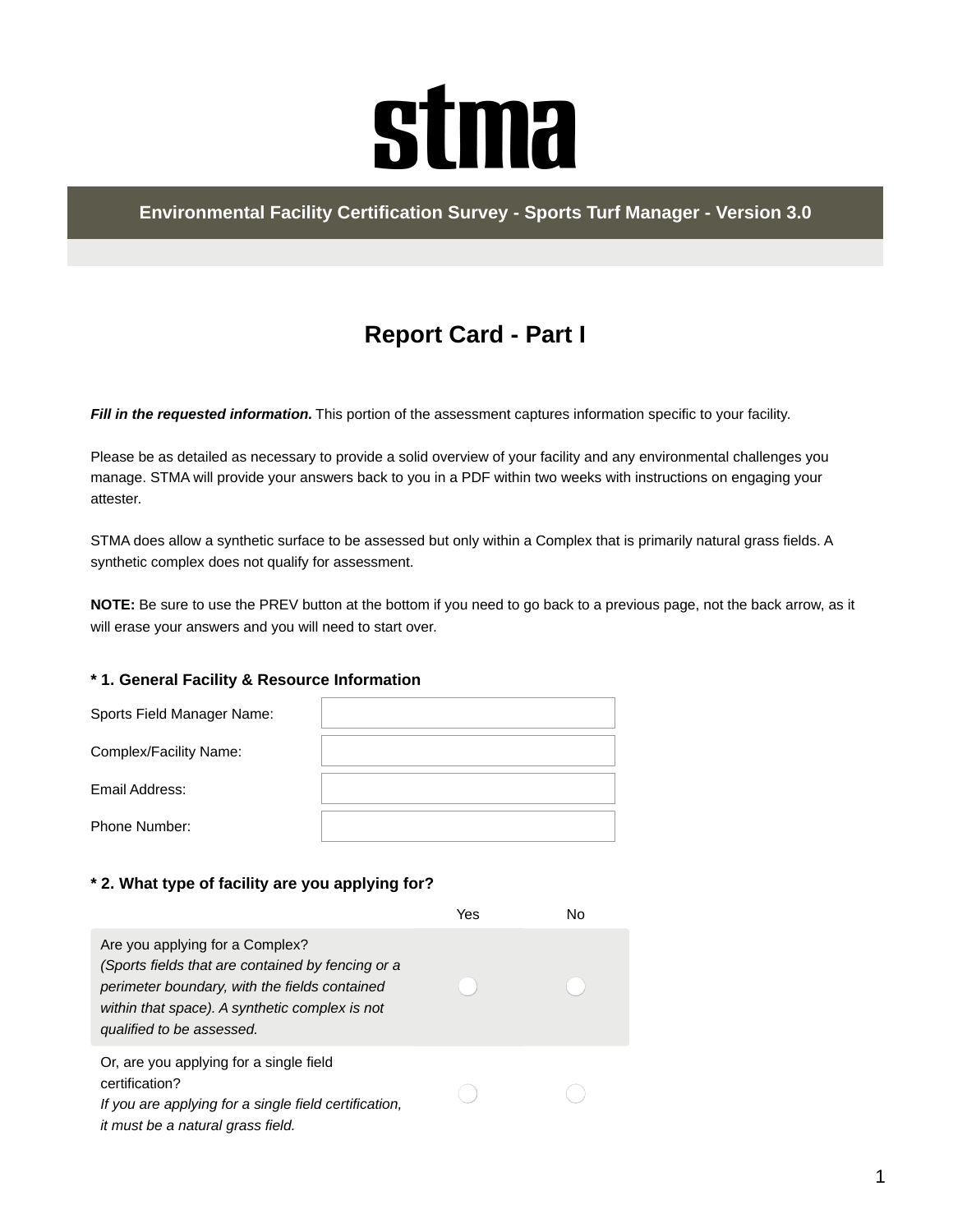#### **\* 3. Where is the facility/field located?**

| Street address: |                    |  |
|-----------------|--------------------|--|
| City:           |                    |  |
| State:          | -- select state -- |  |
| Zip:            |                    |  |

#### **\* 4. Is this** *(select one)***:**

| Urban        |
|--------------|
| Suburba<br>n |
| Rura         |

**\* 5. What is the original construction date of the facility/field?** *(Year)*

**\* 6. Provide a brief history and description of the site. Include information about any major renovations or major changes over the years.**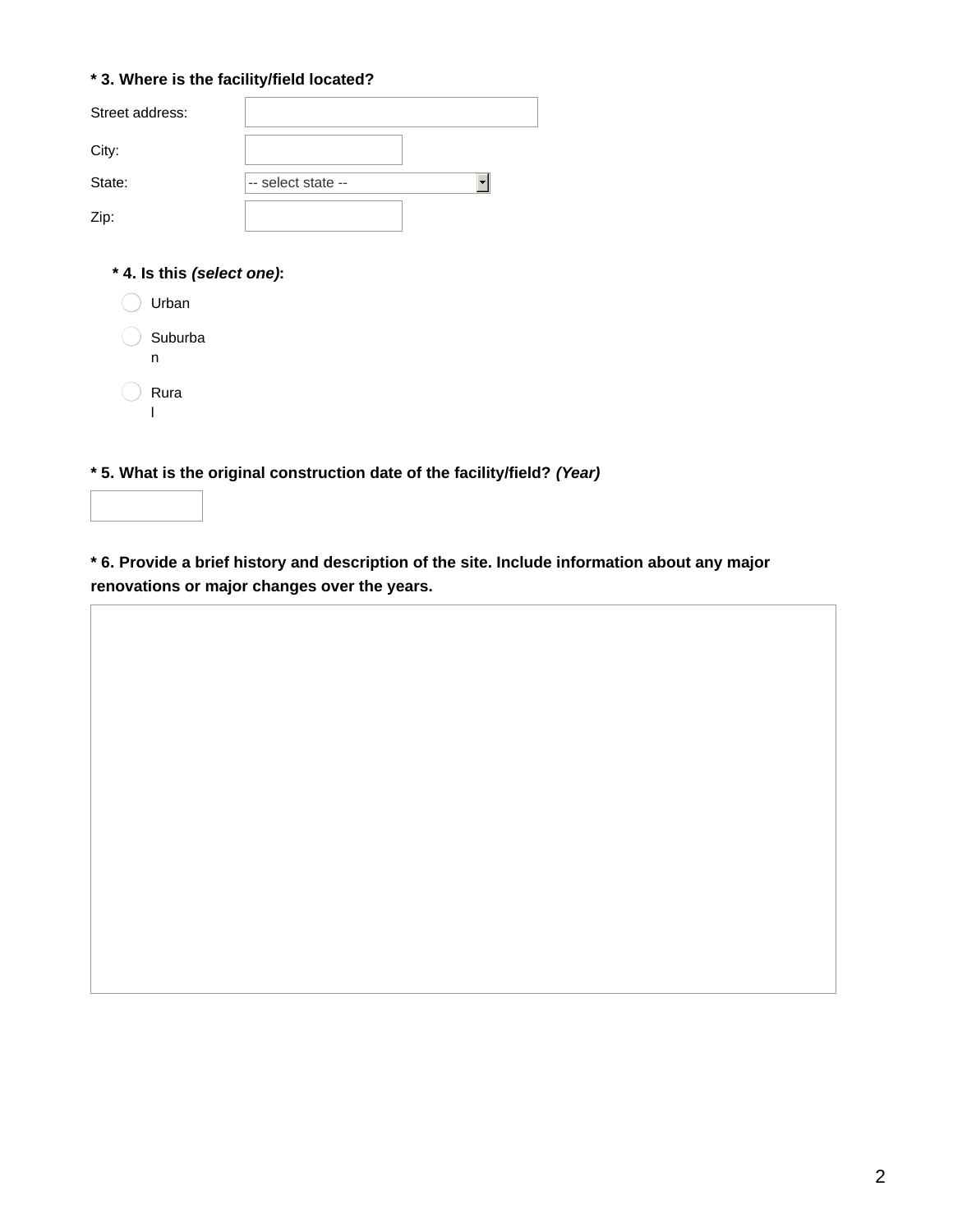#### **\* 7. Complex and/or field acreage information:**

What is the total acreage of your complex and/or field?

What is the acreage of actively managed fields/turfgrass areas?

How many acres are sports fields?

How many acres are passively managed, i.e. native areas, low traffic?

**\* 8. Do you manage any synthetic fields?**

- Yes
- N o

**If YES, how many synthetic fields (fill in the blank)**

**\* 9. Do you manage any trails?**

- ◯ Yes
- $\bigcap$  N
- o

**If YES, how many miles of trails?**

**\* 10. How many HOURS per YEAR are your fields in use for its primary activities?**

**HOURS per YEAR**

**\* 11. What are those primary activities?**

#### **\* 12. What other activities/events are the fields used for? (e.g. graduation, concerts)**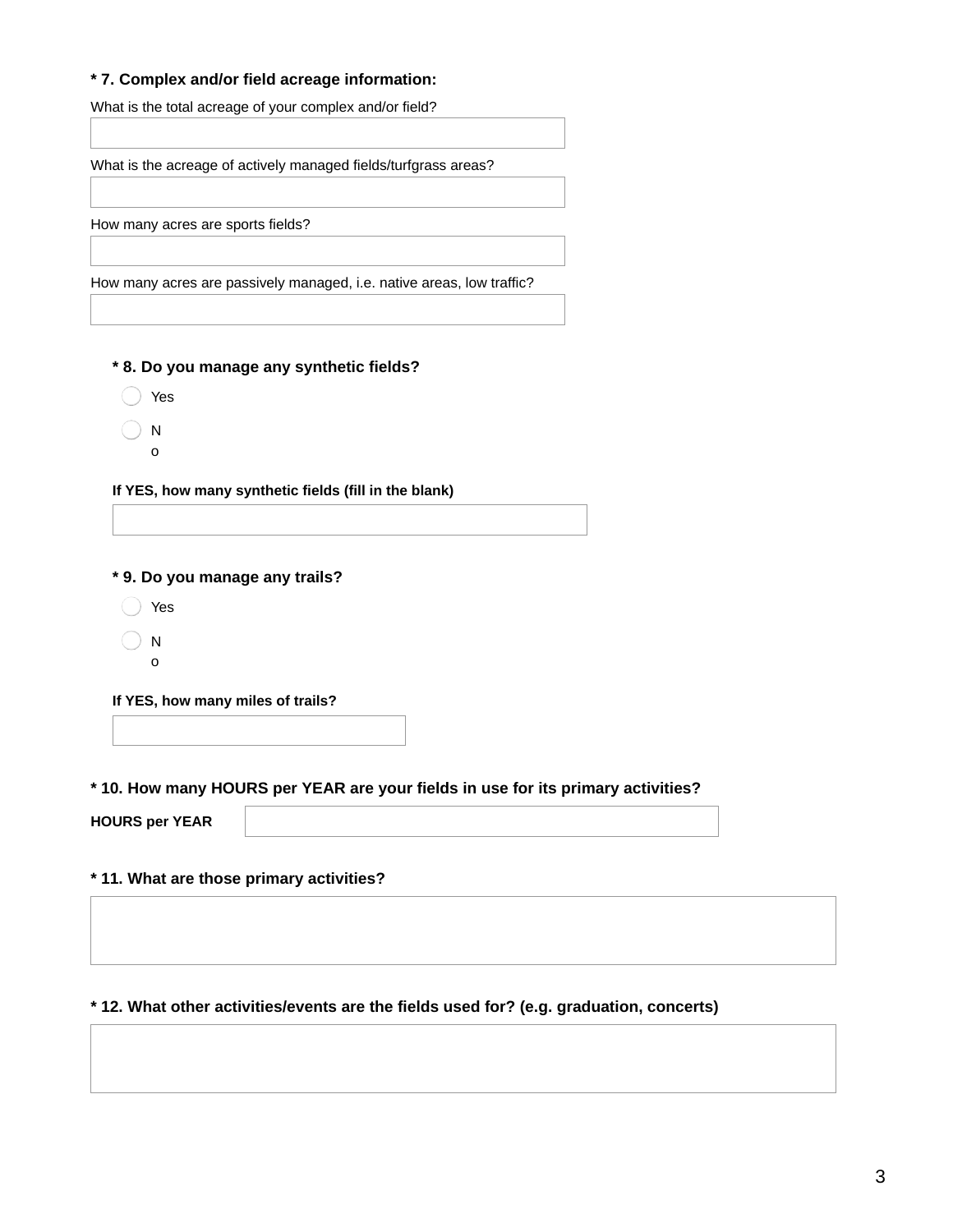**\* 13. How many HOURS per YEAR are the fields used for these activities?**

**HOURS per YEAR:**

**\* 14. Describe any environmental factors, such as streams, ponds, rivers, wildlife habitats, endangered species, that you need to be attentive to in managing your fields.**

\* 15. Do you have any state or local mandates on fertilizer, pesticides, nutrients, noise, lighting, etc.?

- ◯ Yes
- $\bigcirc$  N o

**If yes, please describe**

**\* 16. Are there any local environmental groups that affect your work on your fields?**

◯ Yes

 $\bigcirc$  N

o

**If yes, please describe**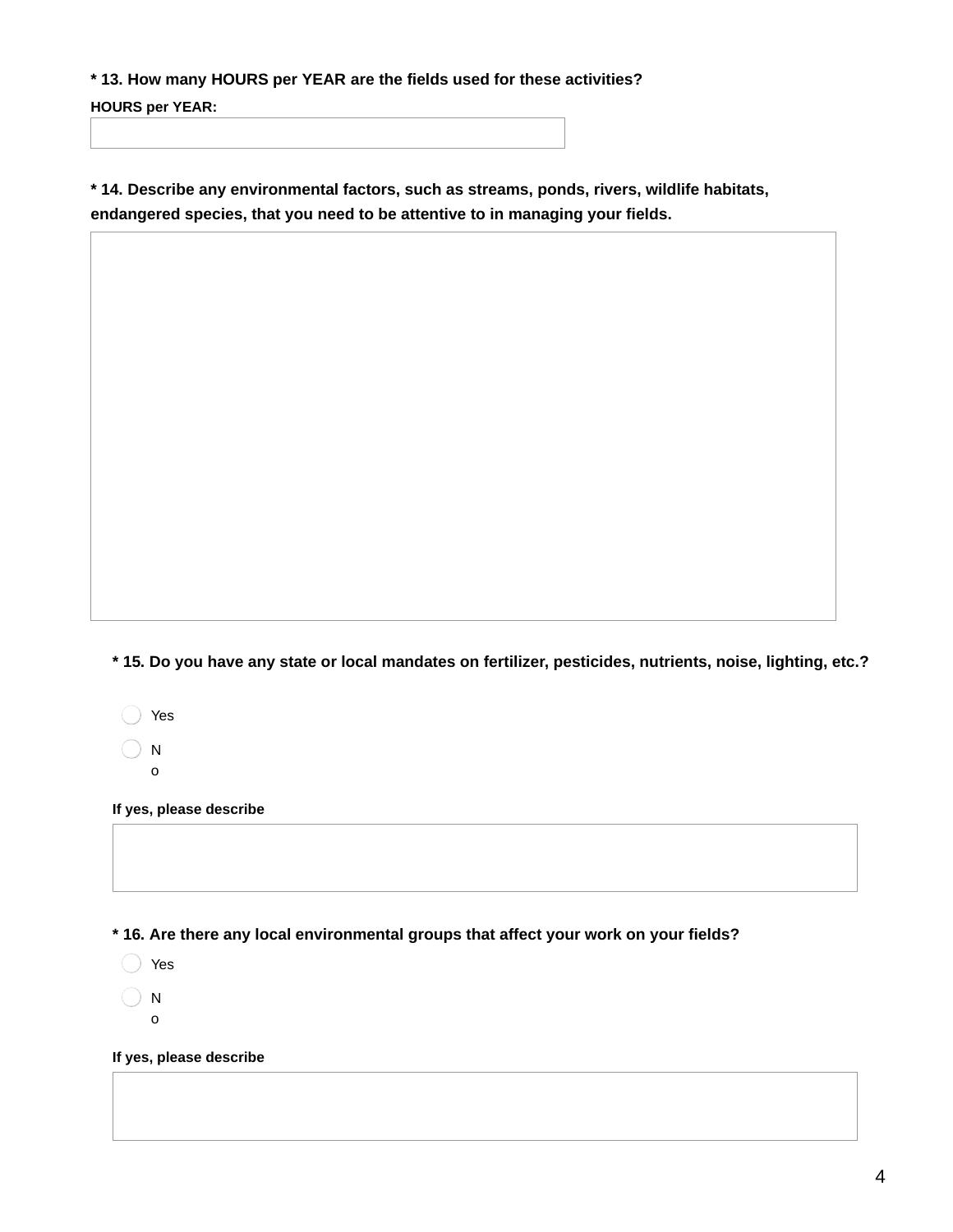#### **\* 17. List your application rates for ATHLETIC FIELDS PER YEAR:** *(include unit of measurement)*

| Nitrogen:   |  |
|-------------|--|
|             |  |
| Phosphorus: |  |
|             |  |
| Potassium:  |  |
|             |  |

**\* 18. List your application rates for OTHER areas within the perimeter PER YEAR:** *(include unit of measurement)*

| Nitrogen:   |  |
|-------------|--|
| Phosphorus: |  |
| Potassium:  |  |

#### **\* 19. If you have restrictions on the application of any of the above, please note:** *(If you have no restrictions, please enter none)*

#### **20. List your application rates for pesticides PER YEAR:** *(include unit of measurement)*

| Insecticides: |  |
|---------------|--|
| Herbicides:   |  |
| Fungicides:   |  |

#### **\* 21. Tell us about your management resources. Would you consider your facility to be:**

|                                             | Yes | No |
|---------------------------------------------|-----|----|
| Managed with a limited staff?               |     |    |
| Supported by upper management?              |     |    |
| Confined by limited space or<br>topography? |     |    |
| Low budget?                                 |     |    |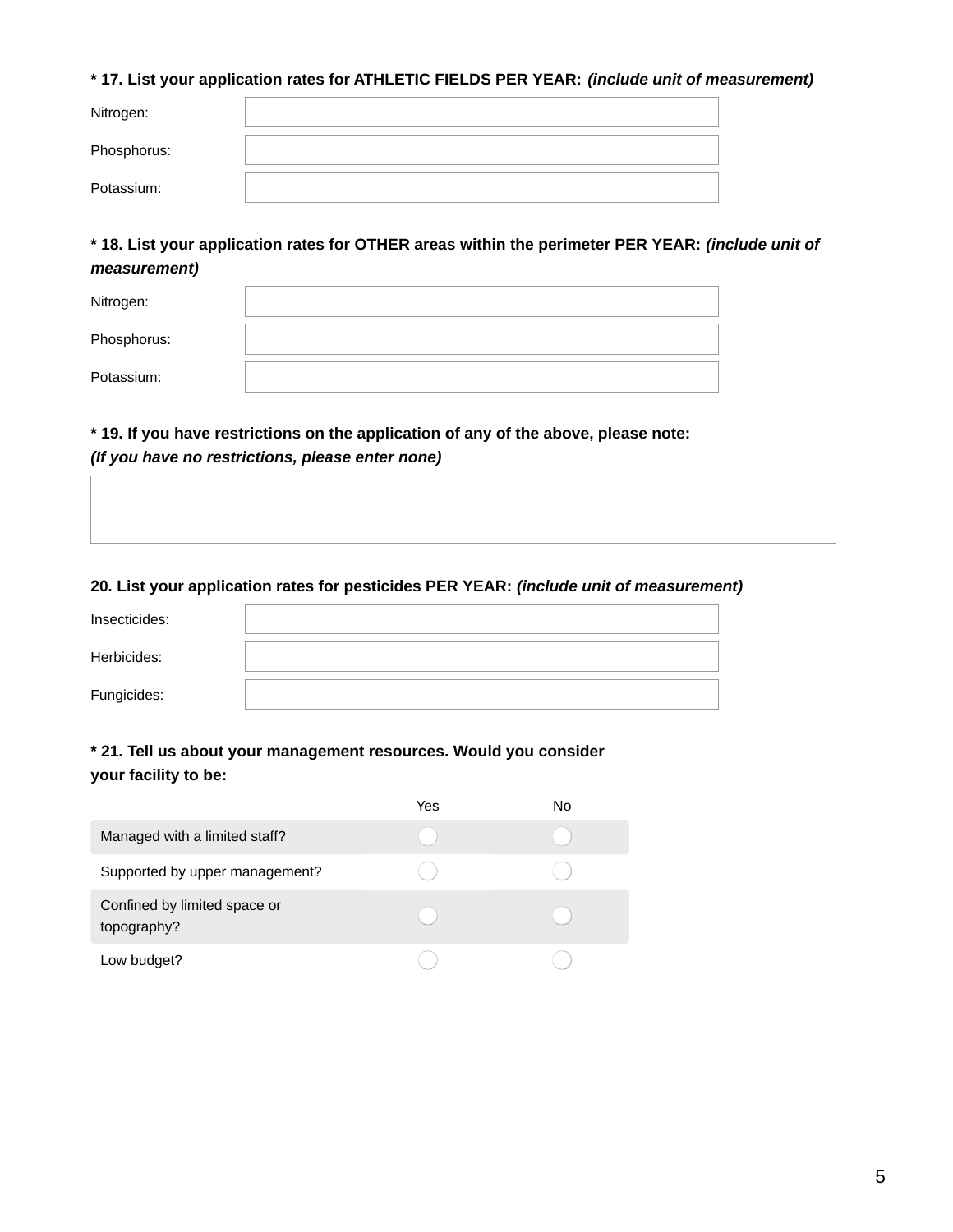#### **\* 22. Please provide your attester's information:**

| Name:          |                    |
|----------------|--------------------|
| Organization:  |                    |
| City:          |                    |
| State:         | -- select state -- |
| Email Address: |                    |
| Phone Number:  |                    |

# **stma**

**Environmental Facility Certification Survey - Sports Turf Manager - Version 3.0**

**Report Card - Part II**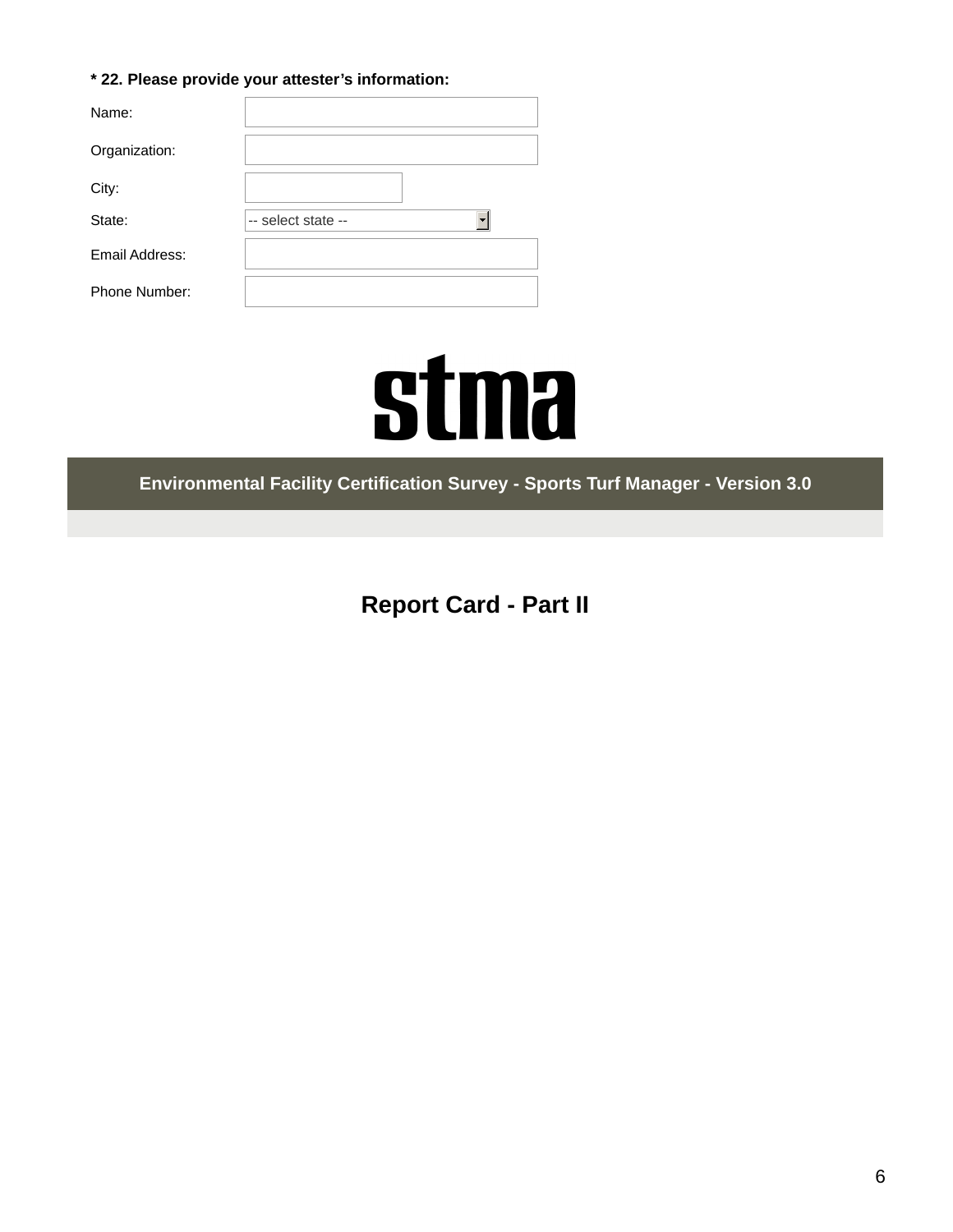#### **Best Management Practices for an Environmentally Sustainable Sports Facility/Field**

**Instructions:** There are 12 sections. Please read each statement carefully in each section and place a check-mark in the box provided that most closely describes your progress in meeting that objective.

**Choices are: Yes, No, Addressing, and N/A**. If the criteria does not apply to you and N/A is selected, you must include the reason why it does not apply to your facility.

**Yes** - meets the requirement, as described.

**Addressing** - making progress in carrying out the requirement, as described, but it is not fully implemented. **No** - no practice is in place at the sports facility/field.

**N/A** - does not apply to the facility/field due to a specific reason.**This must be documented in the N/A Rationale section under each practice.** It is recognized that for some facilities certain practices may not be feasible, especially those that are not under the control of the sports field manager. Be sure to thoroughly document why a practice does not apply to your facility.

If you achieve 80% on each section, STMA will provide your Report Card back to you in a PDF within two weeks. That is the trigger for you to secure your attester. You may qualify for certification if your attester validates the information. It is your responsibility to schedule a face-to-face 'walk-through' of your facility with your attester to discuss your ratings. You need to bring your PDF to the walk-through. The attester will have an electronic rating form and a copy of your PDF to aid in reviewing your environmental practices.

If you do not achieve 80% on each section, you will be notified and provided the areas that need to be addressed.

Each of the sections includes Best Management Practices. A complete, comprehensive document of STMA's BMPs can be found **[here](https://www.stma.org/knowledge_center/bmps/)**.

## **stma**

**Environmental Facility Certification Survey - Sports Turf Manager - Version 3.0**

Storm water Management BMPs

### **1. Storm Water Management BMPs**

*Bare Soil: One of the biggest pollutants of surface waters is soil erosion. Incorporate preventive measures,* such as plantings, in all areas where runoff may collect. As water infiltrates soil, plant roots help to absorb and filter out pollutants. The soil also acts as a filter, removing some pollutants. Use silt fences around bare areas *to prevent runoff during construction or establishment periods. Control erosion of bare soil by mulching, seeding/sodding or using a compost blanket.*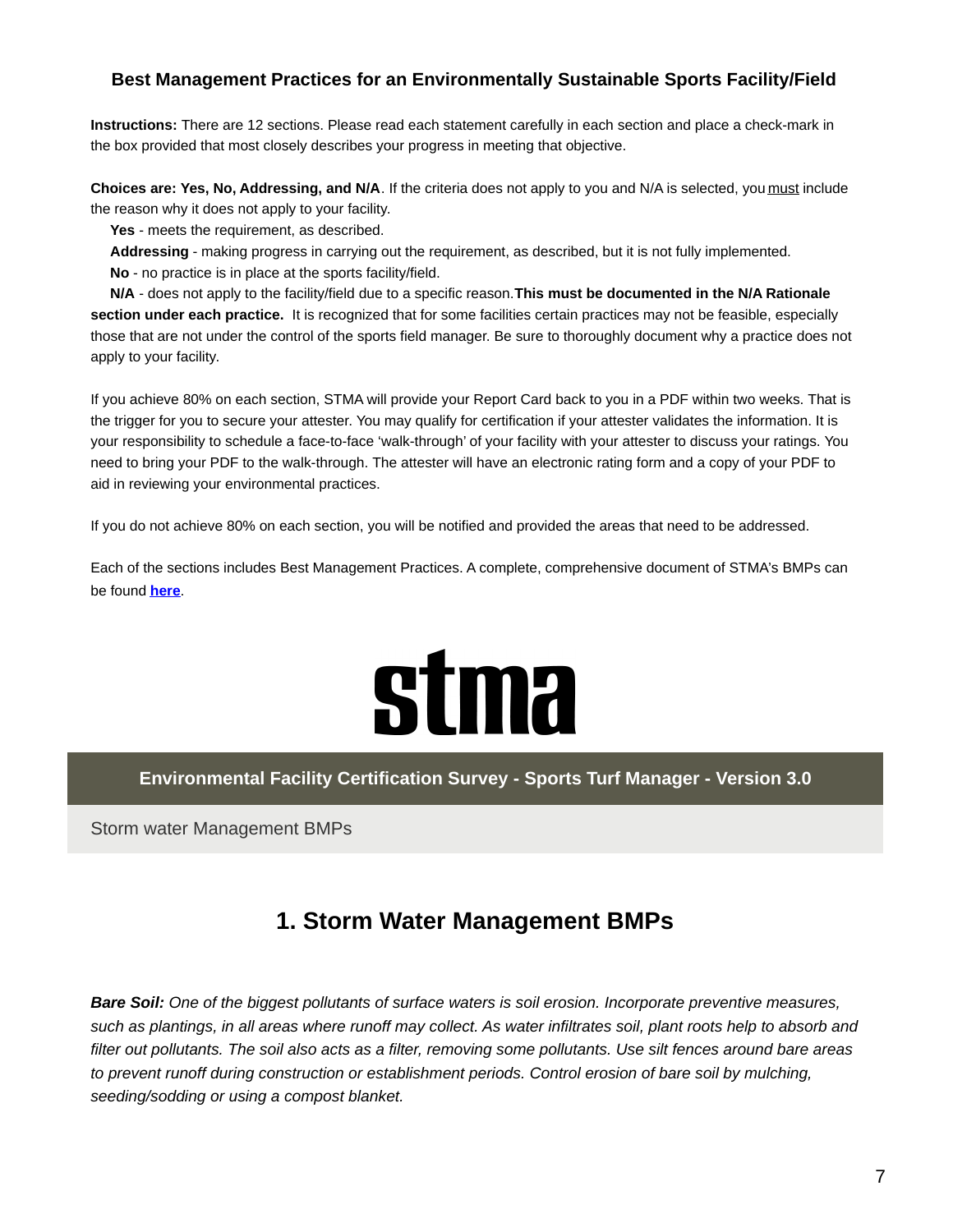| * 23. Are bare soil areas being addressed? |
|--------------------------------------------|
| Yes                                        |
| N                                          |
| $\mathbf 0$                                |
| Addressing                                 |
| N/A                                        |
|                                            |
|                                            |
|                                            |

*Point Source Control: Source control BMPs include any measures that prevent and/or minimize pollution from contaminating stormwater. Examples include trash enclosures, hazardous material storage structures, covered loading docks and work areas, and emergency response plans for spills.*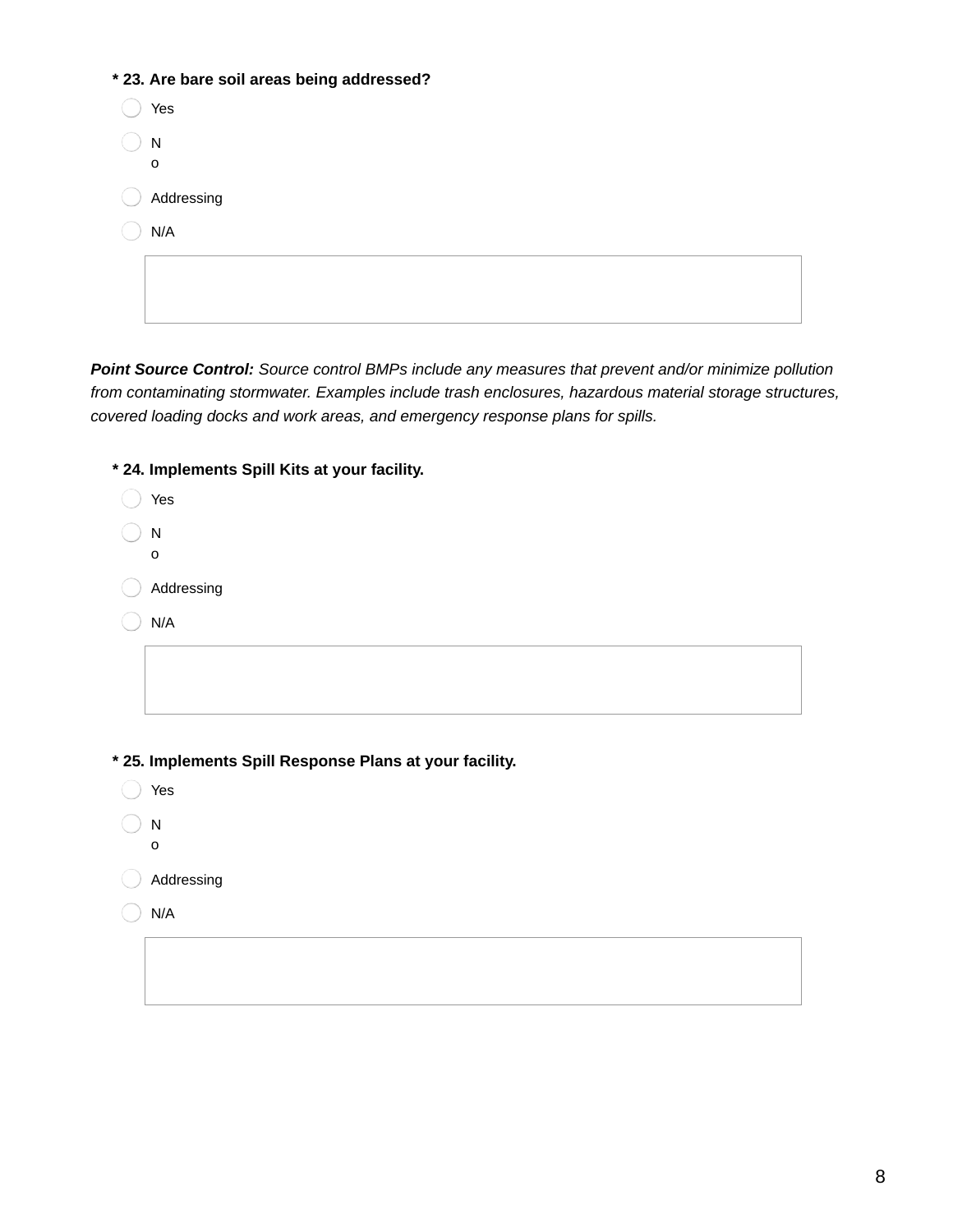\* 26. Covers storage areas/bins used for top-dress sand, infield mix, top soil, etc., to limit contact with **rain and prevent material from entering stormwater runoff.**

| Yes        |
|------------|
| ${\sf N}$  |
| O          |
| Addressing |
| N/A        |
|            |
|            |
|            |

*Stormwater Runoff Collection Areas Management: The best way to reduce stormwater impact is to use practices that treat, store, and manage runoff before it can affect surrounding bodies of water. Methods include:*

- *Infiltration trenches/grassy swales*
- *Retention/detention basins for pre/post construction*
- *Permeable pavements for parking areas*
- *Drainage diversion for roofs/parking lots*
- *Rain gardens/bioretention*

**\* 27. Implements and uses BMPs to reduce stormwater impact to treat, store and manage runoff.**

- Yes
- N
- o

Addressing

 $\bigcirc$  N/A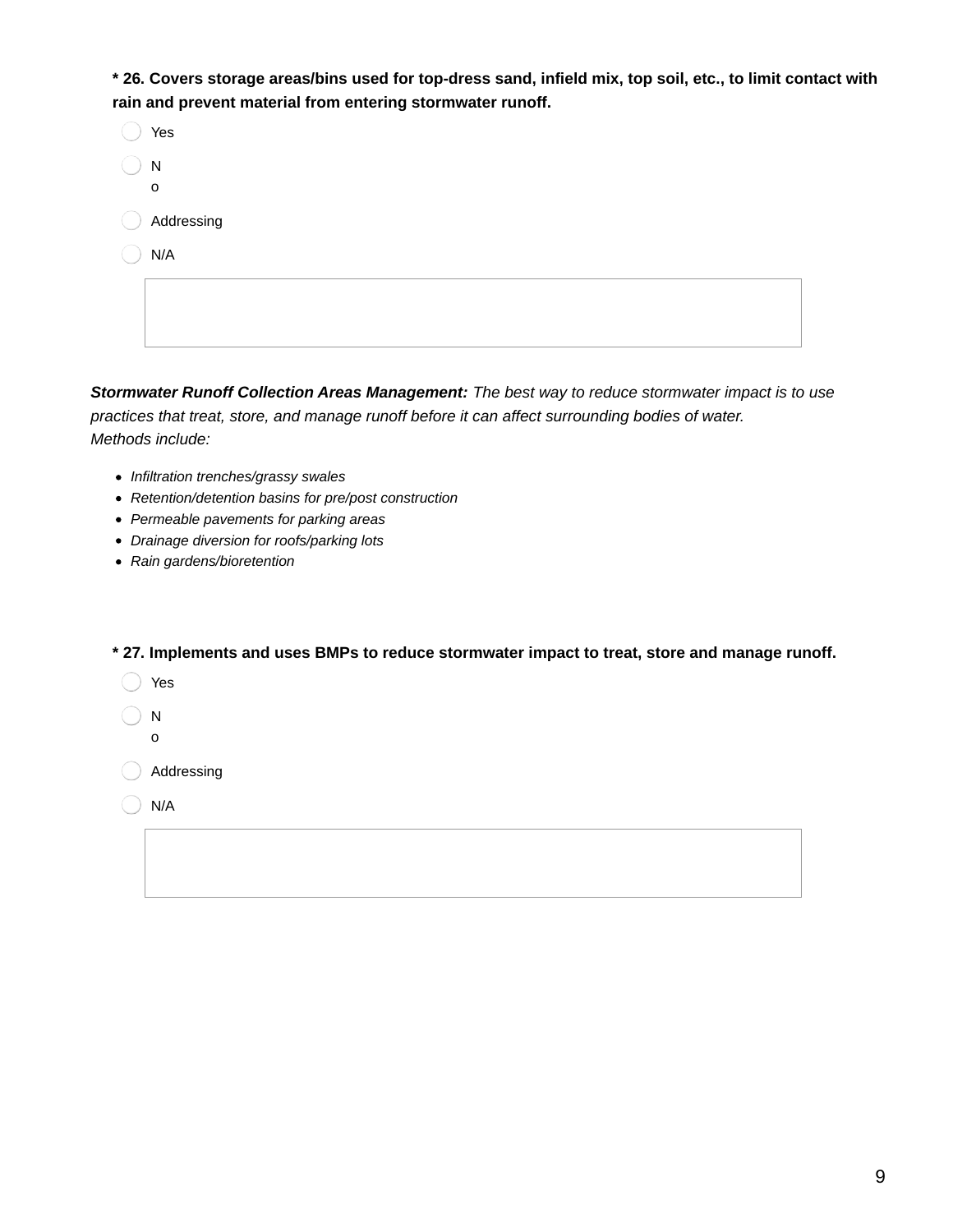\* 28. Reduces the use of and type of chemical ice melt in turfgrass and non-priority areas to limit **impact to groundwater.**

| Yes          |
|--------------|
| N            |
| $\mathsf{o}$ |
| Addressing   |
| N/A          |
|              |
|              |
|              |

*Additional best management practices can be found on the U.S. Environmental Protection Agency (EPA) website, [www.epa.gov](http://www.epa.gov). Each state has environmental regulations that could impact your sports facility,* especially in the construction of new facilities relative to storm water and irrigation. Refer to your state's *environmental department or municipal land agency for more information. Also reference STMA Educational Bulletins under Environmental Stewardship: Best Management Practices to Reduce Stormwater Runoff and Pollution at your Sports Facility.*



**Environmental Facility Certification Survey - Sports Turf Manager - Version 3.0**

## **2. Fertilization BMPs**

Soil and plant tissue tests should be conducted on an annual or more frequent basis to help prevent overapplication of *nutrients to turf and landscaped areas. State and local laws can affect your ability to apply phosphorus.*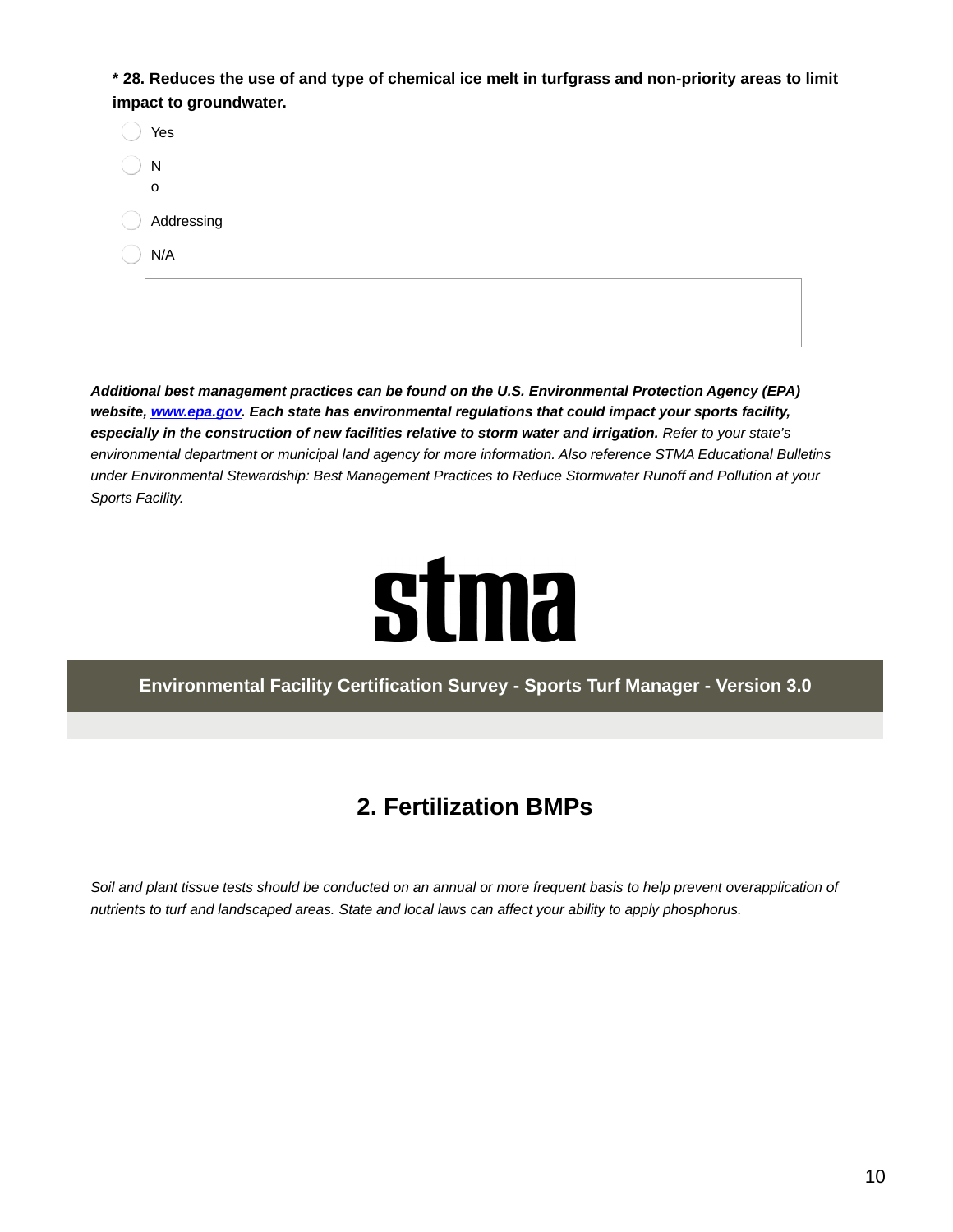**\* 29. Conducts annual soil or plant tissue tests.**

|                  | Yes        |
|------------------|------------|
| N<br>$\mathbf 0$ |            |
| ( )              | Addressing |
|                  | N/A        |
|                  |            |

**\* 30. Collects and submits soil or plant tissue using appropriate methods to determine the necessary amounts of nutrients required.**

| Yes                                                                     |
|-------------------------------------------------------------------------|
| N                                                                       |
| O                                                                       |
| Addressing                                                              |
| N/A                                                                     |
|                                                                         |
|                                                                         |
|                                                                         |
|                                                                         |
| *31. Develops the fertilizer program according to test recommendations. |

Yes

 $\bigcirc$  N o

Addressing

 $\bigcirc$  N/A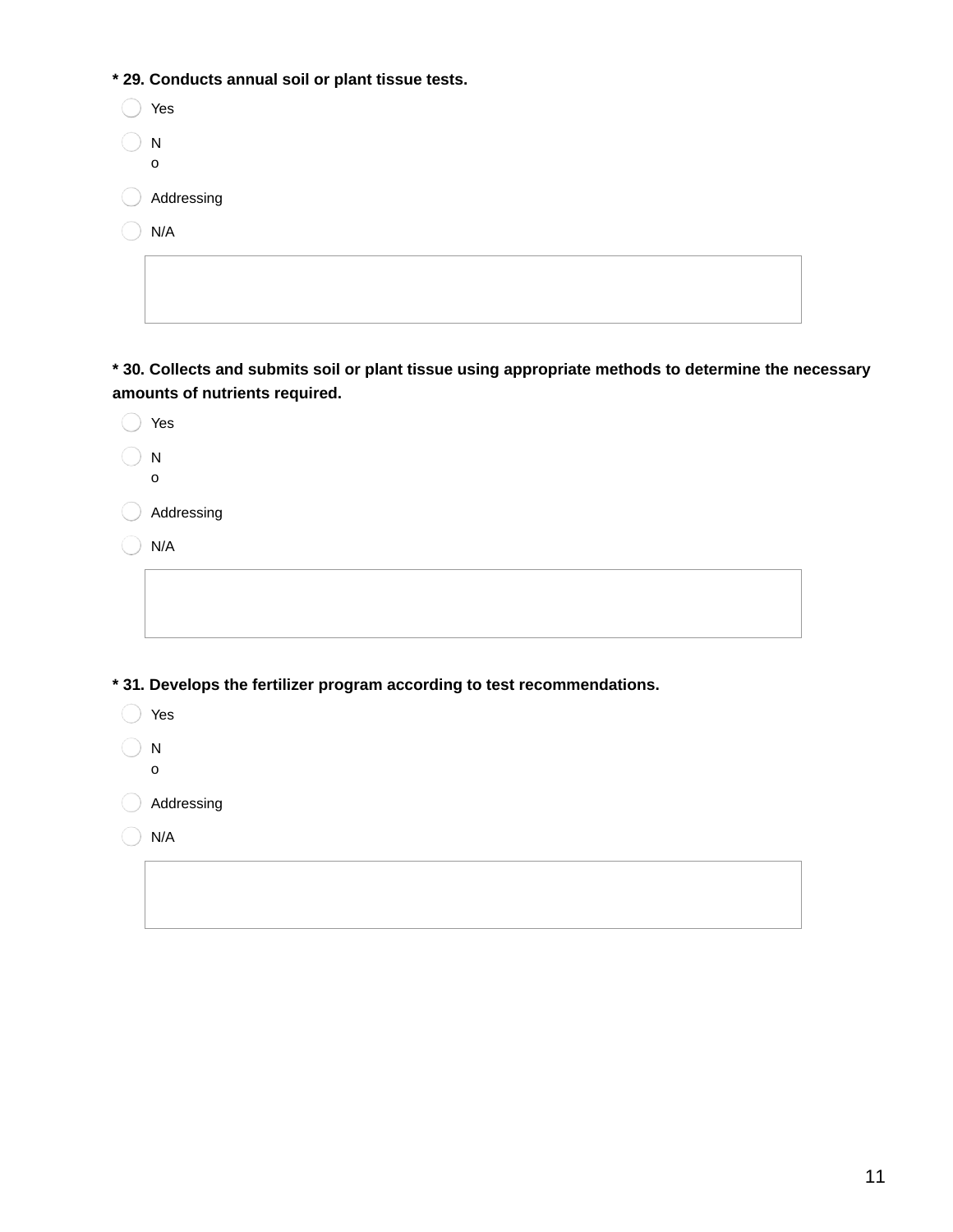**\* 32. Knows state and local laws regarding phosphorus applications before applying it to turfgrass**

| areas.      |  |
|-------------|--|
| Yes         |  |
| ${\sf N}$   |  |
| $\mathsf O$ |  |
| Addressing  |  |
| N/A         |  |
|             |  |
|             |  |

The amount of fertilizer applied should be specific to that particular turfgrass use. For example, it would be applied differently to a heavily used soccer field versus its surrounding utility turfgrass areas. Fertigation has been shown to decrease the amount of water used for irrigation, reduces labor, chemical and energy costs for equipment and reduces runoff and leaching of nutrients. Slow release fertilizers minimize environmental impacts and are less likely to enter storm *water systems.*

**\* 33. Applies the appropriate amount of fertilizer to each specific turfgrass area to maintain it to acceptable conditions.**

| Yes          |
|--------------|
| N            |
| $\mathsf{o}$ |
| Addressing   |
| N/A          |
|              |
|              |

**\* 34. Considers utilizing foliar applications, fertigation or frequent granular applications at lower rates.**

Yes N o Addressing  $)$  N/A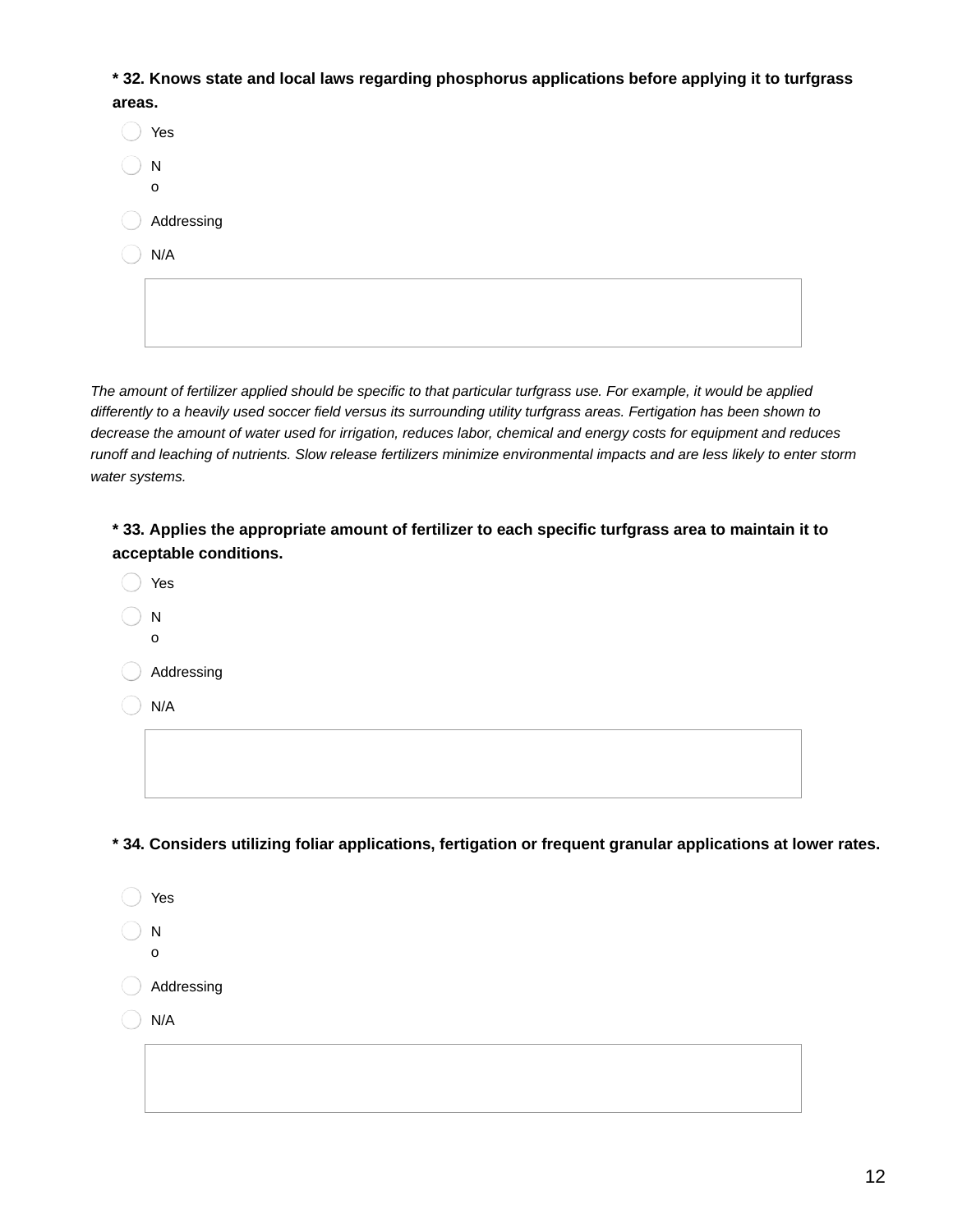**\* 35. If/when applying granular/soluble fertilizer to bare soil, such as on a new field, incorporates the** fertilizer into the soil to reduce exposure of nutrients to storm water runoff? If you do not apply, select **N/A and provide the rationale.**

| Yes                                  |
|--------------------------------------|
| ${\sf N}$                            |
| $\mathsf{o}$                         |
| Addressing                           |
| N/A                                  |
|                                      |
|                                      |
|                                      |
|                                      |
| * 36. Uses slow release fertilizers. |
| Yes                                  |
| ${\sf N}$                            |
| $\mathbf 0$                          |
| Addressing                           |
| N/A                                  |
|                                      |

**\* 37. Ensures that any fertilizer excess is removed from non-turfgrass areas (if granular fertilizers are applied near an impervious surface, i.e. sidewalks, parking lots, warning tracks).**

| Yes        |
|------------|
| N<br>o     |
| Addressing |
| N/A        |
|            |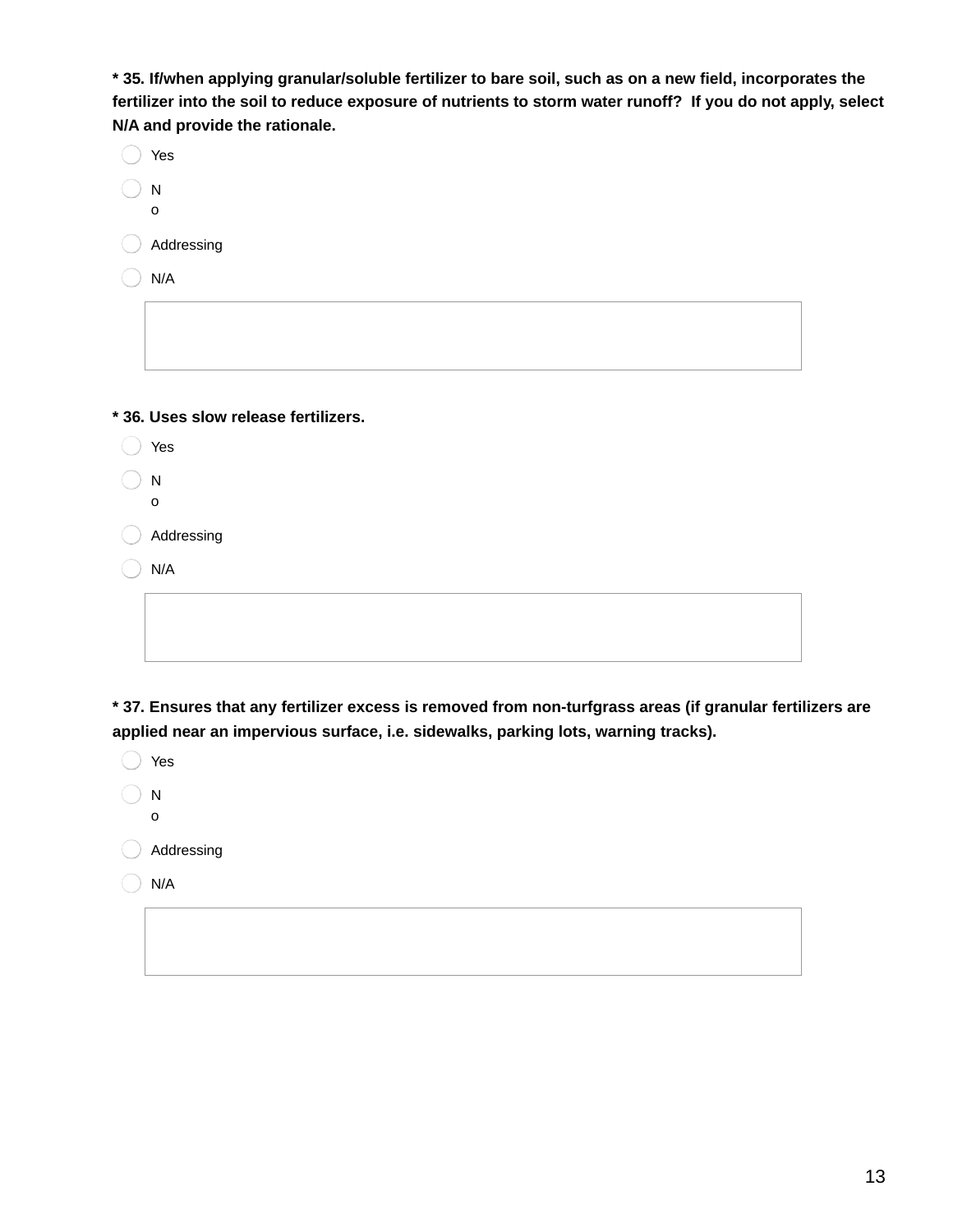**\* 38. Does not apply fertilizers on a windy day or before a heavy rainfall.**

| Yes        |
|------------|
| N<br>0     |
| Addressing |
| N/A        |
|            |
|            |

Sometimes more fertilizer is prepared than is used, and it will need to be disposed of in a way that does not impact the environment. Disposal methods for excess include spreading it at a secondary area that can benefit from a fertilization *application or storing excess product for future use.*

**\* 39. Disposes of excess fertilizer and fertilizer containers safely.**

| Yes                                                                  |
|----------------------------------------------------------------------|
| ${\sf N}$                                                            |
| $\mathbf 0$                                                          |
| Addressing                                                           |
| N/A                                                                  |
|                                                                      |
|                                                                      |
|                                                                      |
|                                                                      |
|                                                                      |
| * 40. Reduces the use of fertilizer in non-priority turfgrass areas. |
| Yes                                                                  |
| ${\sf N}$<br>$\mathbf{o}$                                            |
| Addressing                                                           |
| N/A                                                                  |
|                                                                      |
|                                                                      |

*Additional best management practices can be found at [www.STMA.org](http://www.stma.org).*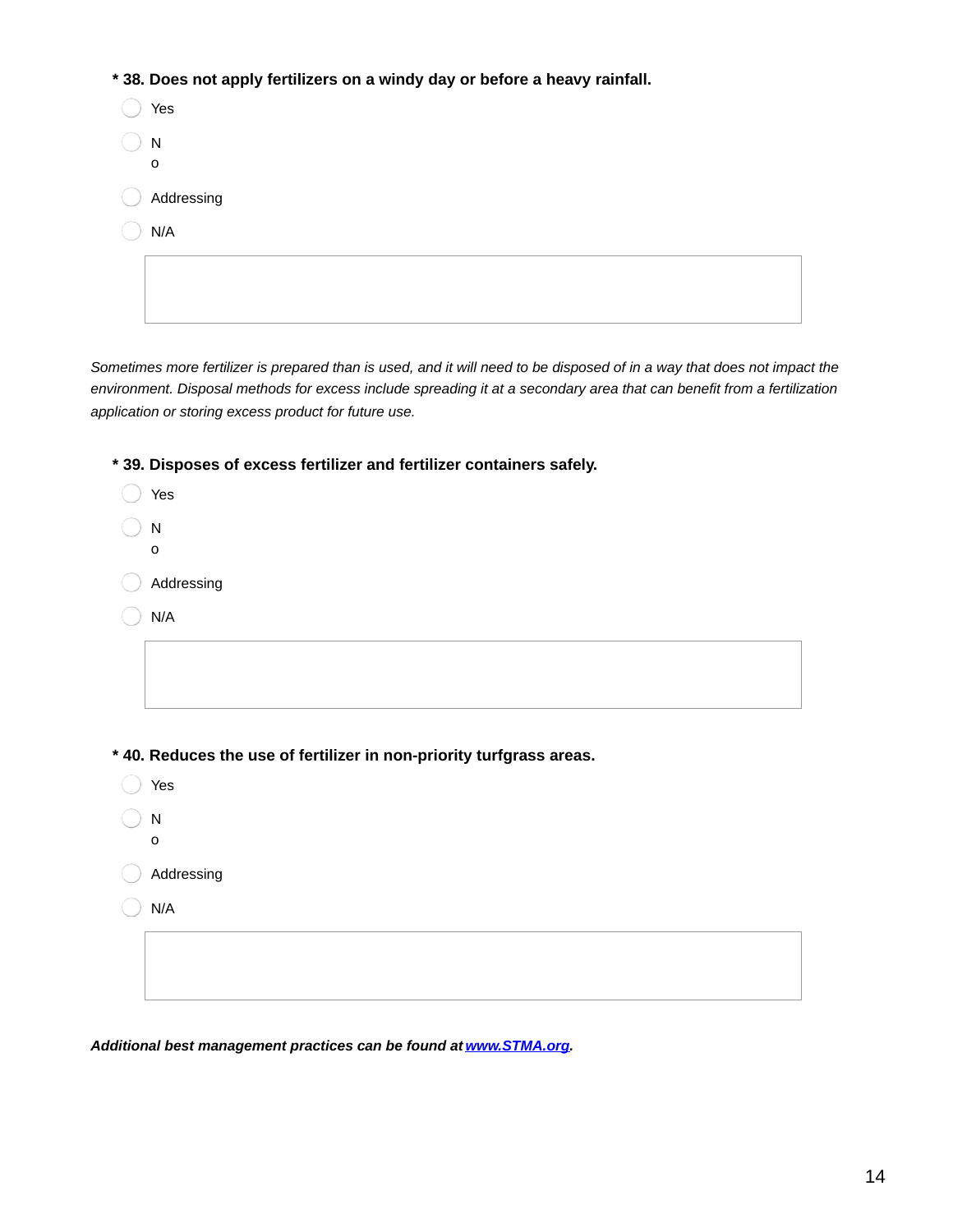# **stma**

**Environmental Facility Certification Survey - Sports Turf Manager - Version 3.0**

## **3. Pesticides/Integrated Pest Management BMPs**

The goal of Integrated Pest Management (IPM) is not to eliminate pests, but to manage pests at a tolerable level while *avoiding environmental disruptions. In most cases an IPM approach is the most efficient and environmentally safe approach to pest control. IPM combines chemical and nonchemical control methods to reduce losses from pests.*

- **\* 41. Always applies pesticides by, or under the supervision of, a licensed professional.**
- ◯ Yes  $\binom{1}{1}$ o Addressing N/A

**\* 42. Has an IPM plan.**

- Yes
- N
- o
- Addressing
- N/A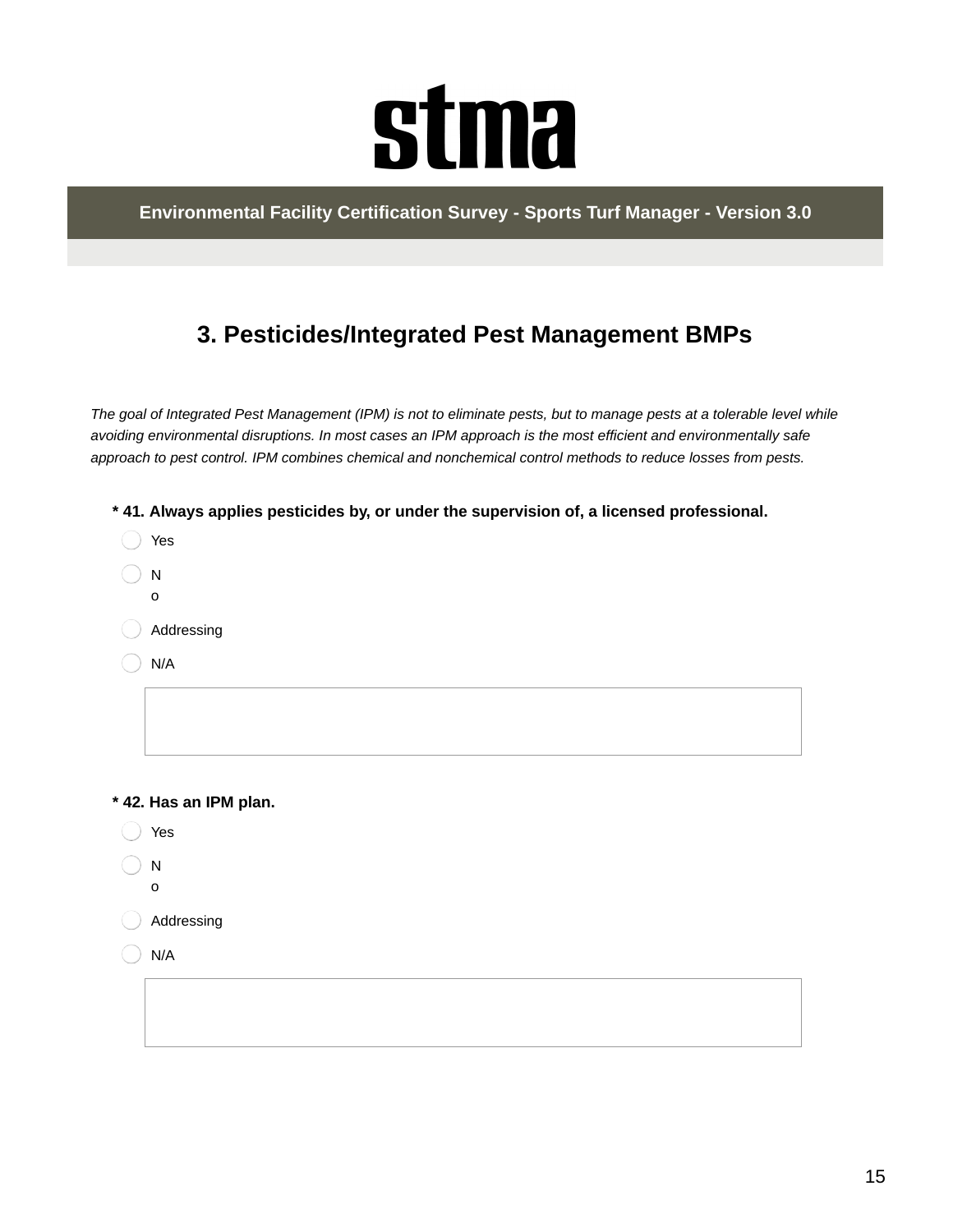**\* 43. Always walks the site to conduct a visual inspection prior to applying pesticides.**

| Yes                                                                       |
|---------------------------------------------------------------------------|
| N                                                                         |
| o                                                                         |
| Addressing                                                                |
| N/A                                                                       |
|                                                                           |
|                                                                           |
|                                                                           |
|                                                                           |
| * 44. Always applies pesticides in accordance with label recommendations. |
| Yes                                                                       |

- $\bigcirc$  N
- o

Addressing

 $\bigcirc$  N/A

**\* 45. Loads, rinses and washes herbicide/pesticide products only in a designated containment facility.**

◯ Yes  $\bigcirc$  N o Addressing  $\bigcirc$  N/A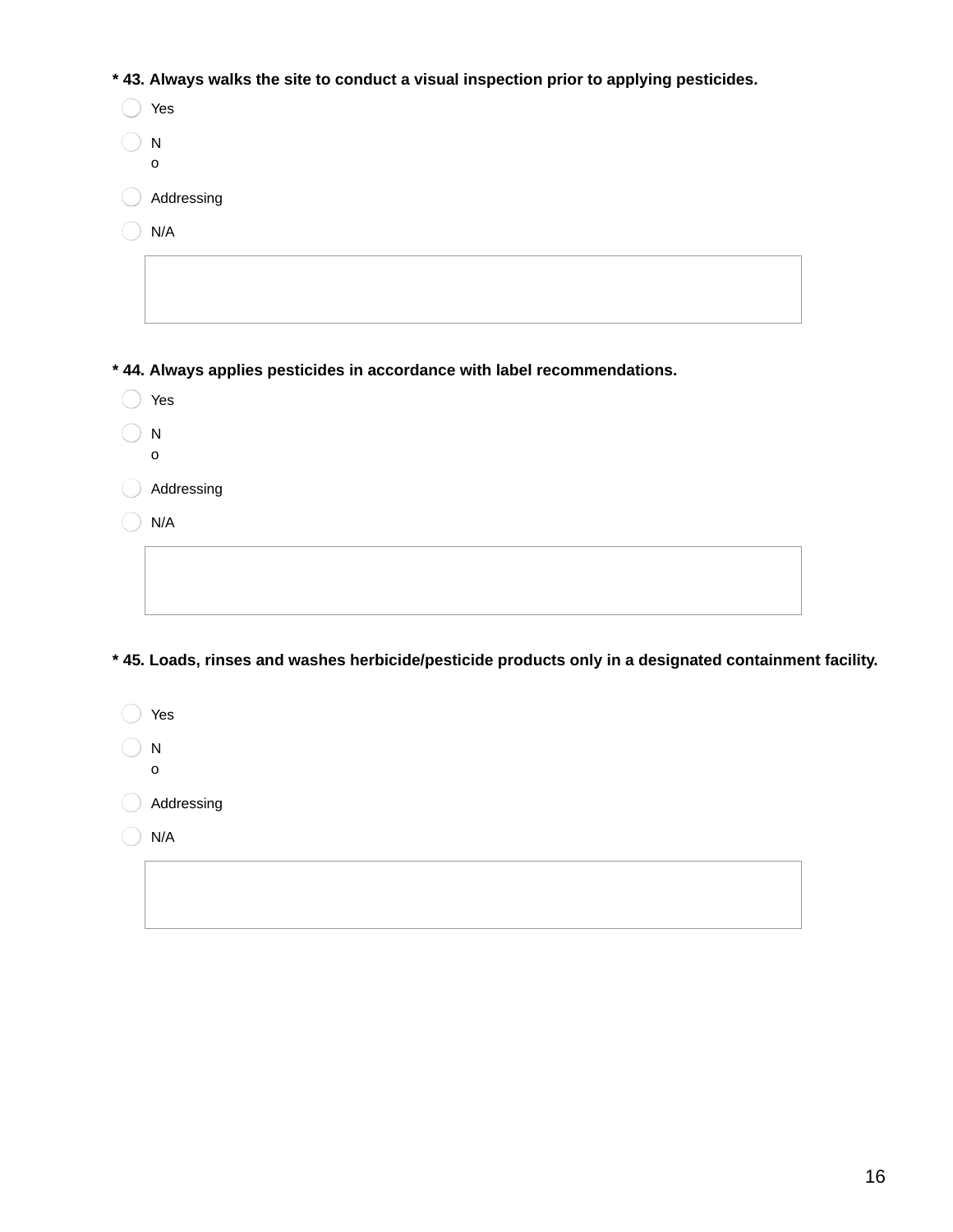**\* 46. Keeps detailed and accurate records for each application.**

| Yes               |
|-------------------|
| N<br>$\mathsf{o}$ |
| Addressing        |
| N/A               |
|                   |
|                   |

**\* 47. Always wears appropriate personal protective equipment (PPE) when using any pesticides.**

- ◯ Yes
- $\bigcirc$  N
- o Addressing

 $\bigcirc$  N/A

\* 48. Sprays in the early morning, at dusk or low velocity wind days when wind speeds are usually the **lowest.**

◯ Yes  $\bigcirc$  N

o

Addressing

 $\bigcirc$  N/A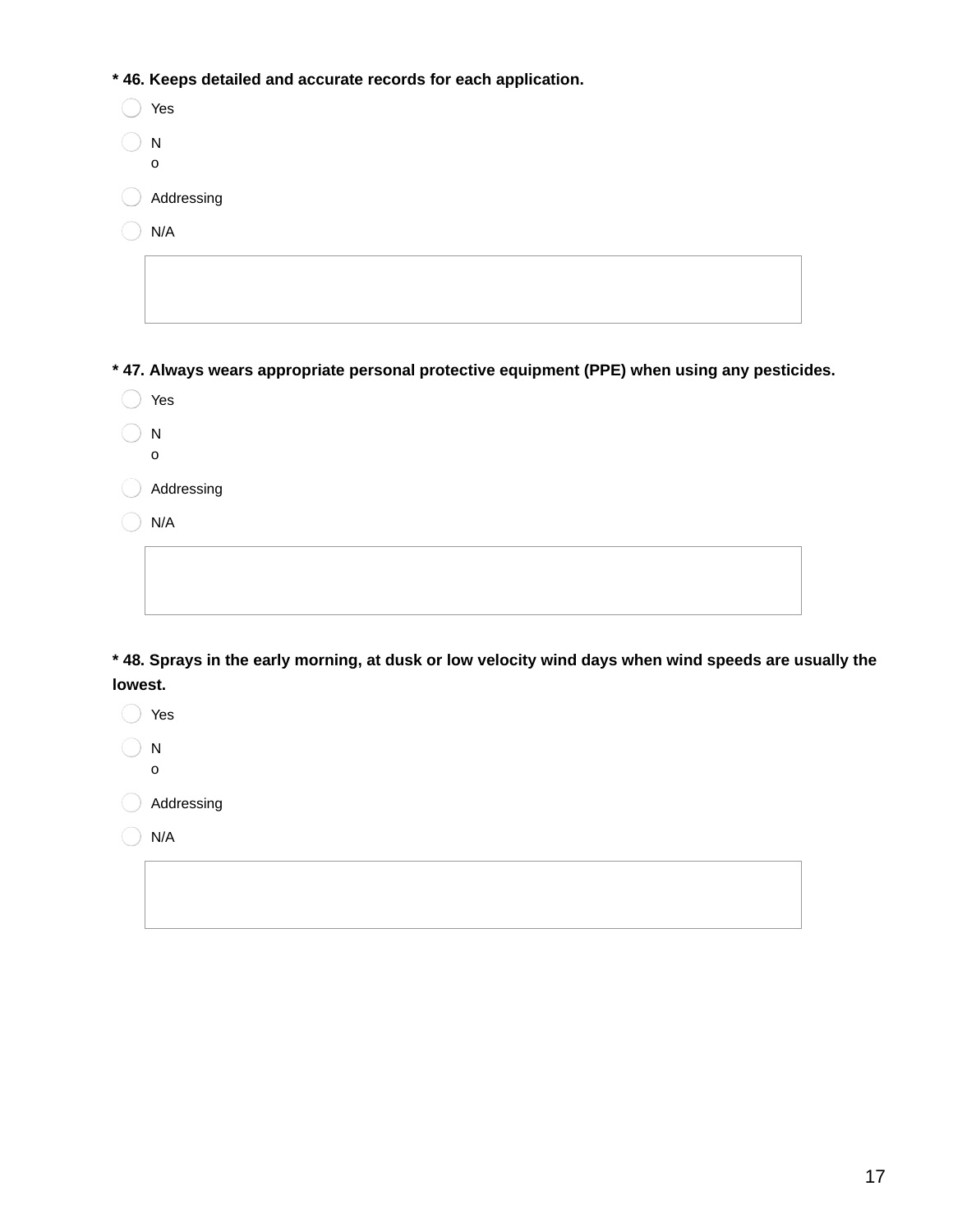**\* 49. Takes immediate action to handle all accidental pesticide spills and leaks.**

| Yes           |
|---------------|
| N<br>$\Omega$ |
| Addressing    |
| N/A           |
|               |

**\* 50. Has SDS available per state regulations.**

| Yes |
|-----|
|     |
| ۰,  |

 $\bigcirc$  N

o

Addressing

 $\bigcirc$  N/A

**\* 51. Has a Pesticide Spill Control Station available on site.**

- Yes
- N

o

Addressing

 $\bigcirc$  N/A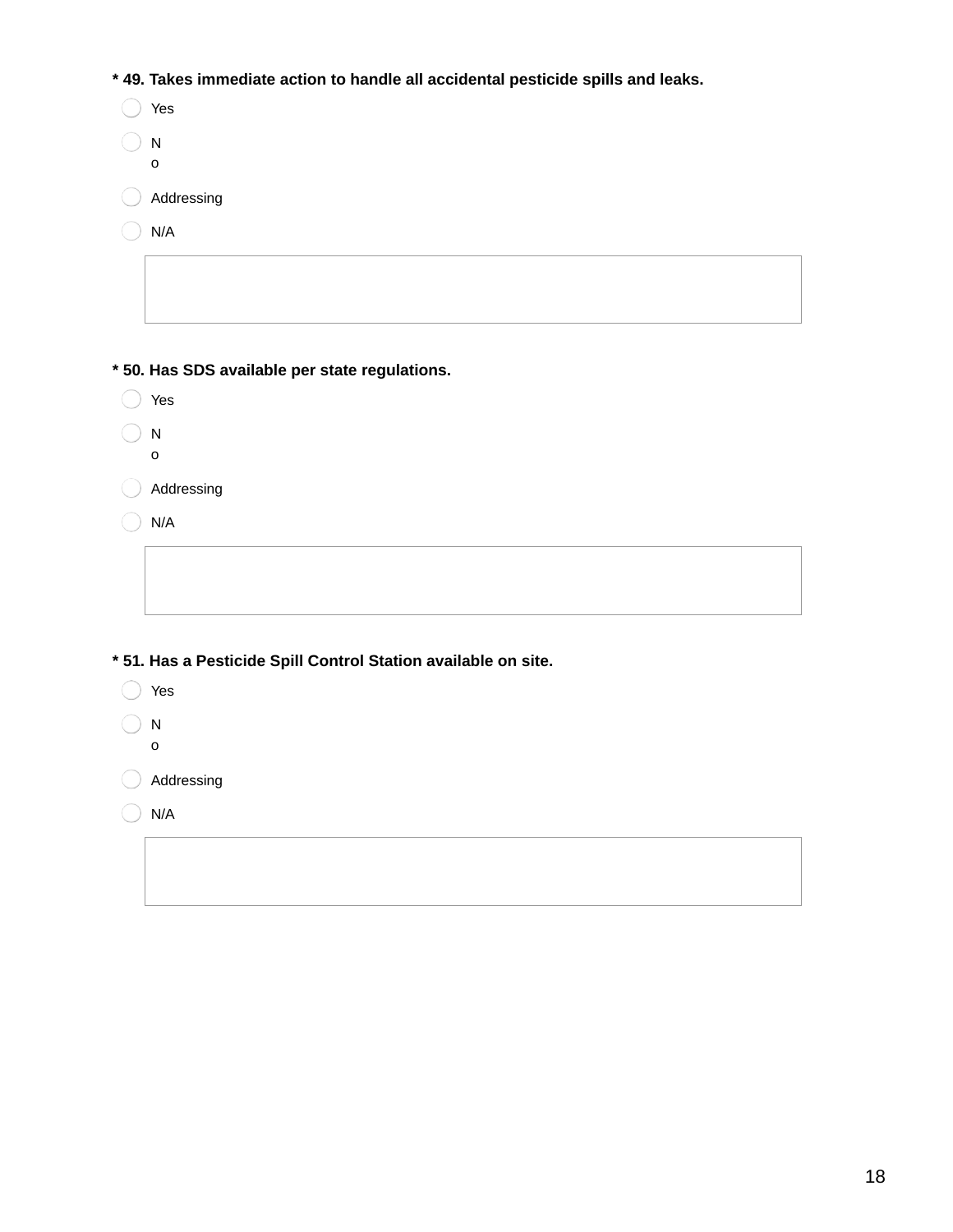|  |  |  |  |  |  | * 52. Has a Pesticide Spill Response plan. |  |
|--|--|--|--|--|--|--------------------------------------------|--|
|--|--|--|--|--|--|--------------------------------------------|--|

| * 52. Has a Pesticide Spill Response plan.                                                     |
|------------------------------------------------------------------------------------------------|
| Yes                                                                                            |
| $\mathsf{N}$                                                                                   |
| o                                                                                              |
| Addressing                                                                                     |
| $\mathsf{N}.\mathsf{A}$                                                                        |
|                                                                                                |
|                                                                                                |
|                                                                                                |
| * 53. Has staff trained and familiarized with the Pesticide Spill Response plan.               |
| Yes                                                                                            |
| $\mathsf{N}$                                                                                   |
| o                                                                                              |
| Addressing                                                                                     |
| N/A                                                                                            |
|                                                                                                |
|                                                                                                |
|                                                                                                |
| *54. Always considers/selects the least toxic pesticide, if a pesticide product is to be used. |
|                                                                                                |
| Yes                                                                                            |
| $\mathsf{N}$                                                                                   |
| o                                                                                              |
| Addressing                                                                                     |
| N/A                                                                                            |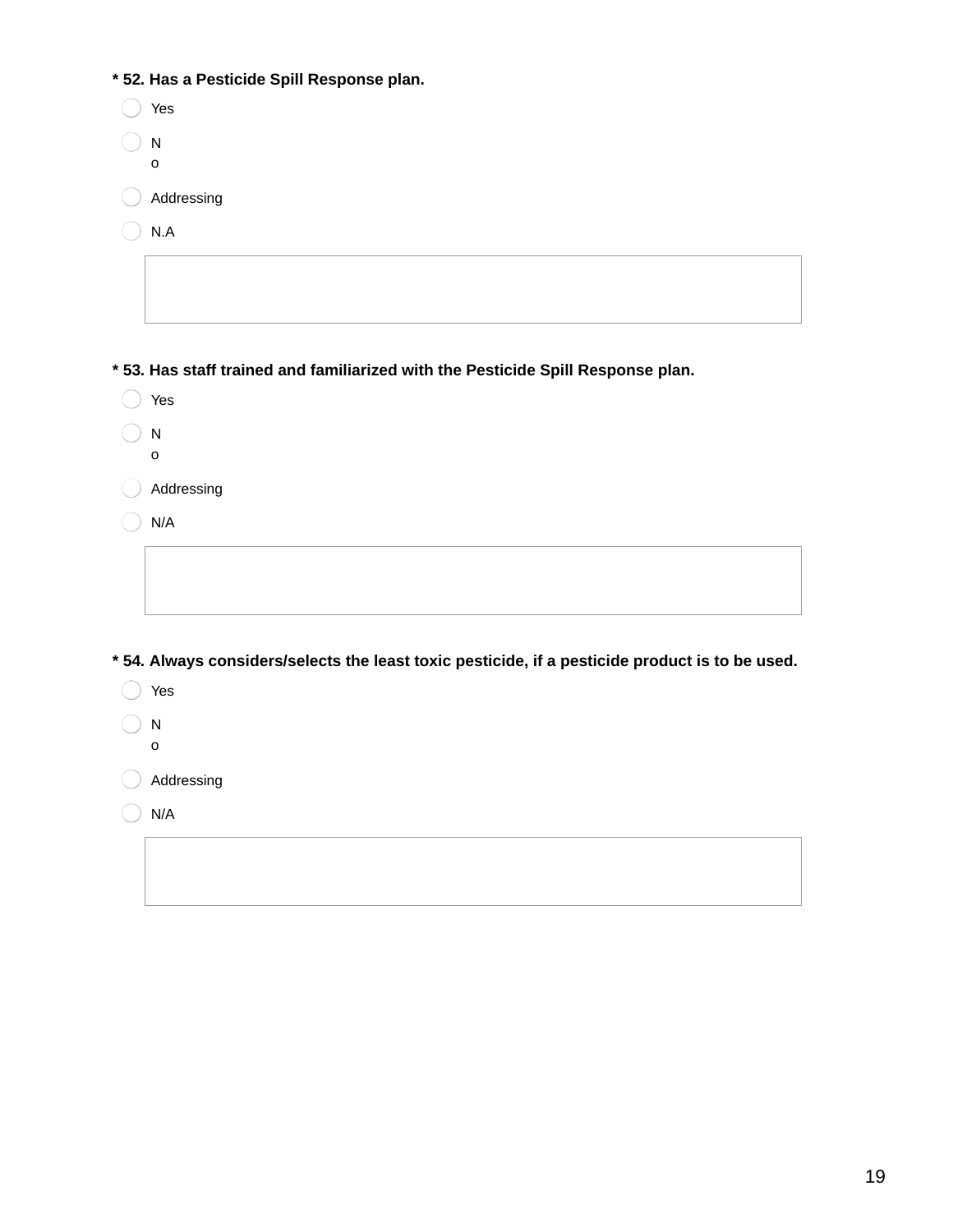**\* 55. Considers flowering/bloom times of surrounding landscape plants prior to pesticide applications.**

| Yes                       |
|---------------------------|
| ${\sf N}$<br>$\mathsf{o}$ |
| Addressing                |
| N/A                       |
|                           |

**\* 56. In advance of an herbicide application to turfgrass areas, mows flowering weeds, such as clover, to discourage bee foraging.**

| Yes                                                                              |
|----------------------------------------------------------------------------------|
| N<br>o                                                                           |
| Addressing                                                                       |
| N/A                                                                              |
|                                                                                  |
|                                                                                  |
| *57. Selects insecticides that have a reduced toxicity or are not toxic to bees. |
| Yes                                                                              |
| ${\sf N}$                                                                        |
| o                                                                                |

Addressing

 $\big)$  N/A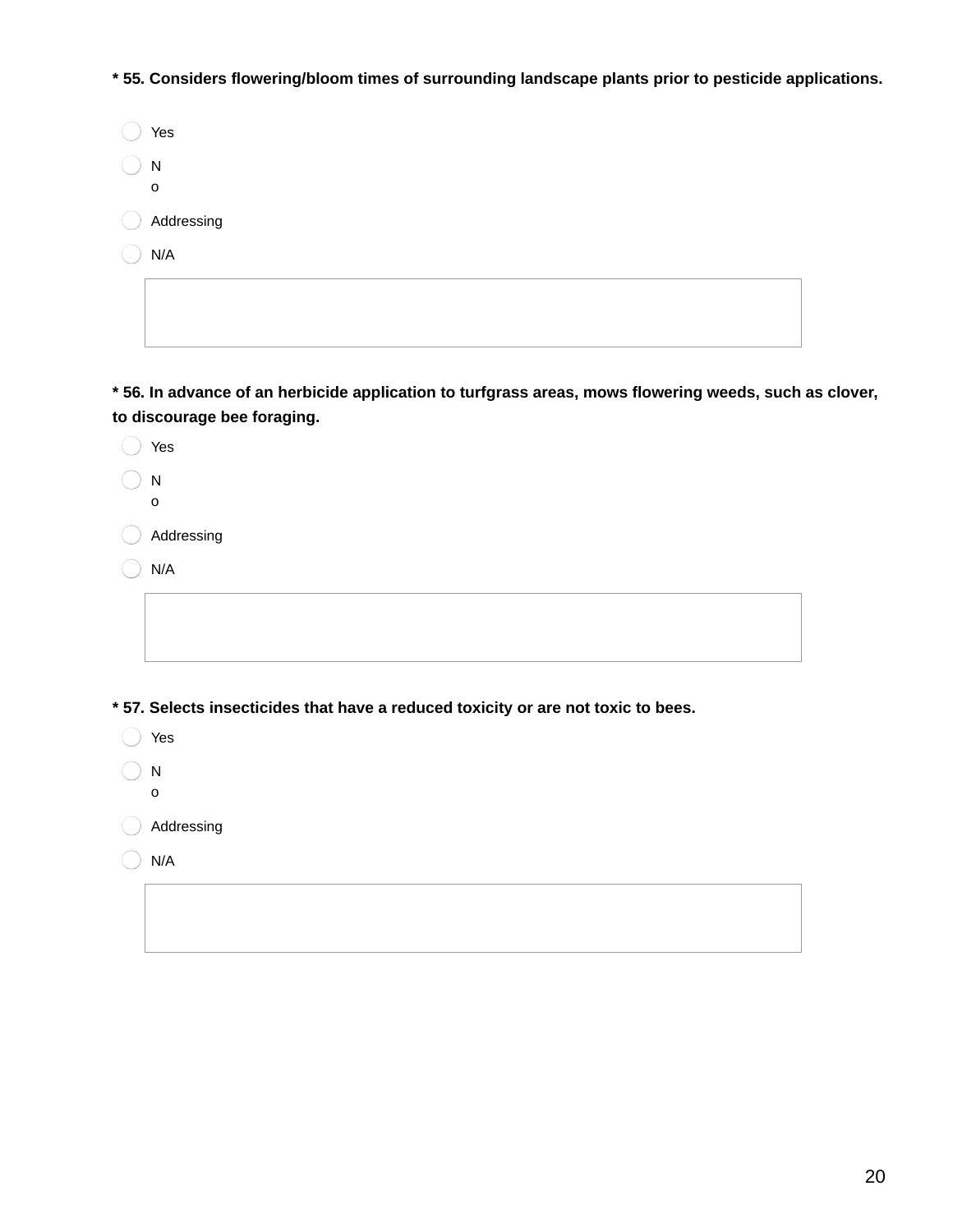**\* 58. Applies post-application irrigation to rinse insecticides from non-target ornamental and flower surfaces.**

| Yes        |
|------------|
| N<br>O     |
| Addressing |
| N/A        |
|            |

 $\overline{\phantom{a}}$ 

**\* 59. Maintains the landscape/woodland/natural areas that border turfgrass areas to reduce pesticide applications.**

| Yes                                                                           |
|-------------------------------------------------------------------------------|
| ${\sf N}$<br>$\mathbf O$                                                      |
| Addressing                                                                    |
| N/A                                                                           |
|                                                                               |
|                                                                               |
|                                                                               |
|                                                                               |
| * 60. Uses biological control agents to reduce or eliminate pest populations. |
| Yes                                                                           |
| ${\sf N}$                                                                     |
| $\mathsf{o}$                                                                  |
| Addressing                                                                    |
| N/A                                                                           |
|                                                                               |
|                                                                               |

*Also reference STMA Educational Bulletins under Environmental Stewardship: Developing an IPM Plan.*

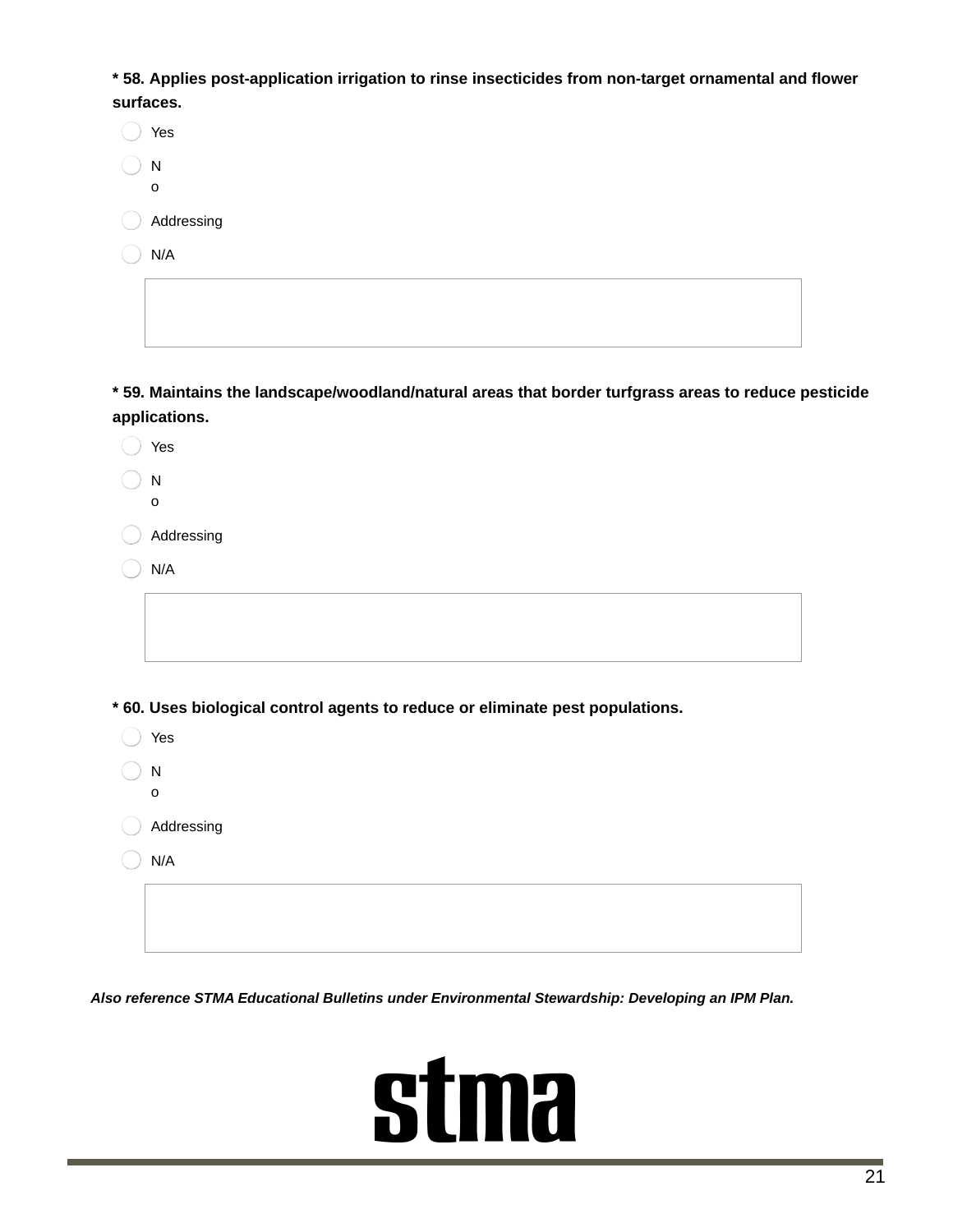#### **Environmental Facility Certification Survey - Sports Turf Manager - Version 3.0**

### **4. Recycling BMPs**

Reducing, reusing and recycling can save resources, reduce pollution and benefit the community and environment. We should put forth the effort to reduce materials we use and recycle what we can to reduce the amount of waste entering *into landfills. Environmental Stewardship for athletic facilities and maintenance operations includes reusing and recycling materials according to lawful and safe procedures.*

#### **\* 61. Provides opportunities for STAFF to recycle waste products such as: paper, glass, aluminum, and plastic.**

| Yes          |
|--------------|
| N            |
| $\mathsf{o}$ |
| Addressing   |
| N/A          |
|              |
|              |
|              |

**\* 62. Provides visible and well-marked containers for recycling waste products in PUBLIC areas.**

- Yes  $)$  N
- o
- Addressing
- N/A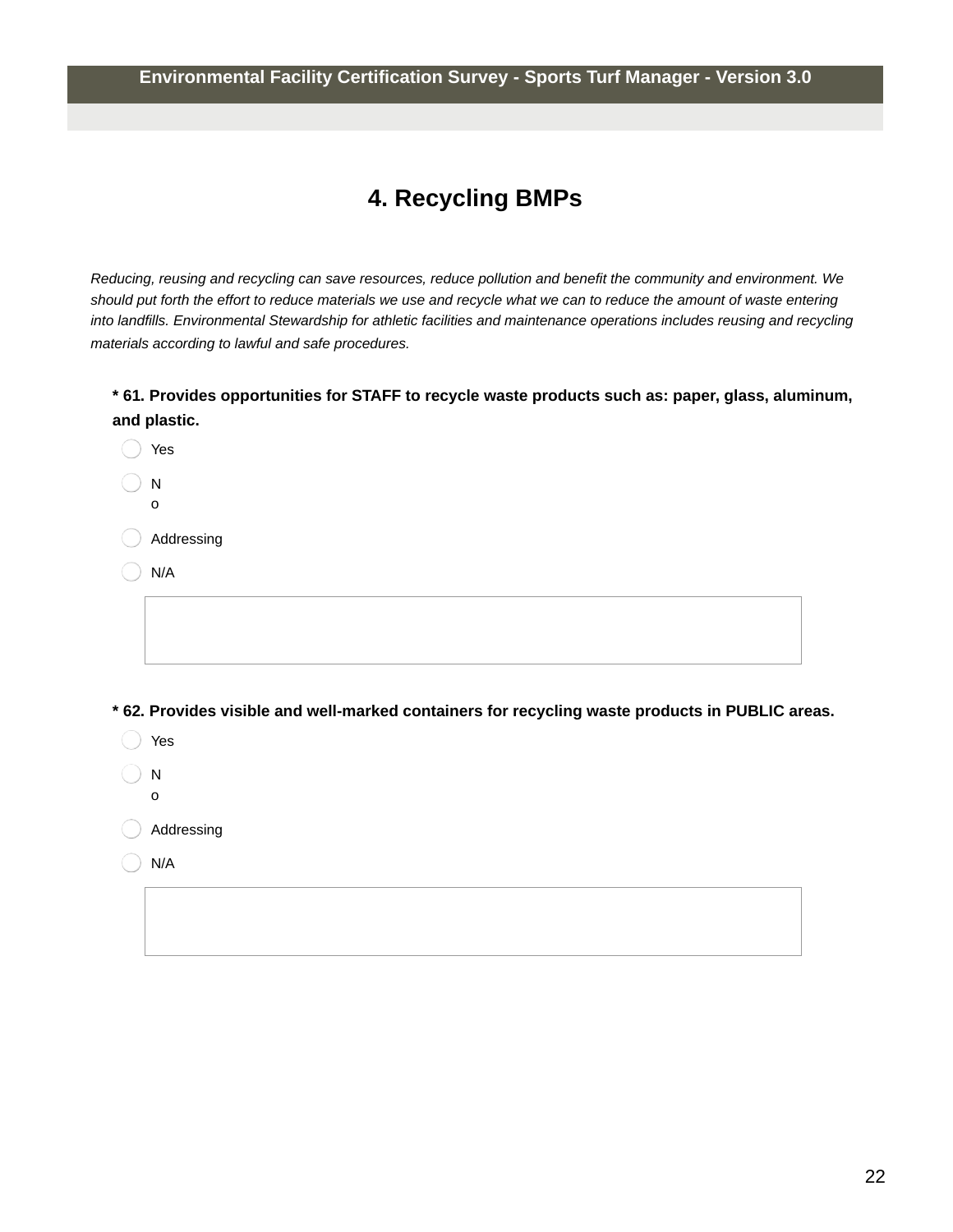**\* 63. Properly disposes of all vehicle fluids, waste oil, engine parts, tires, scrap metal, etc.**

| Yes        |
|------------|
| N<br>ი     |
| Addressing |
| N/A        |
|            |



#### **Environmental Facility Certification Survey - Sports Turf Manager - Version 3.0**

## **5. Composting BMPs**

Compost is a product resulting from controlled biological decomposition of organic material that has been sanitized through the generation of heat and stabilized to a point where it is beneficial to plant growth. Compost is an organic *material that can improve chemical, physical and biological characteristics of soils or growing media.*

Composting may not be a valid maintenance practice for your facility. If you do not use compost, please provide detail in *the N/A rationale.*

**64. N/A Rationale:**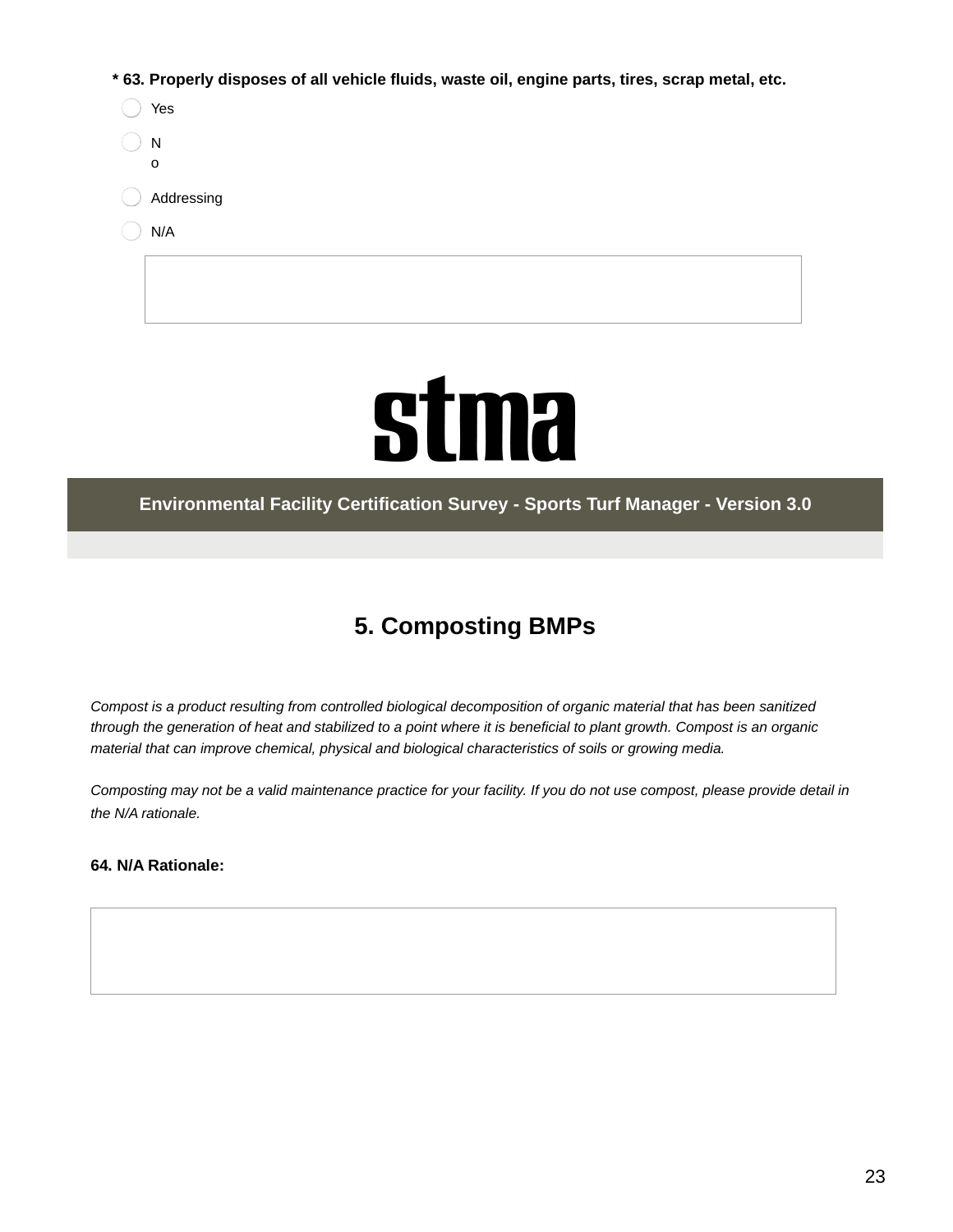\* 65. Conducts soil or plant tissue tests every two to three years to guide the application of the most **beneficial compost for your situation.**

| Yes        |
|------------|
| N<br>ი     |
| Addressing |
| N/A        |

**\* 66. When using commercial compost products, always obtains a sample before applying to sports** fields, or confirms that the product has been field tested by a university or used successfully by other **sports field managers.**

| Yes        |
|------------|
| N<br>ი     |
| Addressing |
| N/A        |

\* 67. Tills to an approximate 4 to 6" depth when used as a soil amendment prior to turfgrass **establishment for new construction or renovation.**

Yes N o C Addressing  $\bigcirc$  N/A

\* 68. Always has the compost that is brought on site tested by a reputable laboratory to establish its **nutrient composition to help determine what additional amendments might be required.**

◯ Yes  $\bigcirc$  N o **Addressing**  $\bigcirc$  N/A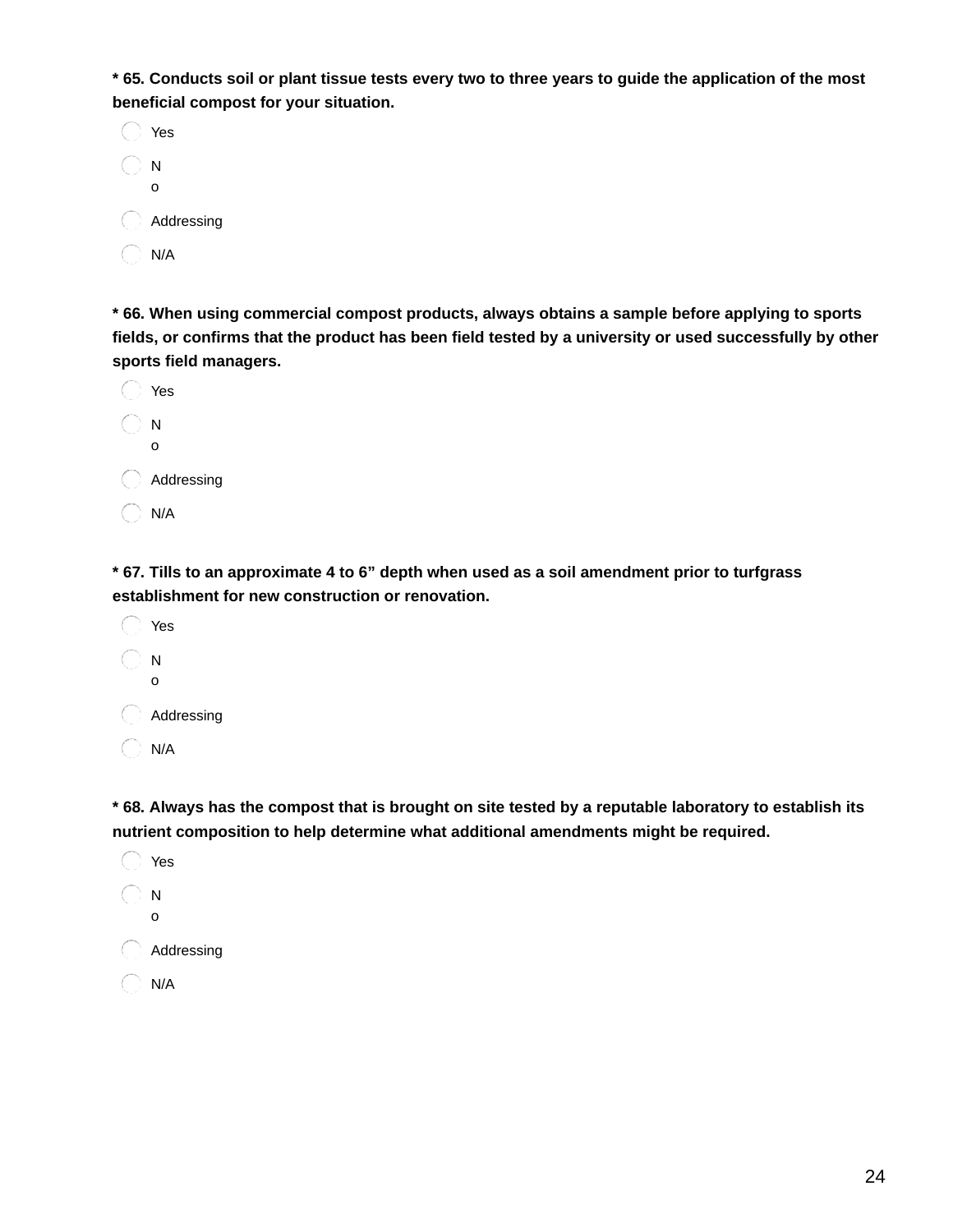**\* 69. When topdressing established turfgrass areas, conducts applications following core cultivation, as appropriate, in the spring and/or fall for maximum benefit.**

| Yes        |
|------------|
| N<br>ი     |
| Addressing |
| N/A        |

**\* 70. Implements facility or organization's own composting program of common raw materials such as coffee grounds, animal manure, leaves, grass clippings/yard waste, woodchips/sawdust, clean paper/cardboard, food waste from dining facilities.**

| Yes        |
|------------|
| N<br>ი     |
| Addressing |
| N/A        |

**\* 71. Where possible, uses compost developed on site to improve soil health of turfgrass or landscape areas.**

Yes N o Addressing  $\bigcirc$  N/A

*Also reference STMA Educational Bulletins under Environmental Stewardship: Compost Applications to Sports Fields.*



**Environmental Facility Certification Survey - Sports Turf Manager - Version 3.0**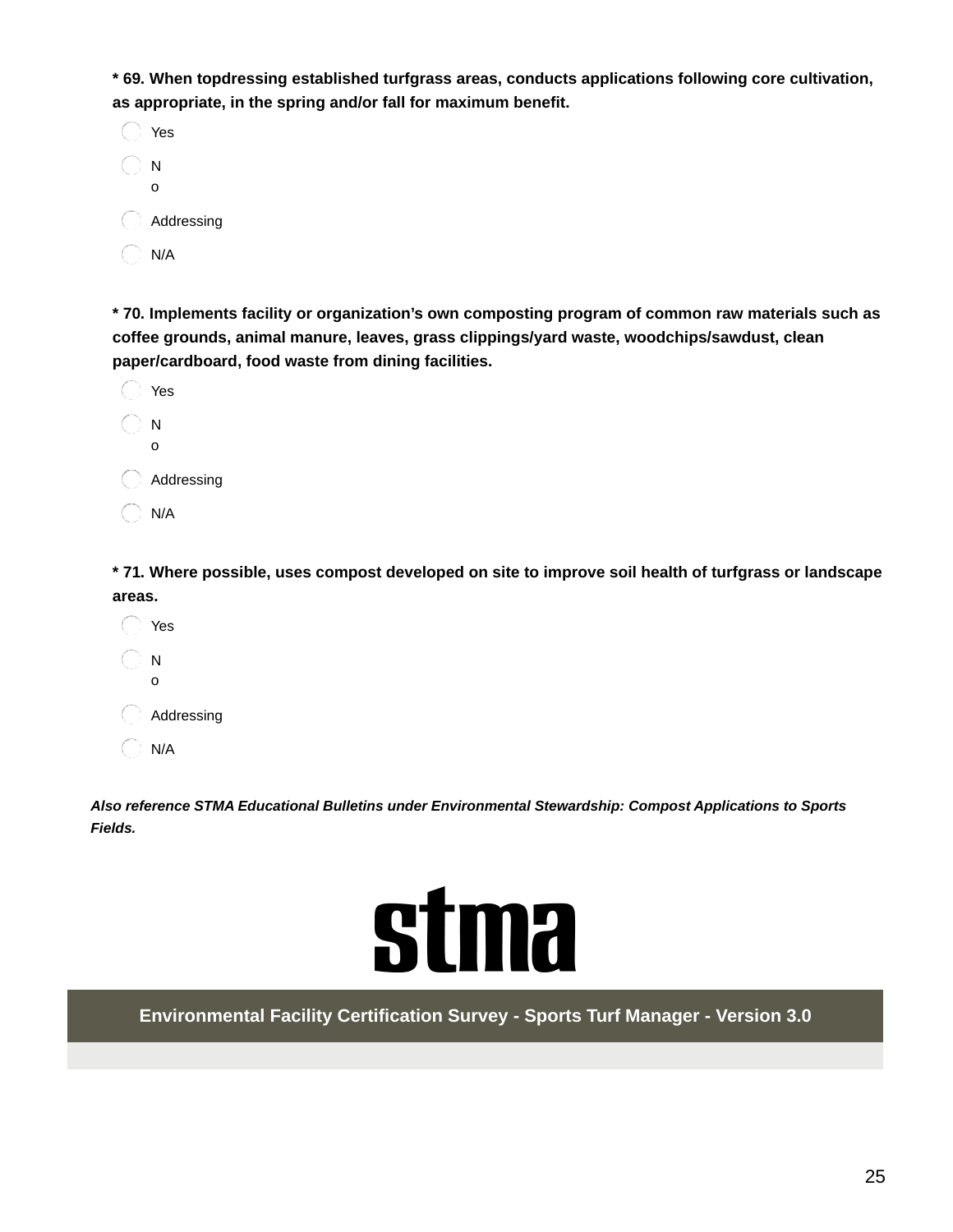### **6. Mowing BMPs**

*Standard mowing heights vary depending on grass species, sport, and the amount of maintenance the turfgrass receives.*

- **\* 72. Mows turfgrass fields/areas at a height that is optimal for promoting turfgrass health.**
	- Yes N o
	- Addressing
	- $)$  N/A

**\* 73. Reduces mowing frequency and raises the mowing height of cool-season turfgrasses when hot summer weather slows their growth rate.**

Yes N o Addressing N/A

Plant nutrients and soil organic material play an important role in developing a healthy, productive environment for root *growth.*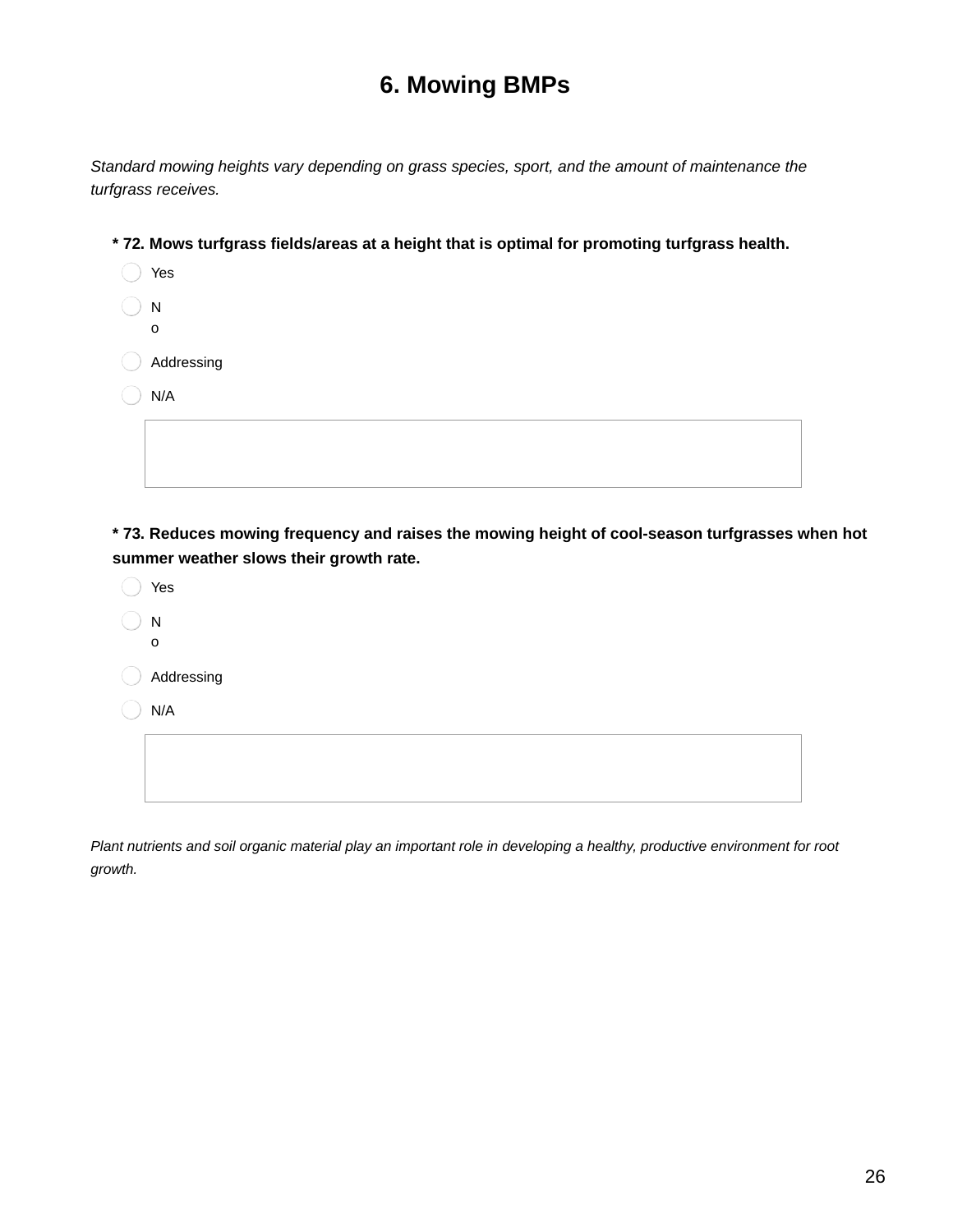**\* 74. Rarely removes grass clippings from mowed turfgrass areas.**

| Yes              |  |  |
|------------------|--|--|
| Ν<br>$\mathbf 0$ |  |  |
| Addressing       |  |  |
| N/A              |  |  |
|                  |  |  |

Grass develops a "grain" based on cutting direction, tending to lean towards the direction of the mow. Alternating the *pattern causes upright growth.*

**\* 75. Changes the mowing pattern each time the turfgrass is mowed.**

| Yes          |
|--------------|
| N            |
| $\mathsf{o}$ |
| Addressing   |
| N/A          |
|              |
|              |
|              |

Riding/driving on wet turfgrass may cause long-term damage, such as wheel ruts and soil compaction, which can impact *turfgrass health and recovery.*

**\* 76. Avoids unnecessary vehicular and equipment traffic on wet turfgrass.**

◯ Yes

o

- N
- Addressing
- N/A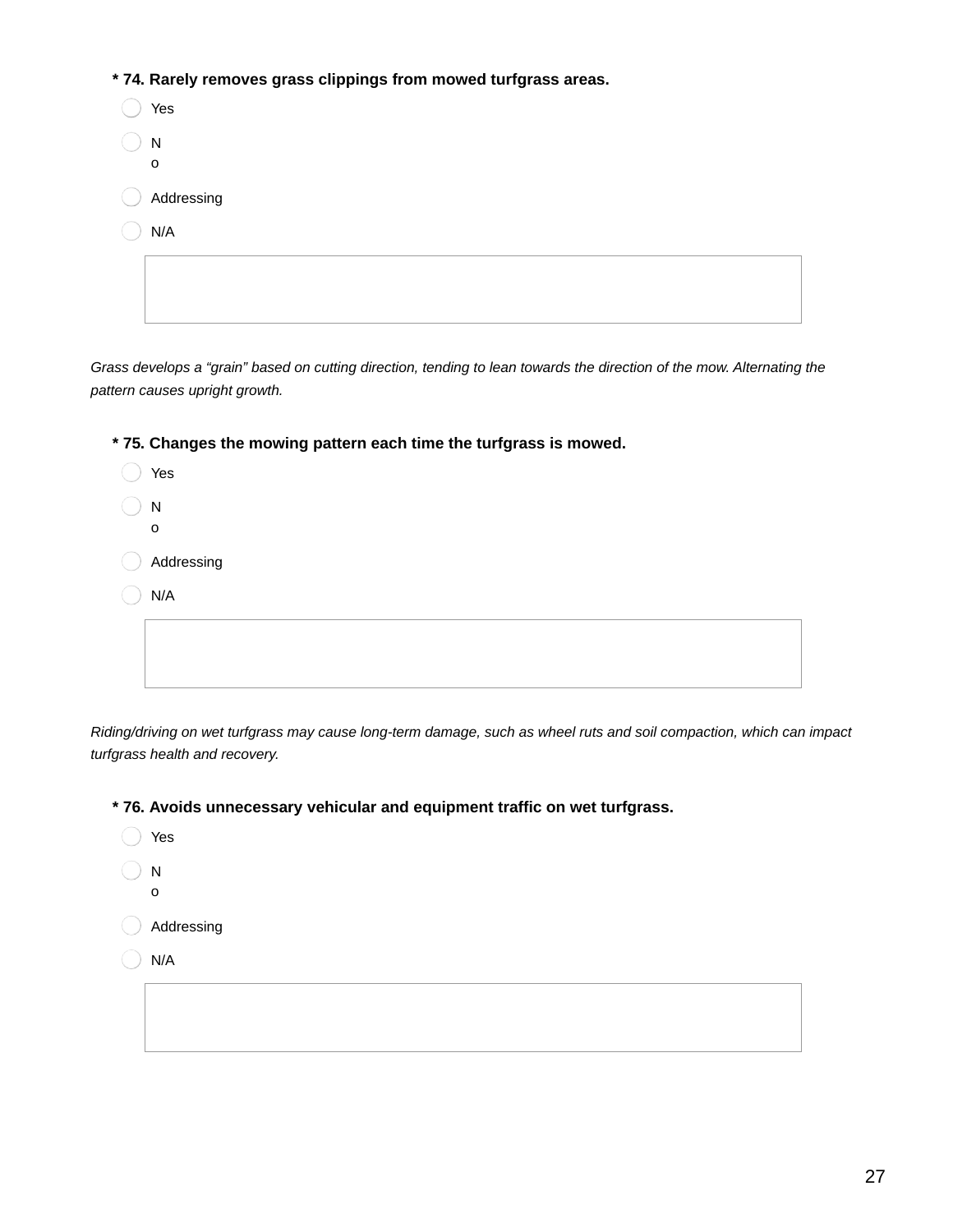**\* 77. Walks the site during wet conditions to do a visual inspection.**

| Yes                          |
|------------------------------|
| $\mathsf{N}$<br>$\mathsf{o}$ |
| Addressing                   |
| N/A                          |
|                              |
|                              |

Ragged cuts to the turfgrass leaf made by dull mower blades may increase the opportunity for disease and pest issues.

| * 78. Keeps mower blades sharp and balanced. |
|----------------------------------------------|
| Yes                                          |
| N                                            |
| 0                                            |
| Addressing                                   |
| N/A                                          |
|                                              |
|                                              |
|                                              |

*Grass clippings that find their way in streams and drainage systems degrades water quality.*

**\* 79. Ensures that grass clippings do not have the potential to be washed into streams or drainage systems.**

Yes N o Addressing

 $\big)$  N/A

*Trimming is performed by walk-behind mowers and line trimmers in areas that cannot be accessed by riding mowers.*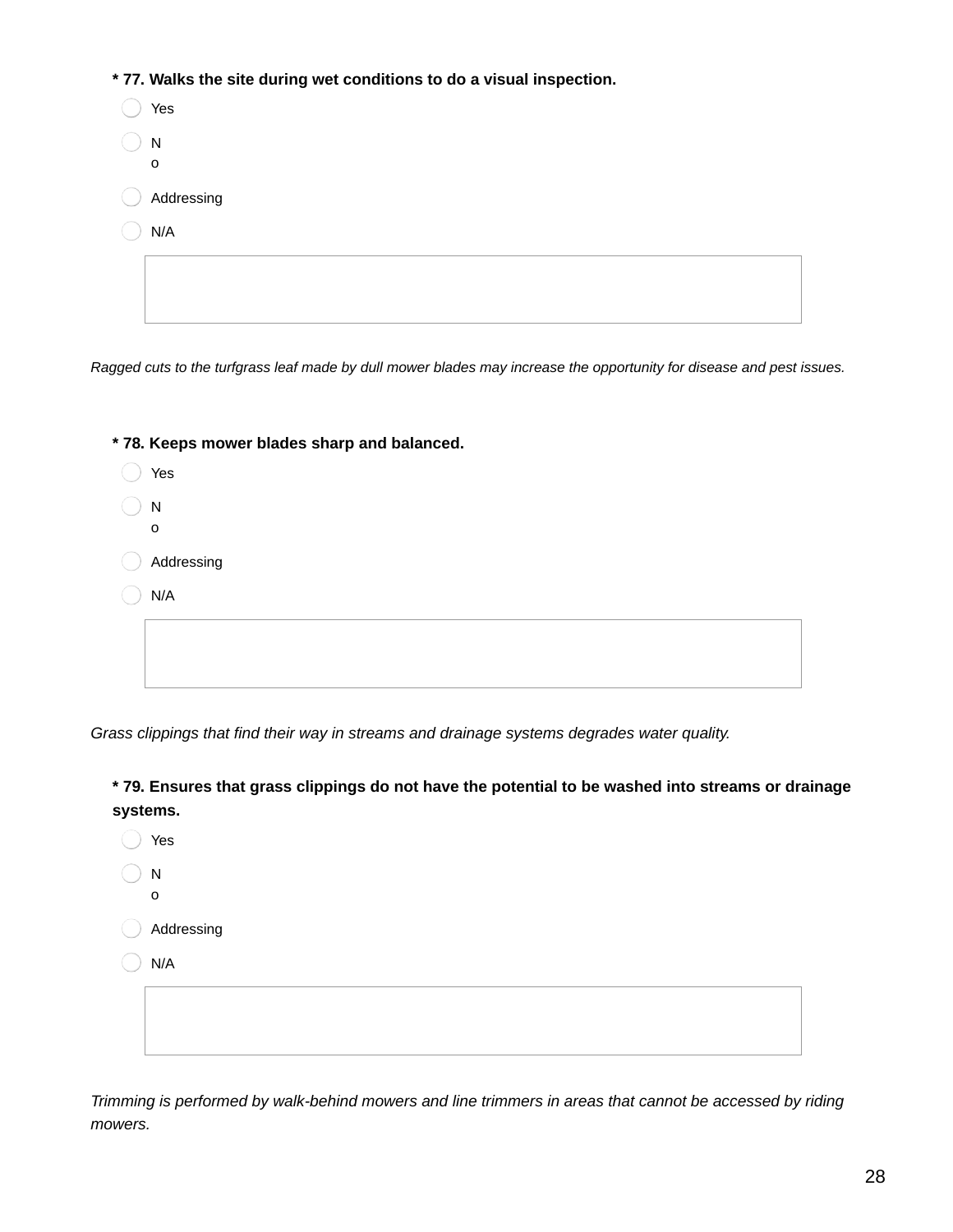**\* 80. Coordinates trimming to coincide with other mowing activities on the site.**

| Yes         |
|-------------|
| ${\sf N}$   |
| $\mathbf 0$ |
| Addressing  |
| N/A         |
|             |
|             |
|             |

*Also reference STMA Educational Bulletins under Field Management Bulletins.*

## **stma**

**Environmental Facility Certification Survey - Sports Turf Manager - Version 3.0**

## **7. Energy Conservation BMPs**

The following BMPs reduce the "carbon footprint" of the facility. Energy savings mean cost savings. Energy is a controllable cost and many organizations are realizing the cost benefits of energy reduction. Energy efficient lighting *includes compact fluorescents, T8 Fluorescent, or LEDs/ replacement program. Lighting technologies can detect the presence or absence of people and turns lights on/off accordingly.*

**\* 81. Uses lighting timers and/or occupancy sensors in facilities.**

Yes N o Addressing N/A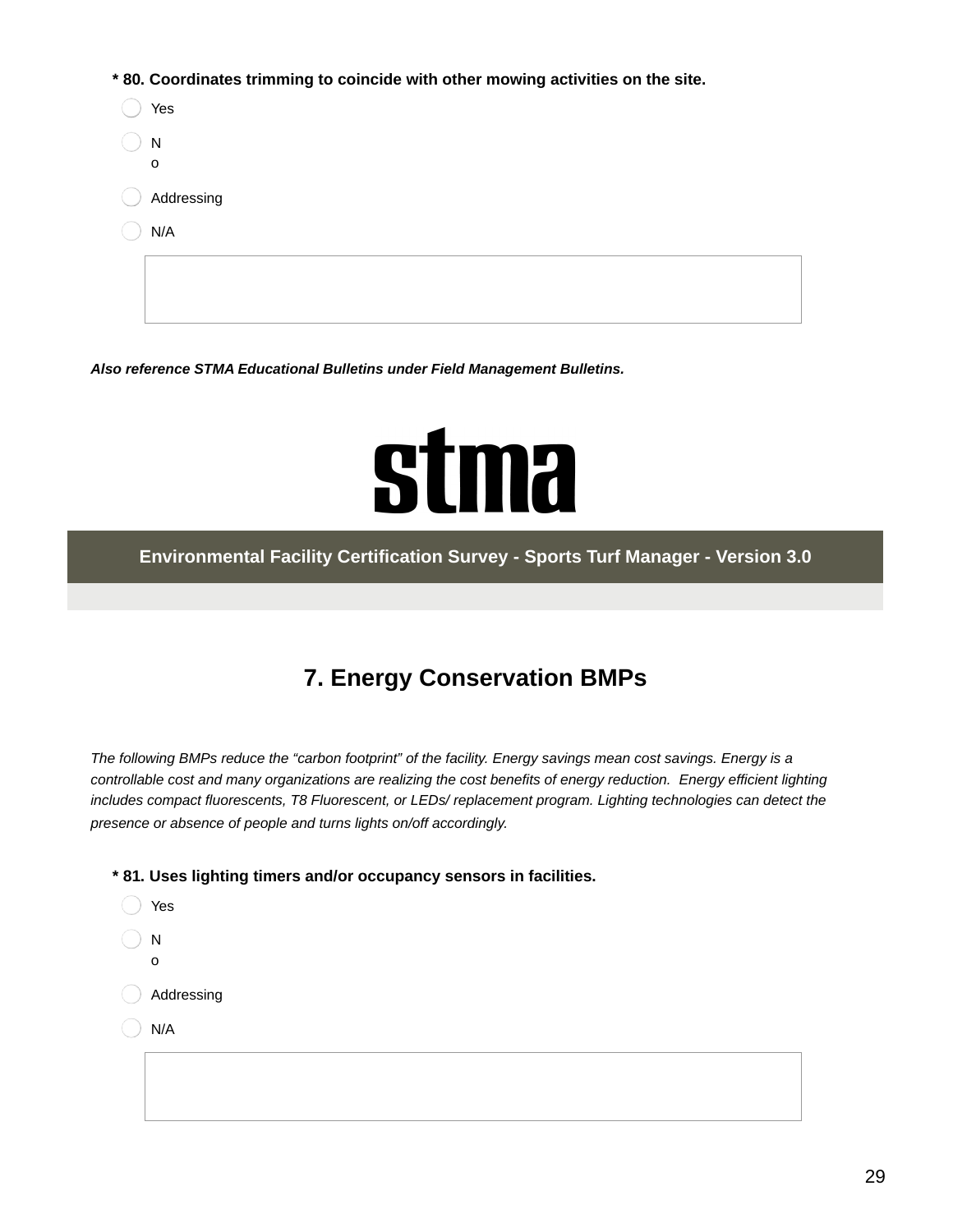| * 82. Uses energy efficient lighting. |
|---------------------------------------|
| Yes                                   |
| N                                     |
| 0                                     |
| Addressing                            |
| N/A                                   |
|                                       |
|                                       |
|                                       |

*Clean energy technology includes biodiesel, liquid propane/LPG, compressed natural gas/CN, electric.*

| * 83. Uses clean energy technology. |
|-------------------------------------|
| Yes                                 |
| N<br>0                              |
| Addressing                          |
| N/A                                 |
|                                     |

Clean Diesel refers to the new Federal standards for diesel emissions. All new diesel motors are required to follow these *standards.*

**\* 84. Uses clean diesel cars and trucks for lower levels of emissions.**

- Yes N
- o
- Addressing
- $\bigcirc$  N/A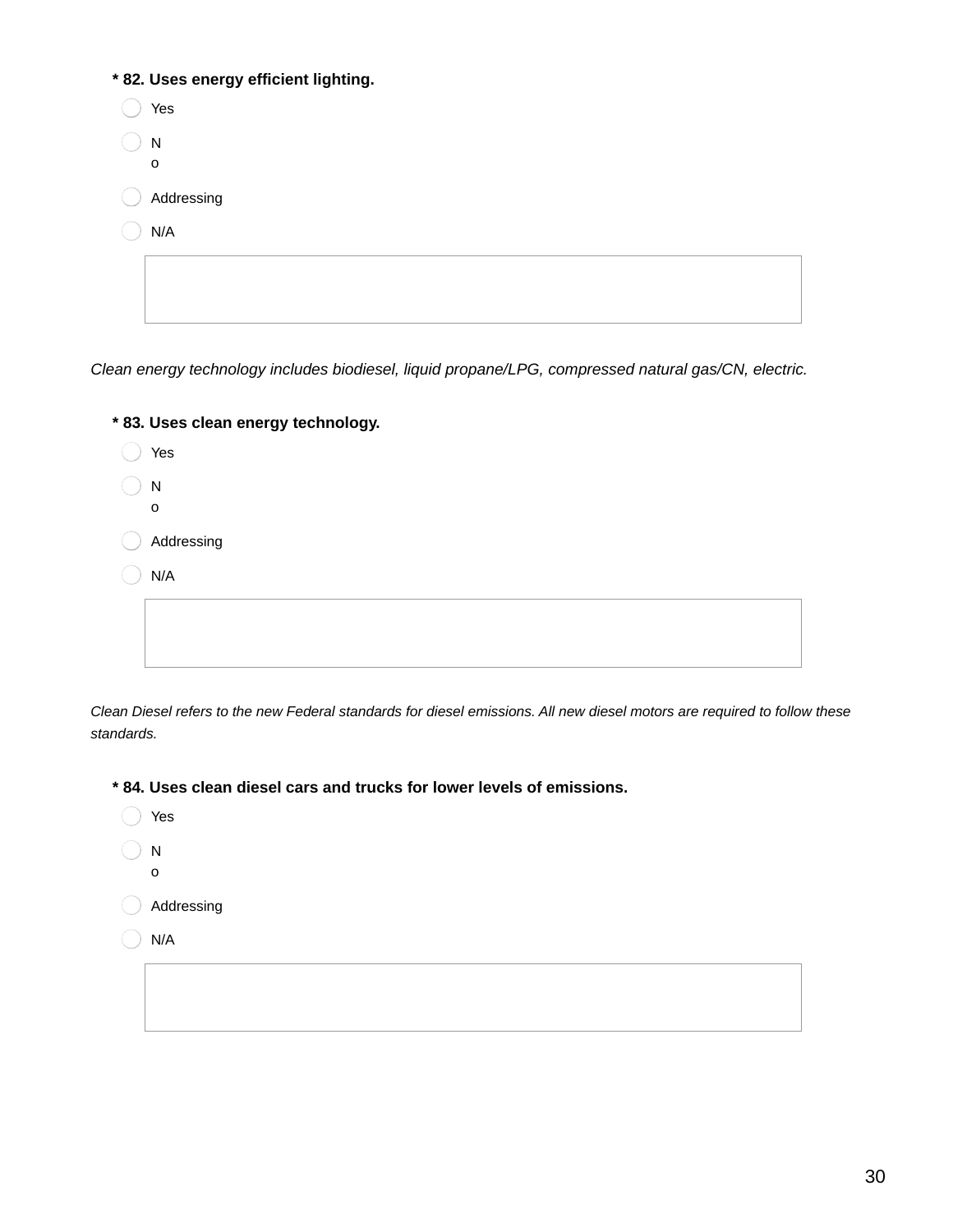**\* 85. Uses alternative energy systems, such as solar systems, wind energy, geo-thermal energy, to provide and/or conserve energy at any facility.**

| Yes        |
|------------|
| N<br>ი     |
| Addressing |
| N/A        |

Energy Star is a U.S. Environmental Protection Agency program that identifies equipment, which is energy efficient and *protects the environment (i.e. refrigerators/freezers).*

**\* 86. Incorporates Energy Star Equipment throughout the facility.**

| Yes                       |
|---------------------------|
| ${\sf N}$<br>$\mathsf{o}$ |
| Addressing                |
| N/A                       |
|                           |
|                           |

*Energy consumption by heating, ventilation and air conditioning systems can be reduced through technology and maintenance.*

**\* 87. Adjusts thermostats to the appropriate temperature depending upon season.**

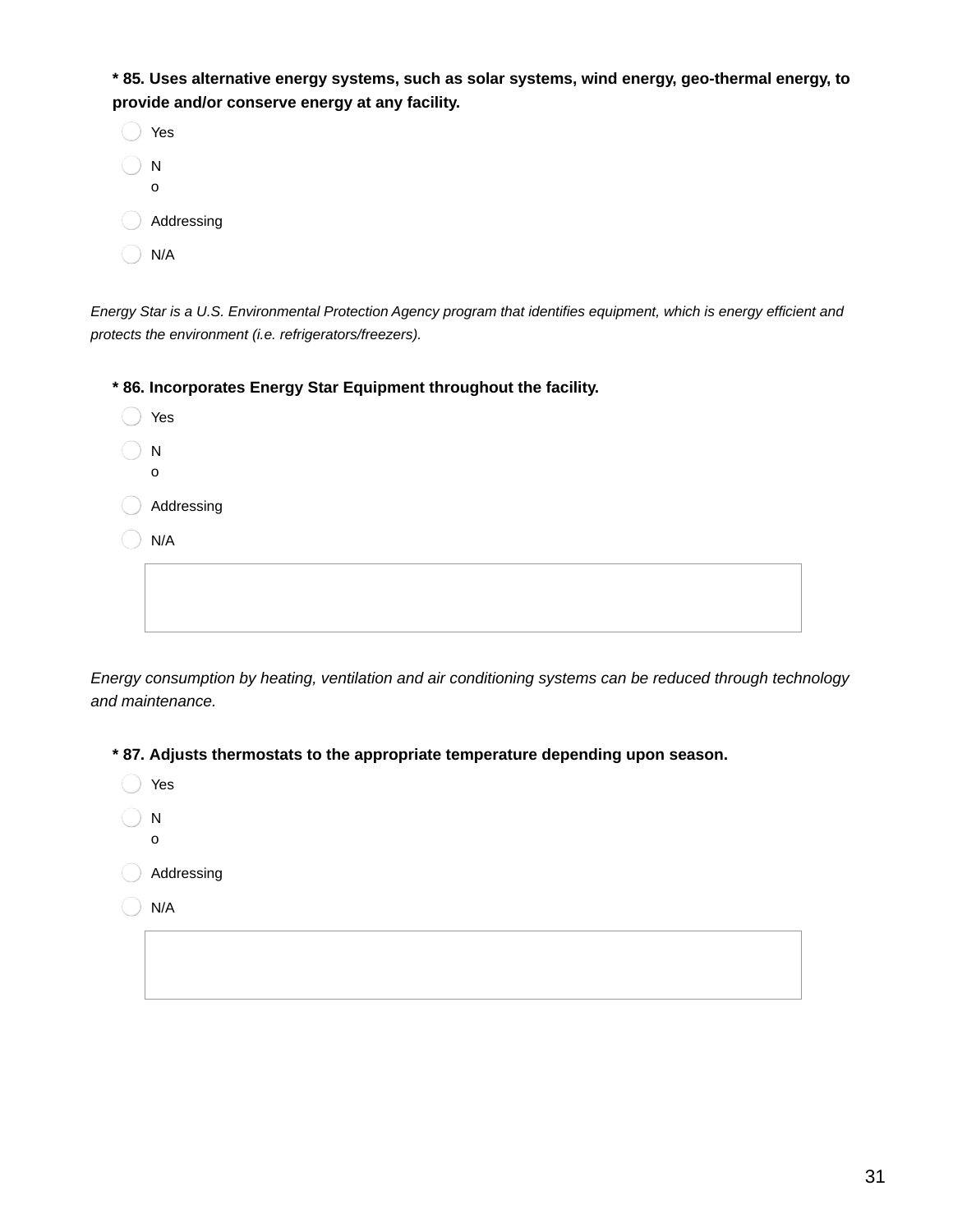**\* 88. Uses programmable thermostats.**

| Yes              |
|------------------|
| N<br>$\mathbf 0$ |
| Addressing       |
| N/A              |
|                  |
|                  |

**\* 89. Changes filters regularly.**

Yes

 $\bigcirc$  N o

Addressing

 $\bigcirc$  N/A

**\* 90. Performs schedule maintenance on HVAC equipment, i.e. clean condenser and evaporator coils at least every six months.**

◯ Yes N o

Addressing

 $\bigcirc$  N/A



**Environmental Facility Certification Survey - Sports Turf Manager - Version 3.0**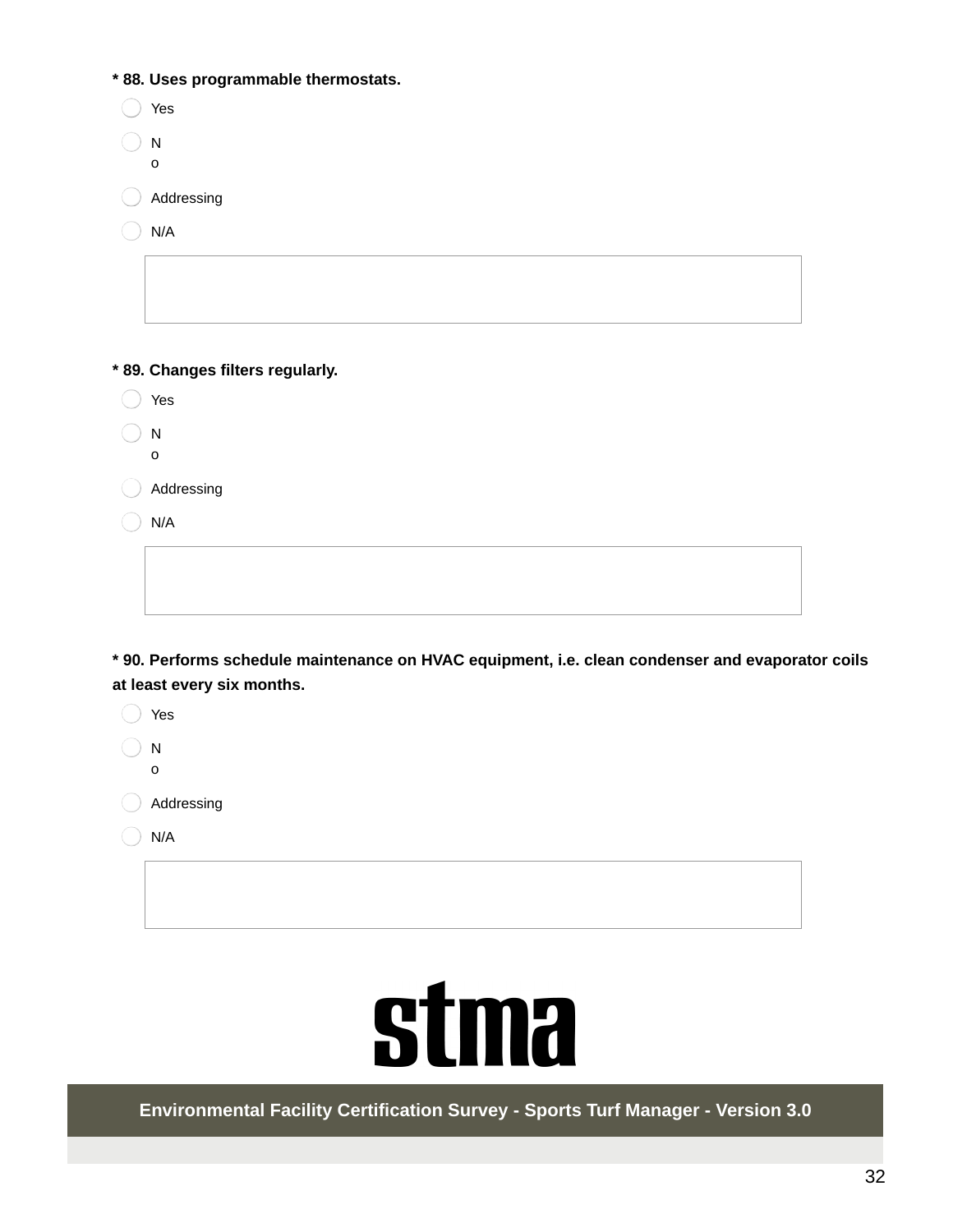## **8. Shop Buildings and Storage Areas BMPs**

Numerous activities are conducted in sports facilities' maintenance buildings and storage areas that can pose a threat to the environment. Also, these buildings are sources of stormwater pollutants if BMPs are not in place to contain spills, *manage trash, and handle non stormwater discharges. Best Management Practices are activities that support pollution prevention and good housekeeping. They also help maintenance facilities meet local regulations and improve their operations.*

**\* 91. Conducts equipment and vehicle maintenance in an identified mechanics repair/parts storage area.**

◯ Yes  $\Box$  N o Addressing N/A

**\* 92. Conducts an ongoing maintenance program that identifies equipment and vehicles to be serviced regularly, either by hour usage or miles.**

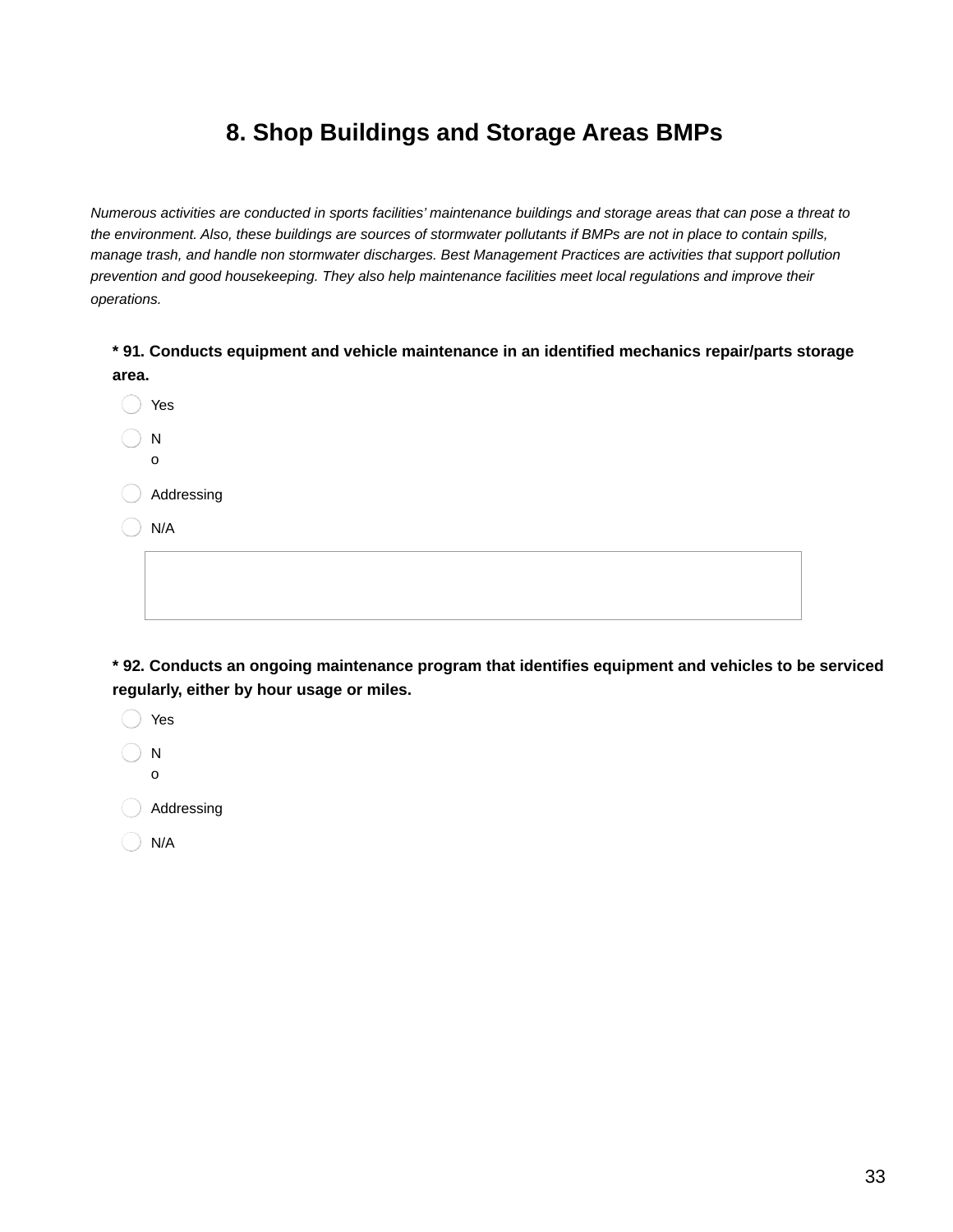\* 93. Monitors equipment and vehicles for fluid leaks and places pans under the leaks to collect fluids **until the leak can be fixed.**

| Yes        |
|------------|
| N          |
| O          |
| Addressing |
| N/A        |
|            |
|            |

**\* 94. Uses less toxic or non-toxic materials for cleaning, coating, and lubricating to prevent costly hazardous waste generation.**

| Yes          |
|--------------|
| $\mathsf{N}$ |
| $\mathsf O$  |
| Addressing   |
| N/A          |
|              |
|              |
|              |

**\* 95. Concentrates cleaning and disposal at a centralized station to confine solvents and other fluids to one area.**

| Yes        |
|------------|
| N<br>o     |
| Addressing |
| N/A        |
|            |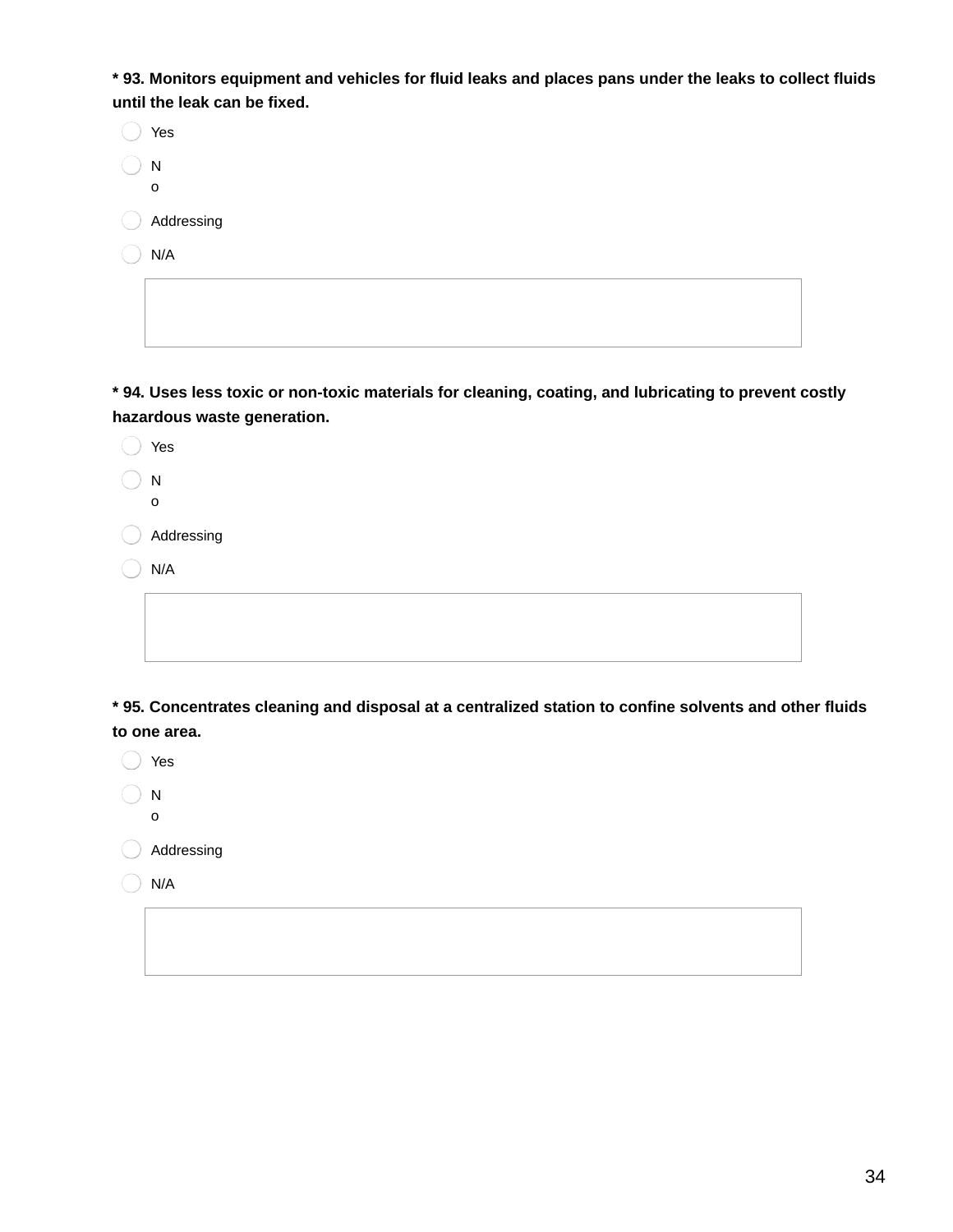\* 96. Appropriately retains or directs fluids from vehicle leaks, fluid changes, etc. to a solvent sink or **holding tank.**

|       | Yes        |
|-------|------------|
|       | N<br>o     |
| $($ ) | Addressing |
|       | N/A        |
|       |            |

 $\widehat{\phantom{m}}$ 

**\* 97. Keeps used fluids in recycling drums or hazardous waste containers until they can be disposed of properly.**

| Yes                                                |
|----------------------------------------------------|
| ${\sf N}$                                          |
| $\mathbf O$                                        |
| Addressing                                         |
| N/A                                                |
|                                                    |
|                                                    |
|                                                    |
| * 98. Uses local services to collect used liquids. |
| Yes                                                |
| ${\sf N}$                                          |
| 0                                                  |
| Addressing                                         |
| N/A                                                |
|                                                    |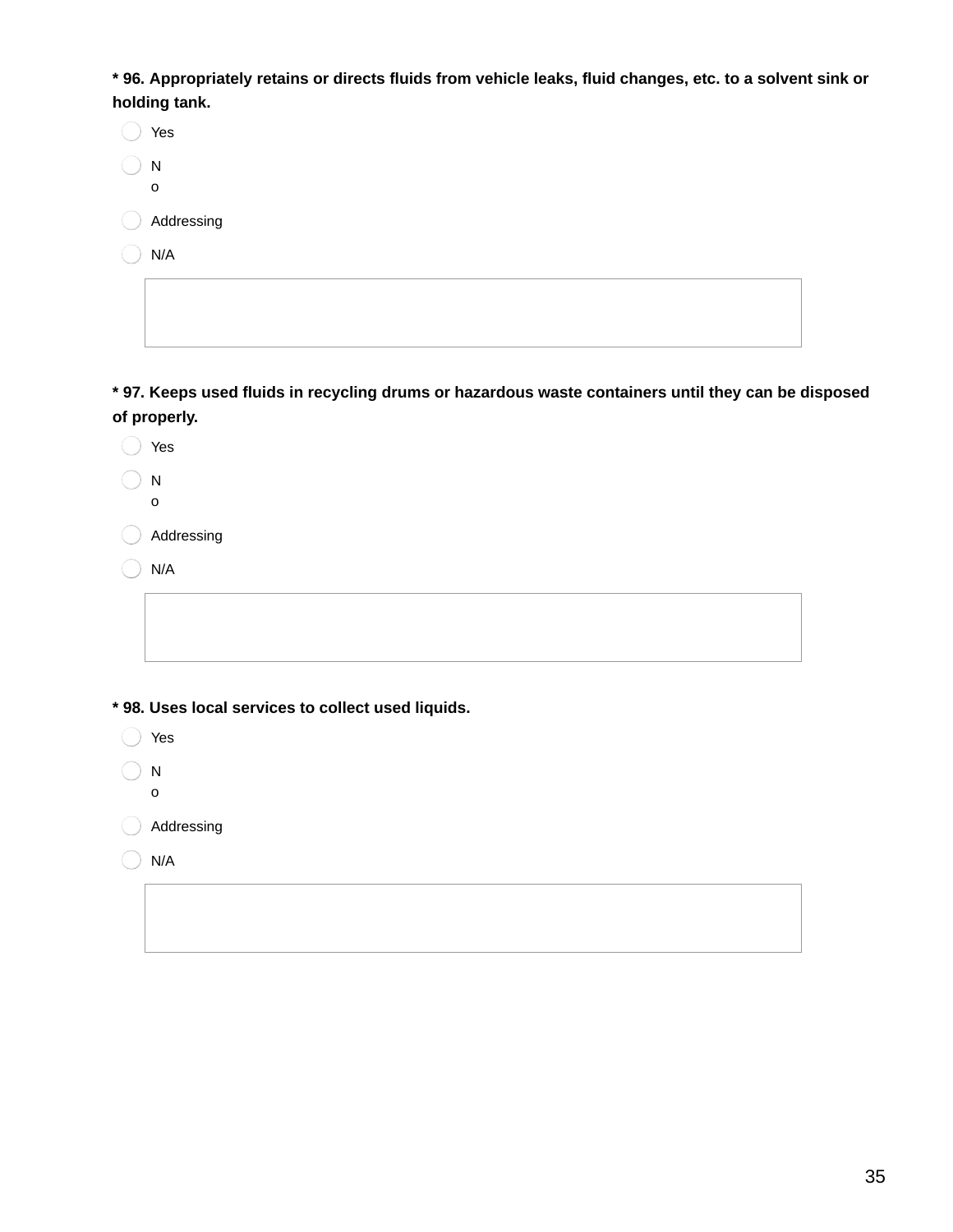\* 99. Protects the environment in case of a natural disaster, spill or leak, by storing all chemicals in a **chemical storage locker or containment area that is labeled, locked and limits access to unauthorized personnel.**

| Yes                          |
|------------------------------|
| $\mathsf{N}$<br>$\mathsf{o}$ |
| Addressing                   |
| N/A                          |
|                              |
|                              |
|                              |

**\* 100. Has a secondary containment system in place per state regulations.**

- ◯ Yes
- N o
- Addressing
- $\big)$  N/A

**\* 101. Cleans up spills immediately using absorbent materials, such as kitty litter.**

| Yes        |
|------------|
| N          |
| o          |
| Addressing |

 $\bigcirc$  N/A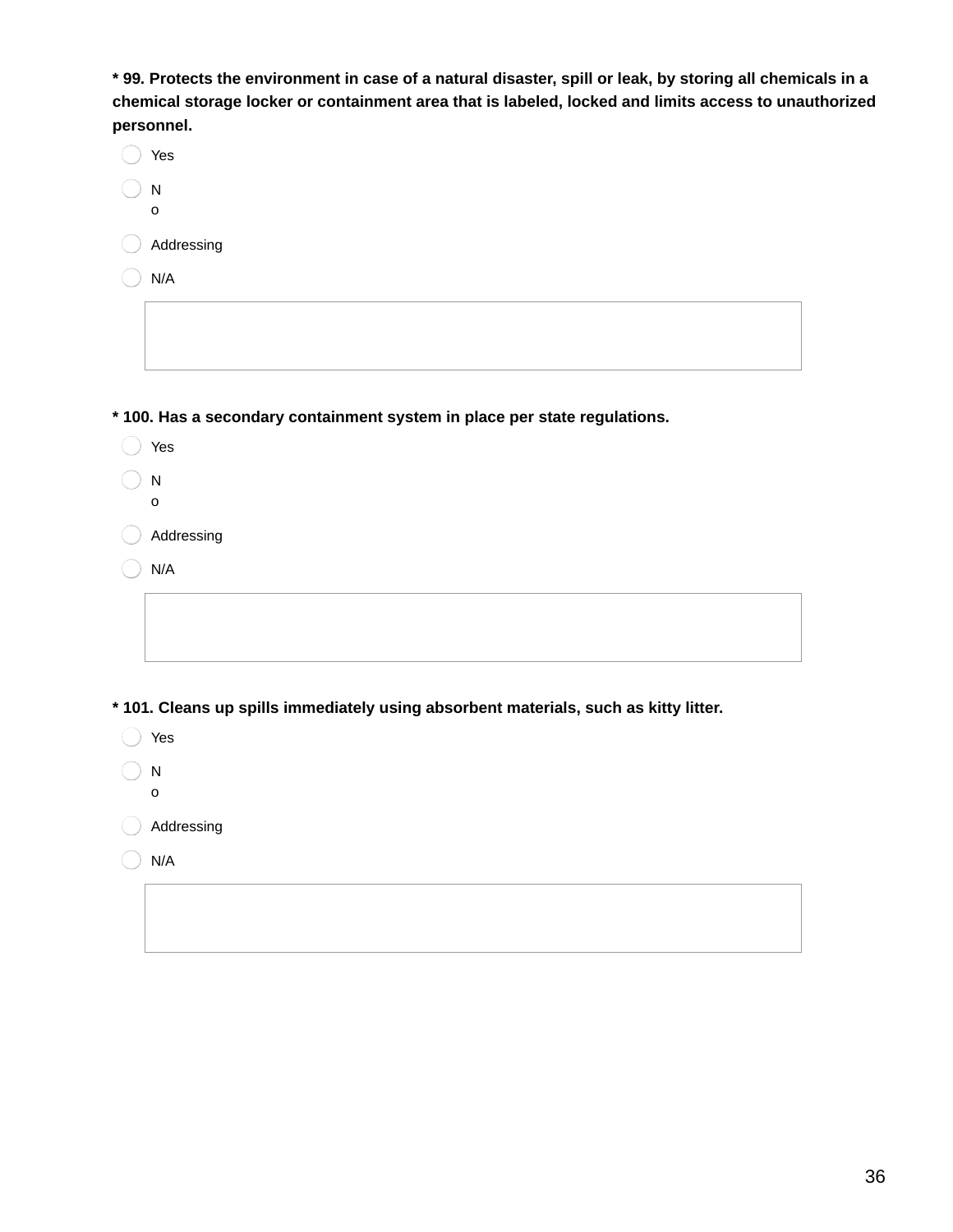**\* 102. Utilizes catch basin inserts to collect dirt, sand, grass clippings, and other contaminants in maintenance area drains that may be connected to stormwater systems.**

| Yes        |
|------------|
| N<br>O     |
| Addressing |
| N/A        |
|            |

**\* 103. Reduces the amount of water used for cleaning equipment.**

- ◯ Yes
- $\bigcirc$  N o
- Addressing
- $\bigcirc$  N/A

**\* 104. Utilizes a system to recycle wash water for equipment wash areas.**

- ◯ Yes
- $\bigcirc$  N o

Addressing

 $\bigcirc$  N/A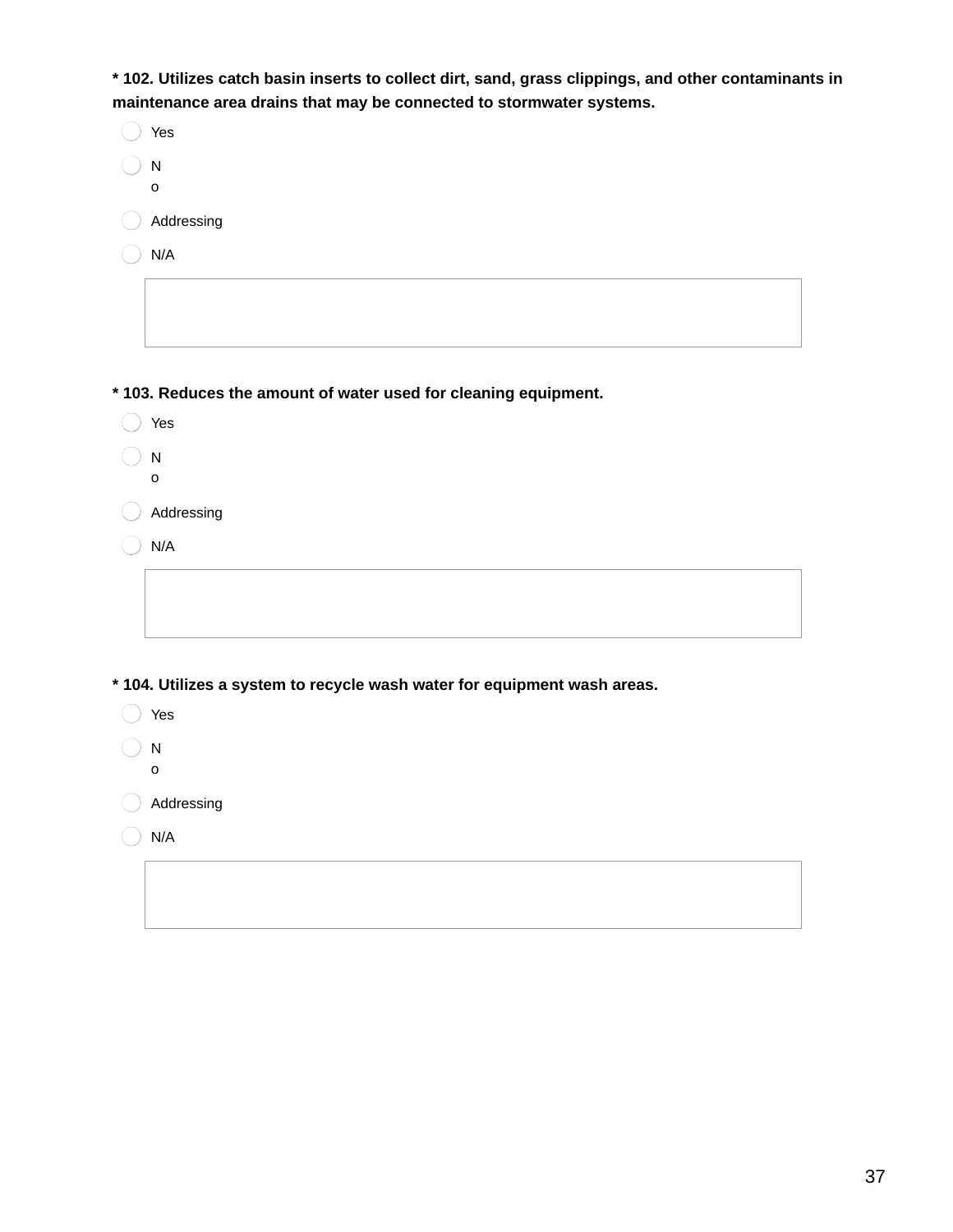**\* 105. Directs wash water to the sanitary sewer. (Be sure to check sewer authority requirements for wastewater before discharge into the sanitary sewer)**

| Yes        |
|------------|
| N<br>o     |
| Addressing |
| N/A        |
|            |

**\* 106. Recycles and/or properly disposes of all shop wastes: vehicle fluids, waste oil, tires, engine parts, scrap metal, etc.**

| Yes                       |
|---------------------------|
| ${\sf N}$<br>$\mathsf{o}$ |
| Addressing                |
| N/A                       |
|                           |
|                           |

**\* 107. Checks the fuel tank/station bi-annually for physical damage such as leaks, cracks, or scratches and to ensure it is in working condition.**

| Yes          |
|--------------|
| $\mathsf{N}$ |
| $\mathsf{o}$ |
| Addressing   |
| N/A          |
|              |
|              |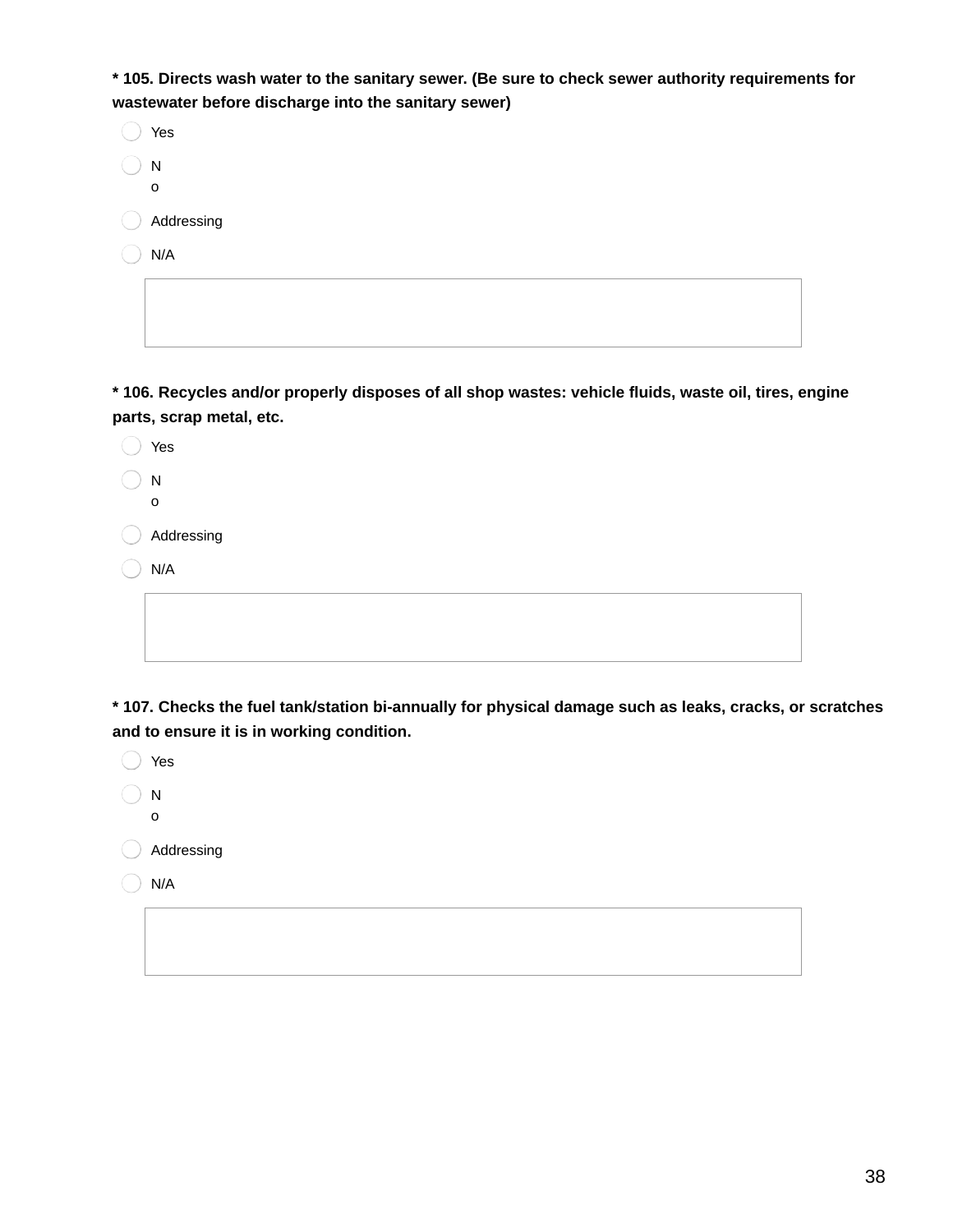**\* 108. Has equipped the fuel tank/station with spill kits and an emergency shut off within 100 ft.**

| Yes        |
|------------|
| N<br>O     |
| Addressing |
| N/A        |
|            |



**Environmental Facility Certification Survey - Sports Turf Manager - Version 3.0**

## **9. Irrigation, Water Quality and Water Conservation BMPs**

*When rainfall is insufficient and water resources become limited, the supplemental irrigation required to* sustain plantings, such as turfgrass and other landscaping plants, is often the first to be placed on water use *restrictions. When managing turfgrass and other landscaped areas, reduce water use to the lowest possible* level to conserve and protect our most precious natural resource. Always comply with local and state water *use regulations and restrictions.*

*Applying water responsibly can conserve resources and save money while still maintaining a healthy, safe turfgrass surface and aesthetically pleasing landscape. Due to constantly changing environments, a water quality analysis should be performed regularly to check for potential problems associated with changes in pH, salinity, heavy metals, bicarbonates, micronutrients, and suspended solids.*

\*Informational questions do not have a bearing on the grading of the section and are for informatory purposes only.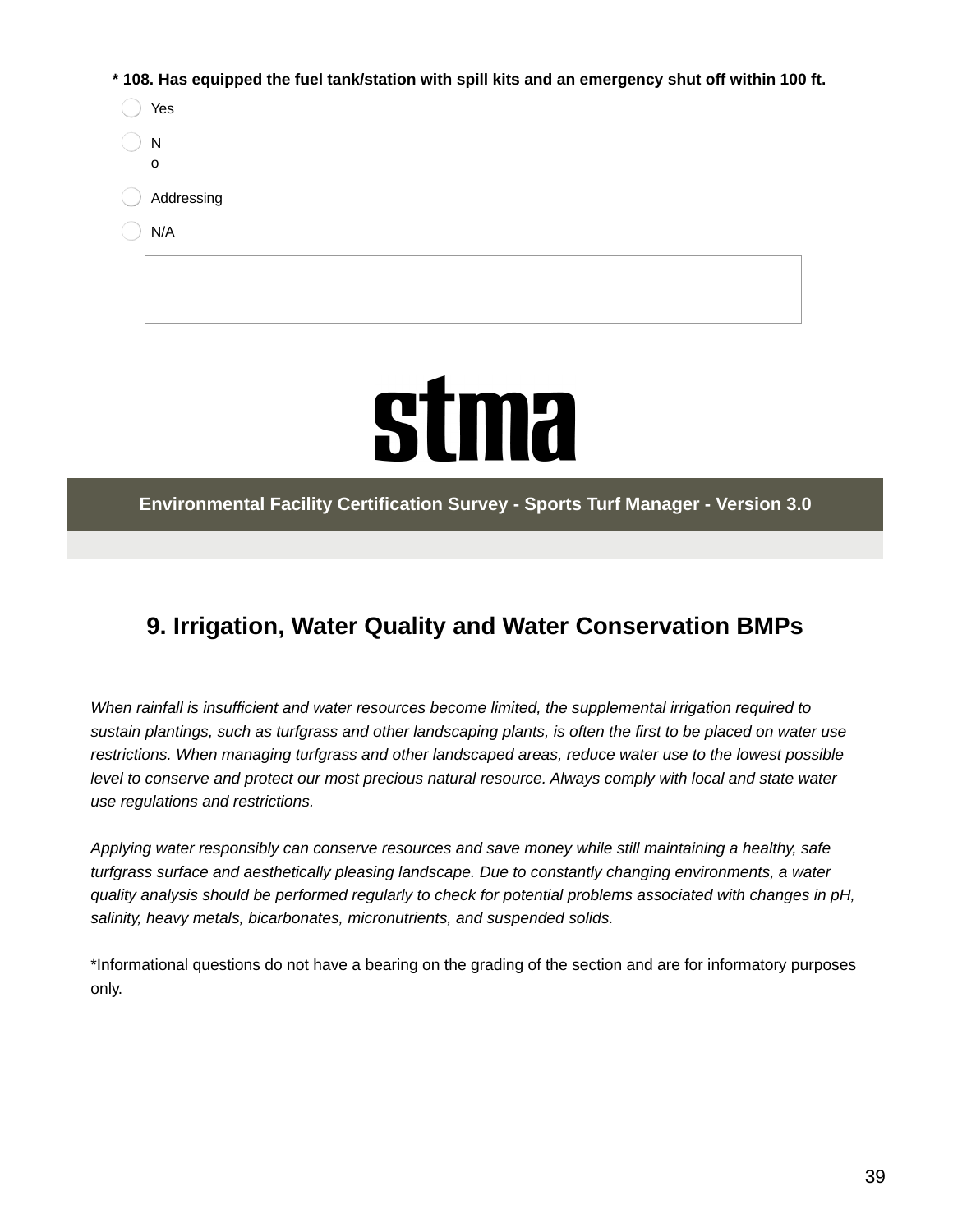**\* 109. \*Does the field/facility use an in-ground irrigation system?**

◯ Yes  $\bigcirc$  N o

**\* 110. \*Does the field/facility employ the use of any portable irrigation devices to supply irrigation water?**

◯ Yes  $\bigcirc$  N

o



**Environmental Facility Certification Survey - Sports Turf Manager - Version 3.0**

| * 111. Conducts an irrigation audit to maximize water use efficiency. |            |
|-----------------------------------------------------------------------|------------|
|                                                                       | Yes        |
|                                                                       | N          |
|                                                                       | 0          |
|                                                                       | Addressing |
|                                                                       | N/A        |
|                                                                       |            |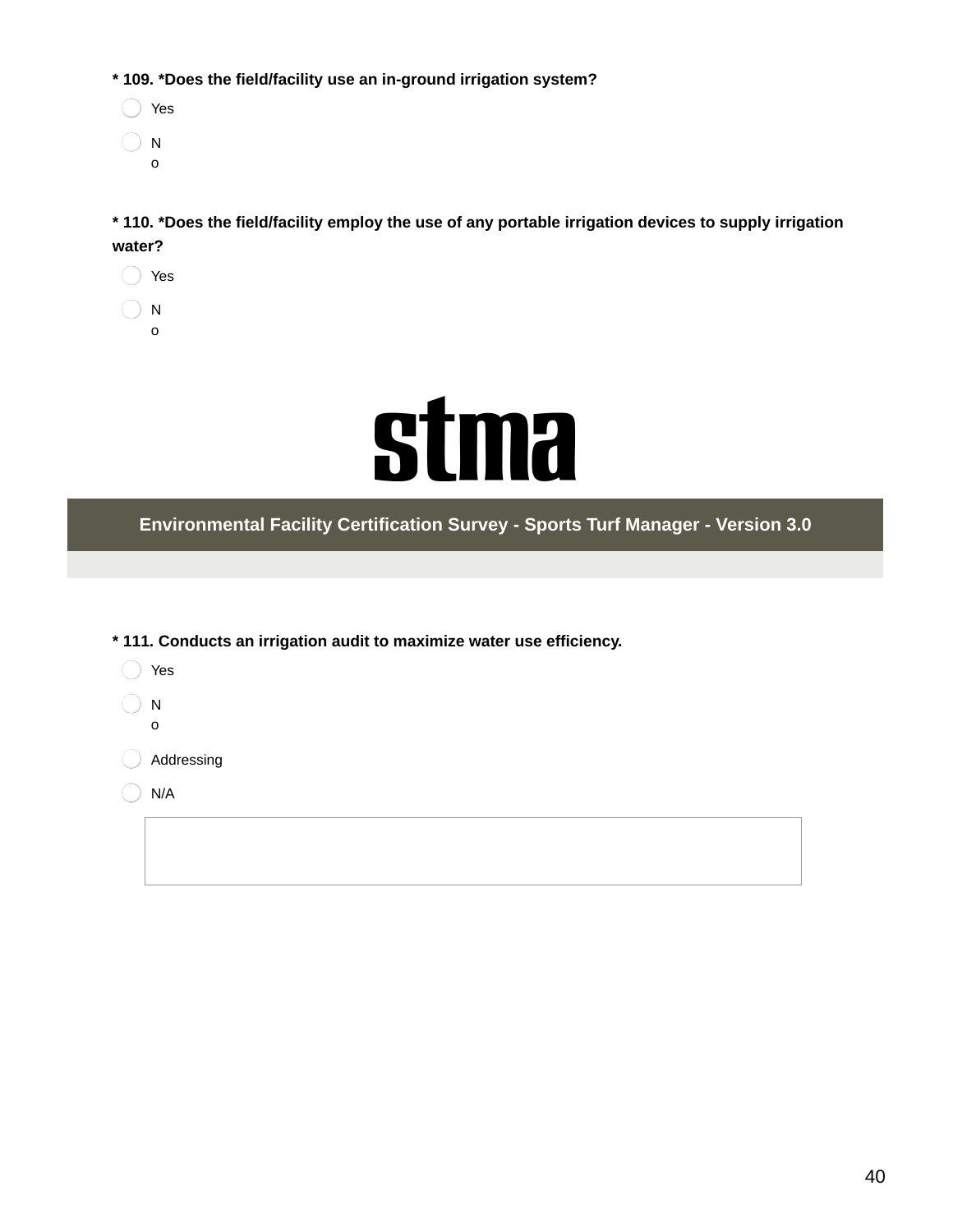**\* 112. Performs routine checks of sprinkler head operation and output, as well as irrigation distribution, uniformity, and pressure.**

|        | Yes        |
|--------|------------|
|        | N<br>O     |
| $(\ )$ | Addressing |
|        | N/A        |
|        |            |

**\* 113. Performs routine inspection of in-ground or portable irrigation system for optimal working conditions.**

| Yes                                                                                     |
|-----------------------------------------------------------------------------------------|
| N<br>O                                                                                  |
| Addressing                                                                              |
| N/A                                                                                     |
|                                                                                         |
|                                                                                         |
|                                                                                         |
| * 114. Maintains irrigation system in a manner that allows for efficient application of |

**\* 114. Maintains irrigation system in a manner that allows for efficient application of water.**

| Yes        |
|------------|
| N          |
| O          |
| Addressing |

 $\bigcirc$  N/A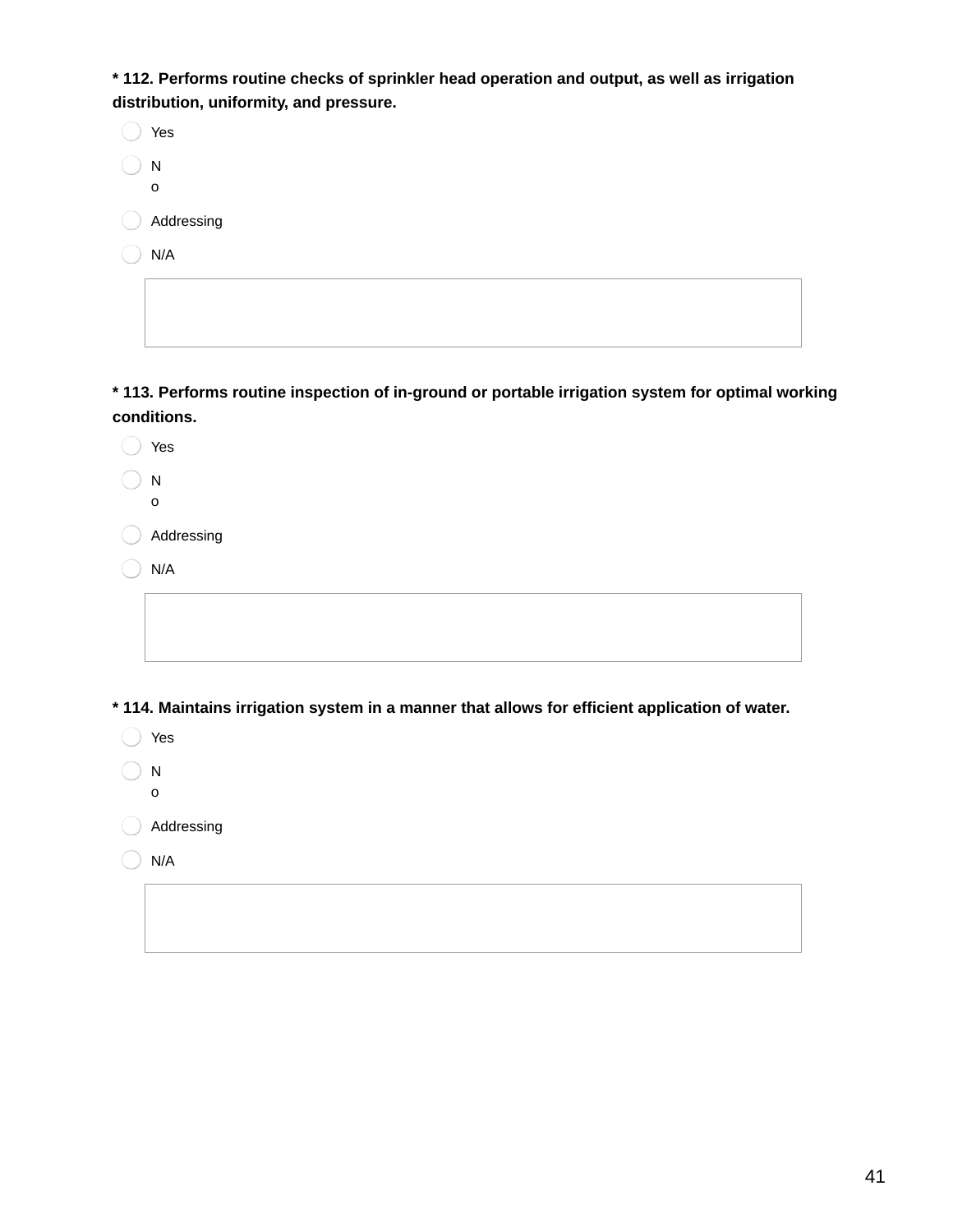#### **\* 115. Inspects irrigation system for the following:**

|                          | <b>Yes</b> | No. | Addressing | N/A |
|--------------------------|------------|-----|------------|-----|
| Damaged sprinkler heads? |            |     |            |     |
| Clogged nozzles?         |            |     |            |     |
| Leaks?                   |            |     |            |     |
| Pressure Test?           |            |     |            |     |
| Arc alignment?           |            |     |            |     |

\* 116. N/A Rationale: (note - if no N/As were selected for the above question, enter N/A in this box, **however if any N/A was selected, you must enter your N/A Rationale in this box).**

*Correct cultural practices minimize supplemental irrigation to the lowest level, while still maintaining acceptable turf grass quality.*

#### **\* 117. Considers the following technologies to improve irrigation efficiency:**

|                                         | Yes | No | Addressing | N/A |
|-----------------------------------------|-----|----|------------|-----|
| Evapotranspiration (ET)<br>controllers? |     |    |            |     |
| "SMART" controllers?                    |     |    |            |     |
| Rain/soil moisture sensors?             |     |    |            |     |

#### \* 118. N/A Rationale: (note - if no N/As were selected for the above question, enter N/A in this box, **however if any N/A was selected, you must enter your N/A Rationale in this box)***.*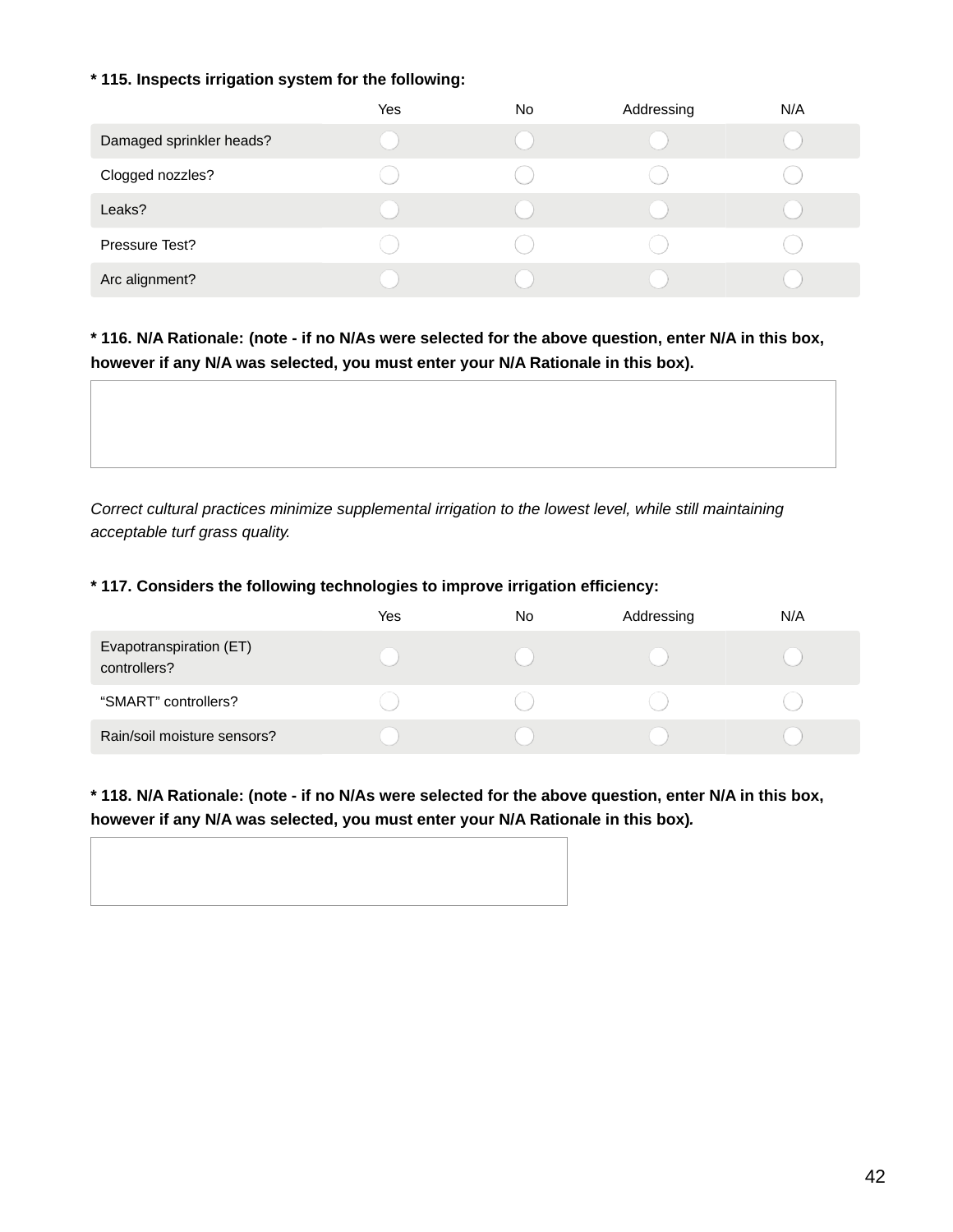**\* 119. When irrigating, incorporates technology to monitor and support irrigation needs.**

| Yes        |
|------------|
| N          |
| O          |
| Addressing |
| N/A        |

**\* 120. Waters deeply and infrequently.**

| Yes |
|-----|
|     |

 $\bigcirc$  N

o

Addressing

 $\bigcirc$  N/A

\* 121. Cycles irrigation so sprinklers run in shorter increments to give the water time to infiltrate into **the soil.**

◯ Yes  $\bigcirc$  N

o

Addressing

 $\bigcirc$  N/A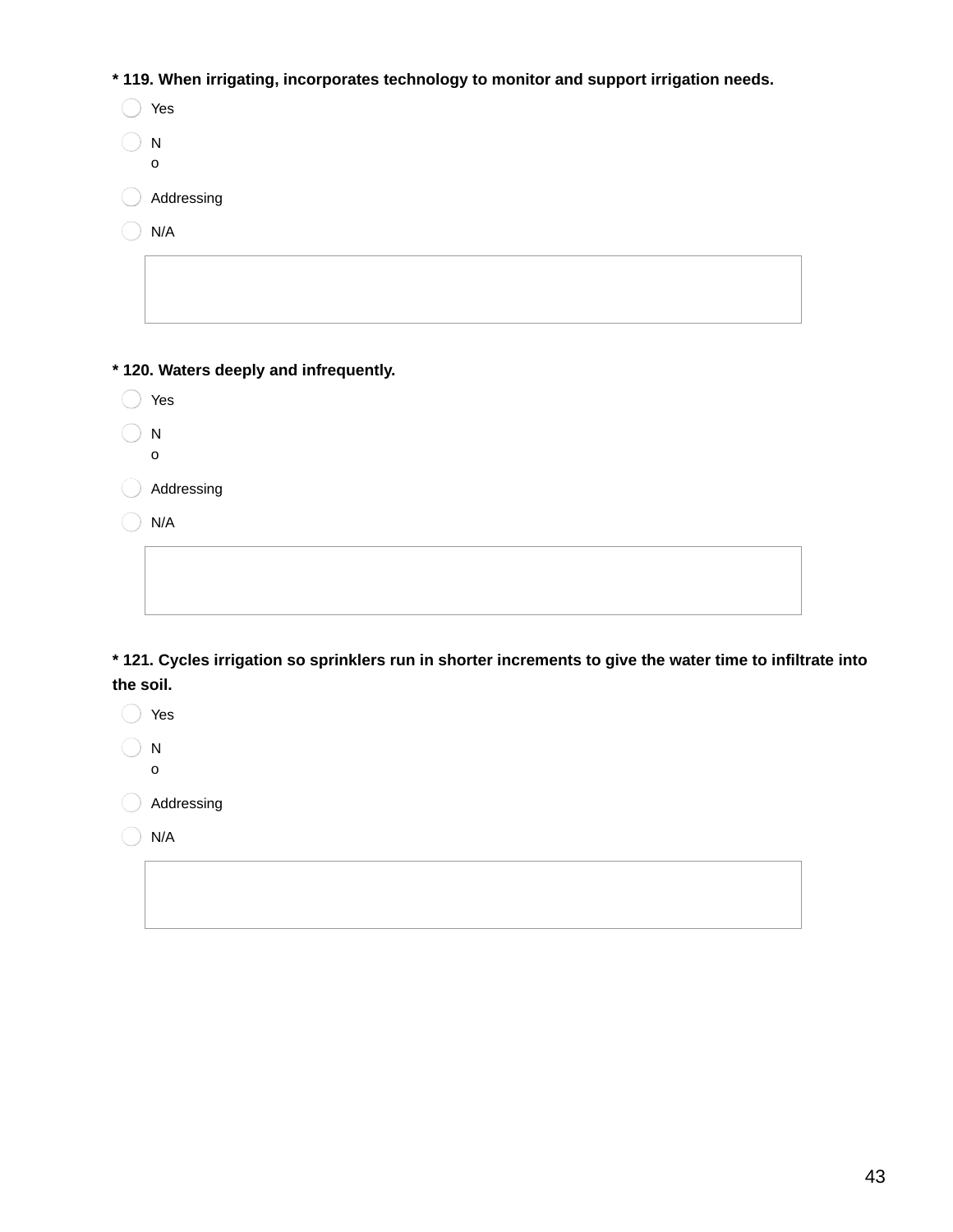**\* 122. Conducts appropriate watering practices that maintains healthy turf grass while conserving water and reducing runoff, such as deep and infrequent irrigation.**

| Yes            |
|----------------|
| ${\sf N}$      |
| $\mathsf{o}\,$ |
| Addressing     |
| N/A            |
|                |
|                |
|                |
|                |

**\* 123. Has a process in place to reclaim and reuse gray water.**

| Yes                       |
|---------------------------|
| ${\sf N}$<br>$\mathbf{o}$ |
| Addressing                |
| N/A                       |
|                           |
|                           |

#### **\* 124. Considers the following when managing the site:**

|                             | Yes | No. | Addressing | N/A |
|-----------------------------|-----|-----|------------|-----|
| Mowing height?              |     |     |            |     |
| Soil and tissue testing?    |     |     |            |     |
| Nitrogen fertility?         |     |     |            |     |
| Aeration?                   |     |     |            |     |
| Herbicide application?      |     |     |            |     |
| Wetting agents?             |     |     |            |     |
| Soil amendments/conditions? |     |     |            |     |
| PGRs?                       |     |     |            |     |

\* 125. N/A Rationale: (note - if no N/As were selected for the above question, enter N/A in this box, **however if any N/A was selected, you must enter your N/A Rationale in this box)***.*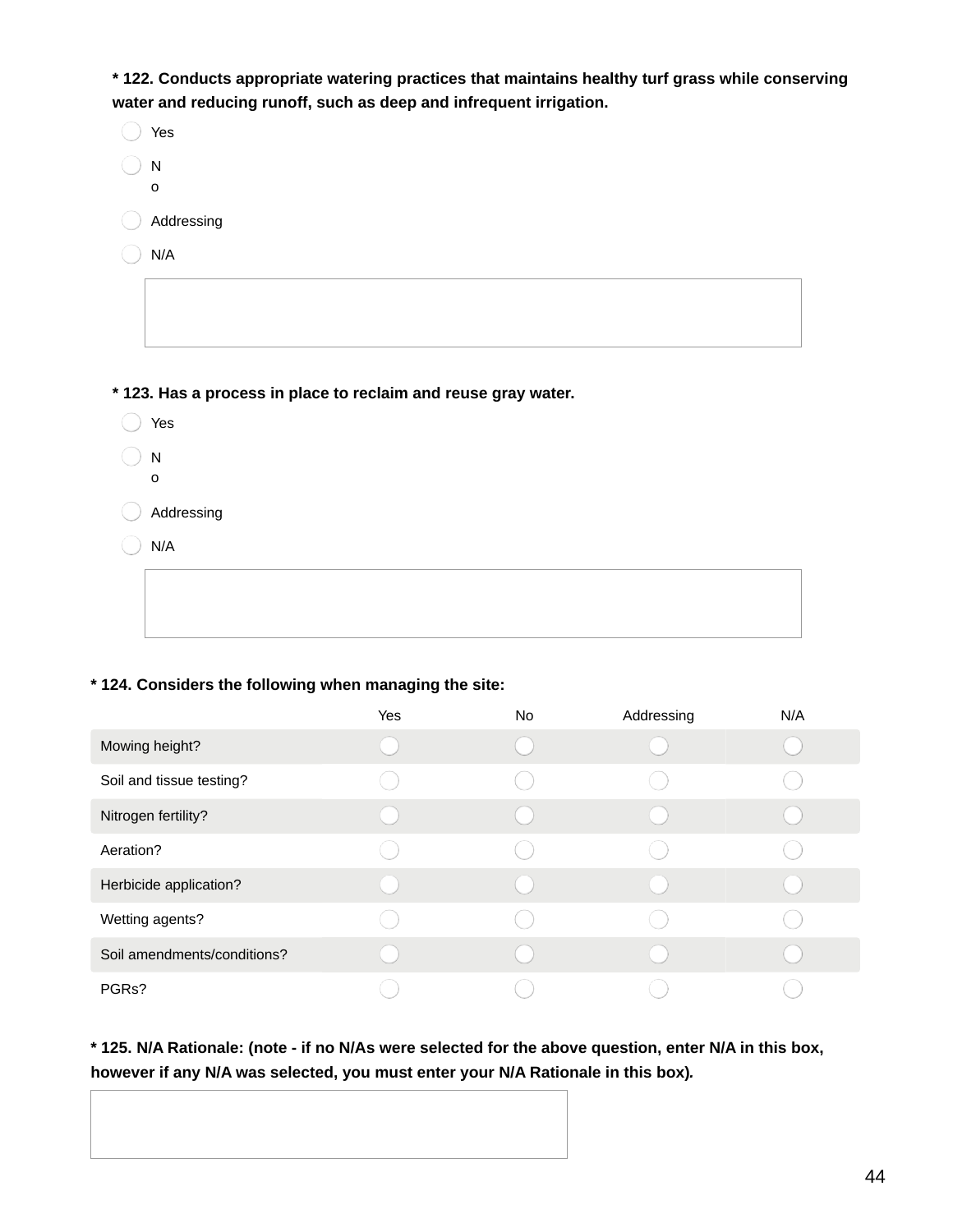**\* 126. Waters non-priority turfgrass areas/plants only when needed.**

| Yes        |
|------------|
| Ν<br>O     |
| Addressing |
| N/A        |
|            |

**\* 127. Utilizes turfgrass species that exhibit drought resistance and/or demonstrate water use efficiency.**

| Yes          |
|--------------|
| $\mathsf{N}$ |
| o            |
| Addressing   |
| N/A          |
|              |
|              |
|              |

**\* 128. Incorporates water efficient landscapes that use native and other climate-appropriate materials that can withstand drought and require less time and money to maintain.**

| Yes        |
|------------|
| N<br>o     |
| Addressing |
| N/A        |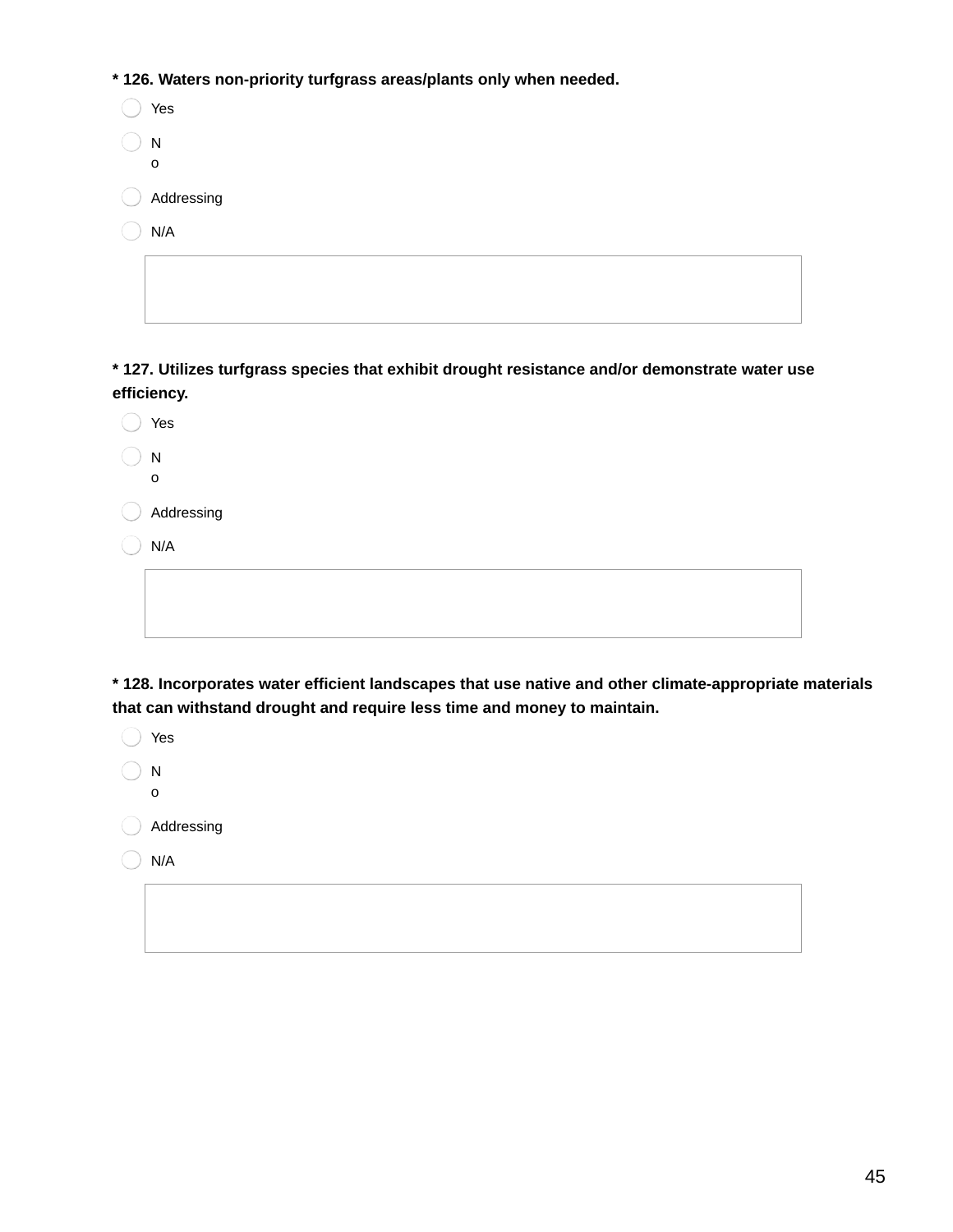**\* 129. Limits irrigation to non-priority turfgrass areas and uses advanced monitors to determine irrigation needs.**

| Yes                        |
|----------------------------|
| N                          |
| $\mathbf{o}$<br>Addressing |
| N/A                        |
|                            |
|                            |
|                            |

*Also reference STMA Educational Bulletins under Drainage, Irrigation, & Water Management: Water Conservation Best Management Practices for Sports Facilities; Conducting an Irrigation Audit; Effective Water Use.*



**Environmental Facility Certification Survey - Sports Turf Manager - Version 3.0**

## **10. Managed Landscape and Open Space**

**\* 130. Have areas of "open space" specifically been designated and left "natural" to encourage corridors for movement of wildlife?**

| Yes                       |
|---------------------------|
| ${\sf N}$<br>$\mathbf{o}$ |
| Addressing                |
| N/A                       |
|                           |
|                           |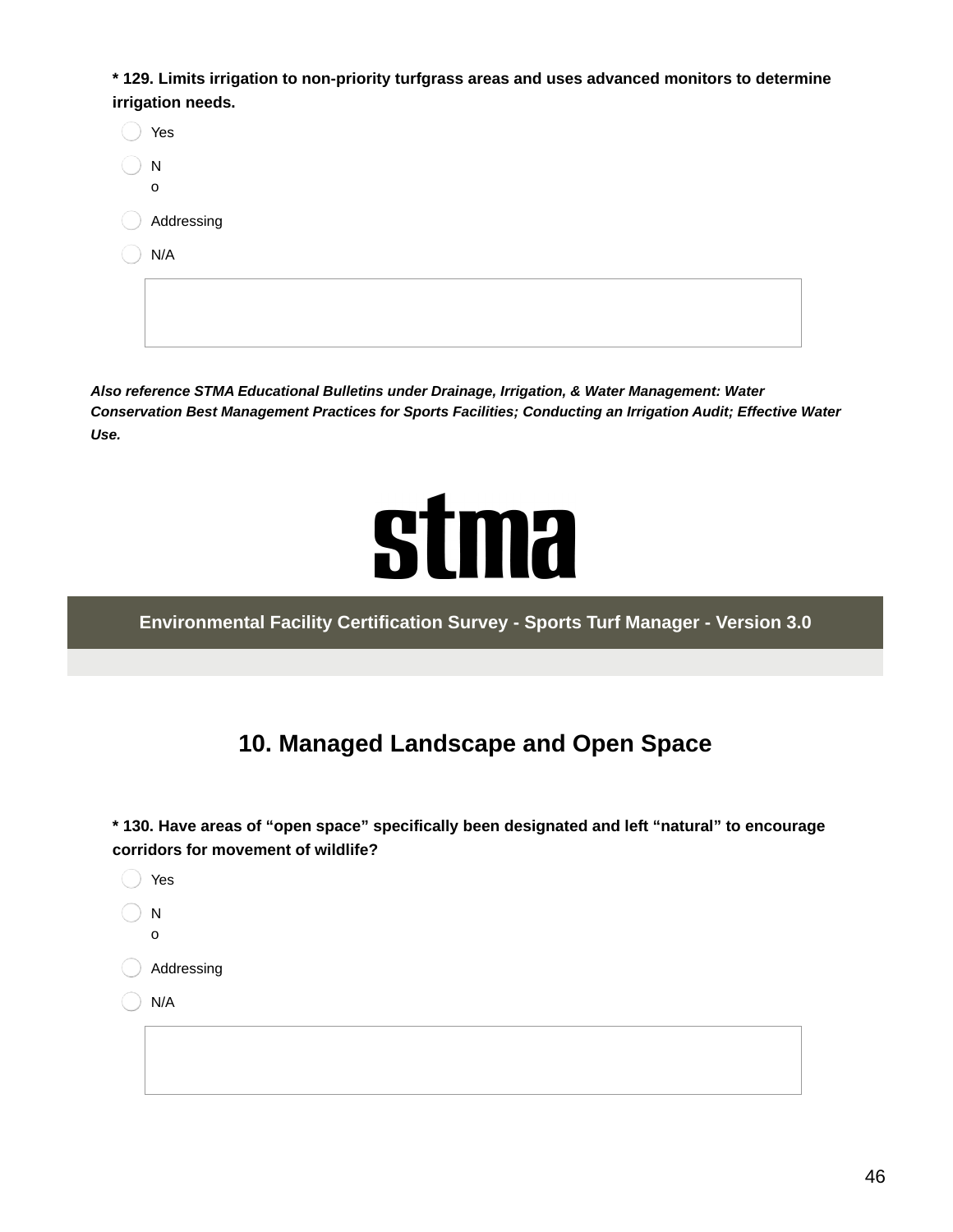\* 131. Has signage in the open space or wildlife corridors to identify wildlife that may be observed.

| Yes        |
|------------|
| N<br>O     |
| Addressing |
| N/A        |
|            |

**\* 132. Has nesting boxes and bat houses in place on the property.**

◯ Yes N o Addressing  $\bigcirc$  N/A

**\* 133. Has signage asking people to not venture into the open space areas to protect nesting and habitat locations.**

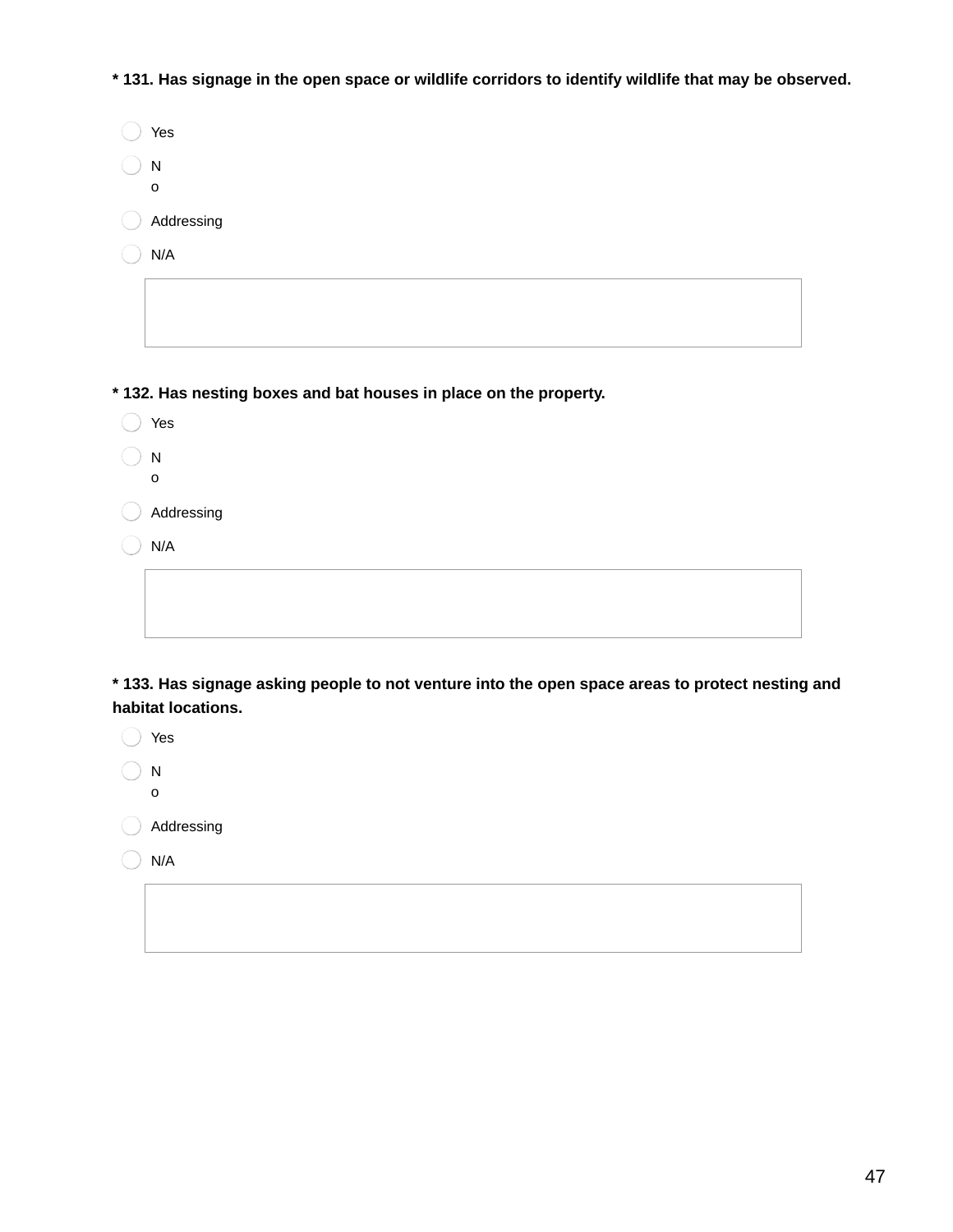**\* 134. Has established bee nesting sites within the property perimeters.**

| $^{\circ}$ 134. Has established bee nesting sites within the property perimeters.           |
|---------------------------------------------------------------------------------------------|
| Yes                                                                                         |
| ${\sf N}$                                                                                   |
| O                                                                                           |
| Addressing                                                                                  |
| N/A                                                                                         |
|                                                                                             |
|                                                                                             |
| * 135. Has planted open space/native areas to encourage pollinators.                        |
|                                                                                             |
| Yes                                                                                         |
| ${\sf N}$                                                                                   |
| o                                                                                           |
| Addressing                                                                                  |
| N/A                                                                                         |
|                                                                                             |
|                                                                                             |
|                                                                                             |
| * 136. Develops and or updates landscape plantings with native trees, shrubs or perennials. |
| Yes                                                                                         |
|                                                                                             |
| ${\sf N}$                                                                                   |
| 0                                                                                           |
| Addressing                                                                                  |
| N/A                                                                                         |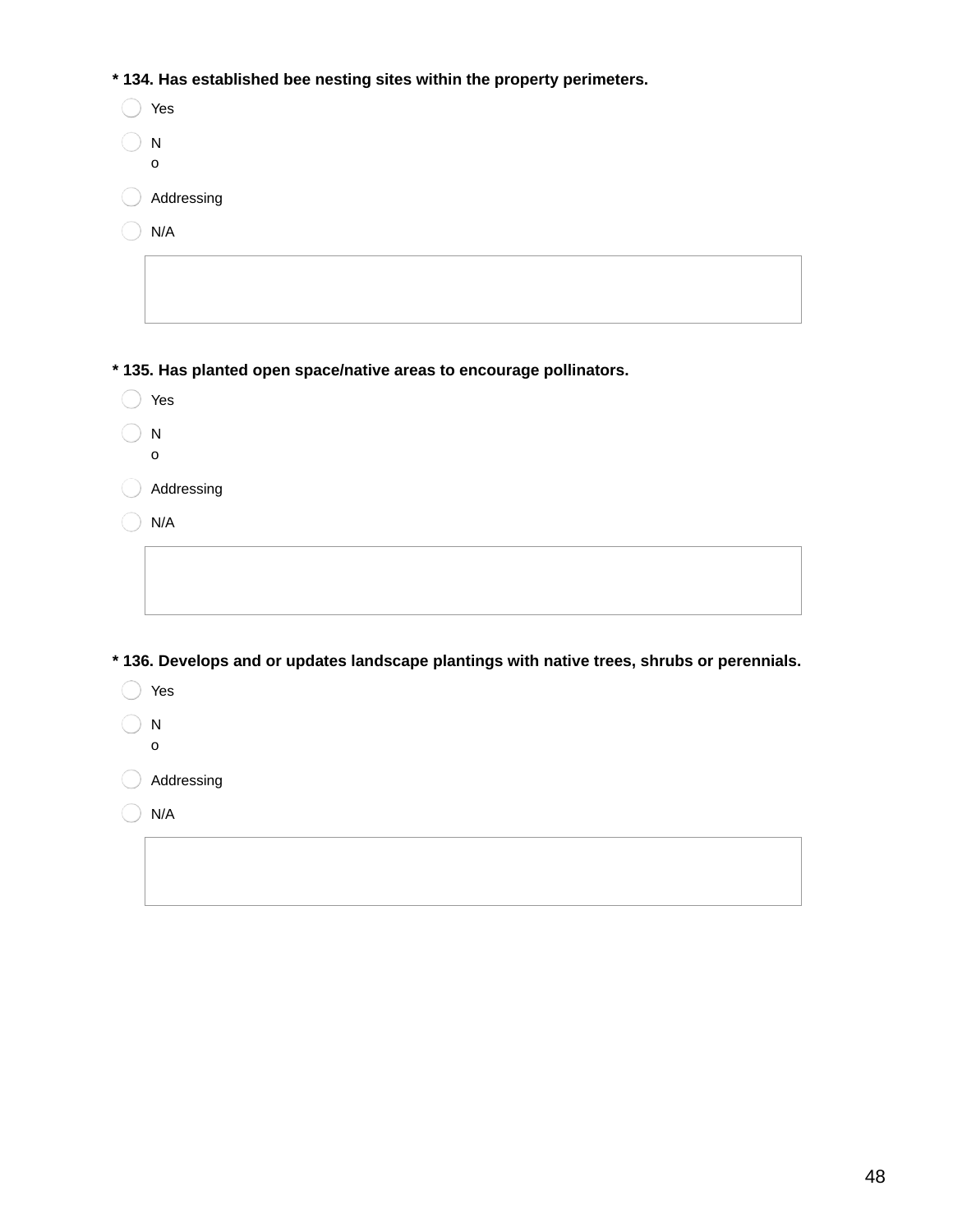**\* 137. Has an established plan to reduce invasive species on the property.**

| Yes        |
|------------|
| N<br>O     |
|            |
| Addressing |
| N/A        |
|            |

**\* 138. Has designated natural areas within the managed property to encourage wildlife/pollinators/native vegetation.**

| Yes          |
|--------------|
| ${\sf N}$    |
| $\mathbf{o}$ |
| Addressing   |
| N/A          |
|              |
|              |
|              |

**\* 139. Has a list of native plants that are available and can be introduced/planted into existing landscape areas.**

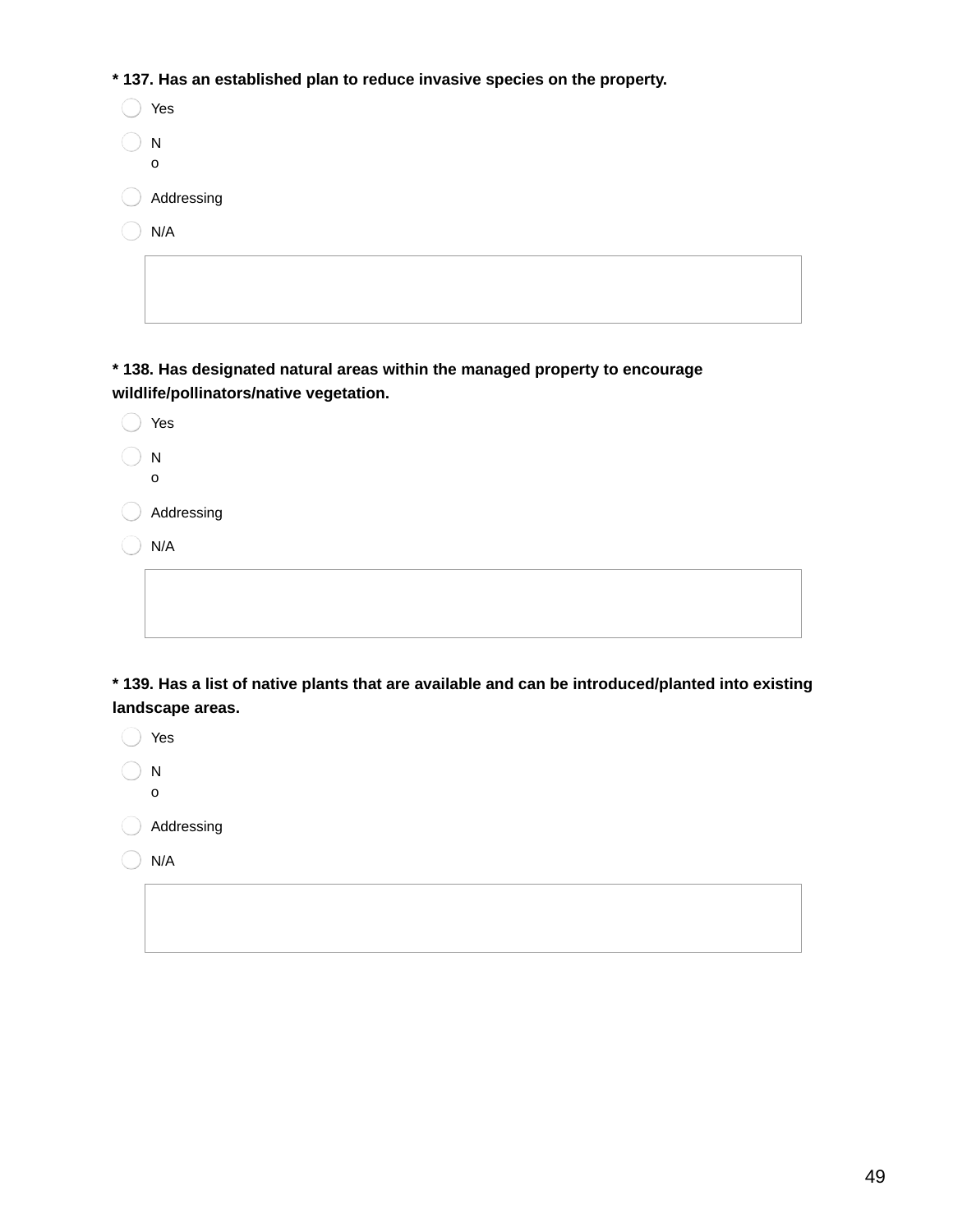**\* 140. Does not use or limits the use of pesticides in natural areas and open spaces.**

| Yes              |
|------------------|
| N<br>$\mathsf O$ |
| Addressing       |
| N/A              |
|                  |
|                  |

**\* 141. Maintains natural areas or mows landscaped areas at proper height and frequency.**

| Yes     |
|---------|
| ×<br>۰. |
|         |

 $\bigcirc$  N

o

Addressing

 $\bigcirc$  N/A

**\* 142. Works with local cooperative extension to determine the plants best adapted for maintenance and your region.**

◯ Yes  $\bigcirc$  N

o

Addressing

 $\bigcirc$  N/A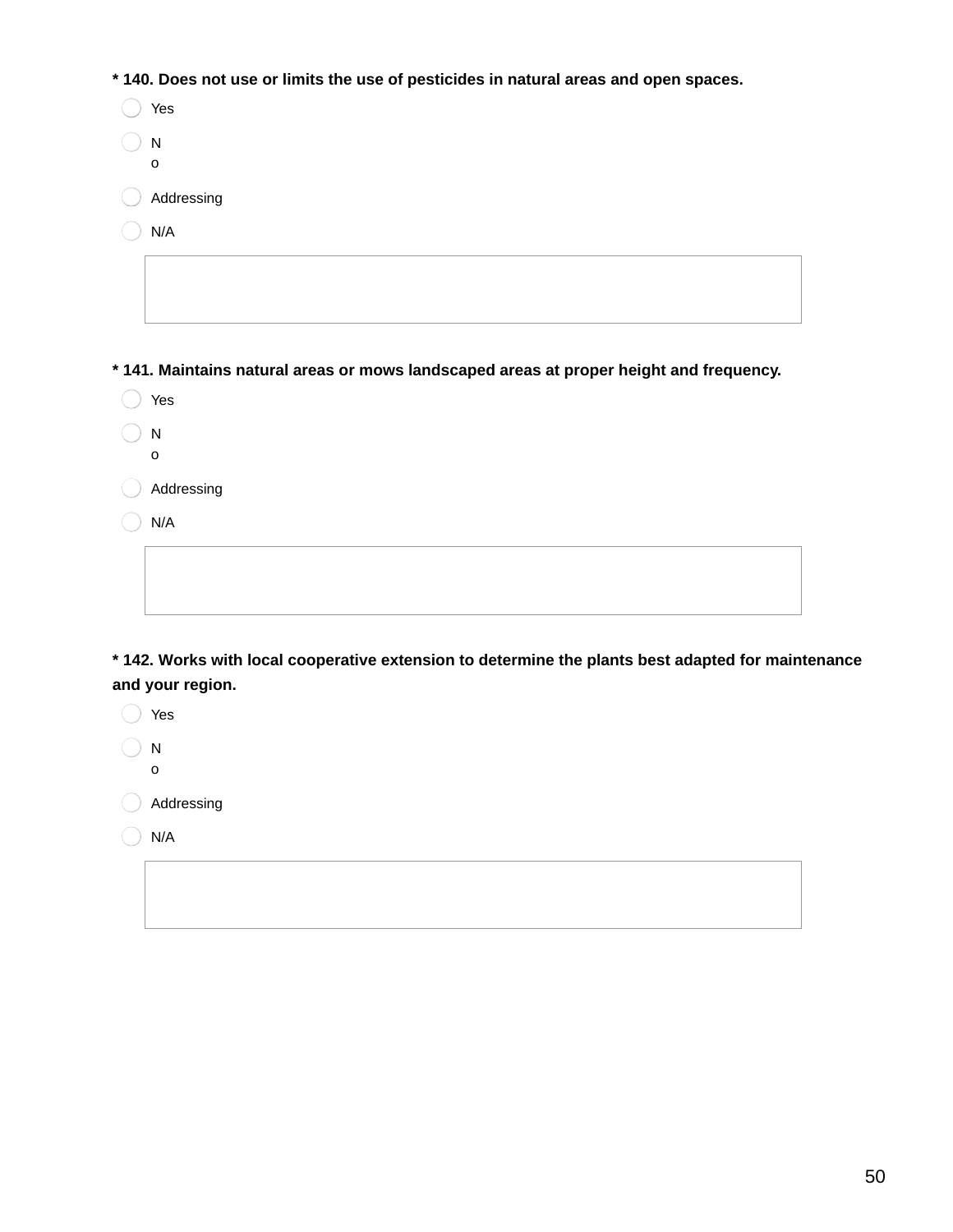**\* 143. Uses wetting agents in landscaped areas.**

| Yes               |  |
|-------------------|--|
| N<br>$\mathsf{o}$ |  |
| Addressing        |  |
| N/A               |  |
|                   |  |
|                   |  |

**\* 144. Replaces plants in landscaped areas that serve as hosts for invasive or problem insect pests.**

| Yes        |
|------------|
| N          |
| O          |
| Addressing |
| N/A        |
|            |
|            |

**\* 145. Uses water holding storage containers such as cisterns or rain barrels to support water conservation practices.**

| Yes        |
|------------|
| N<br>ი     |
| Addressing |

 $\bigcirc$  N/A



**Environmental Facility Certification Survey - Sports Turf Manager - Version 3.0**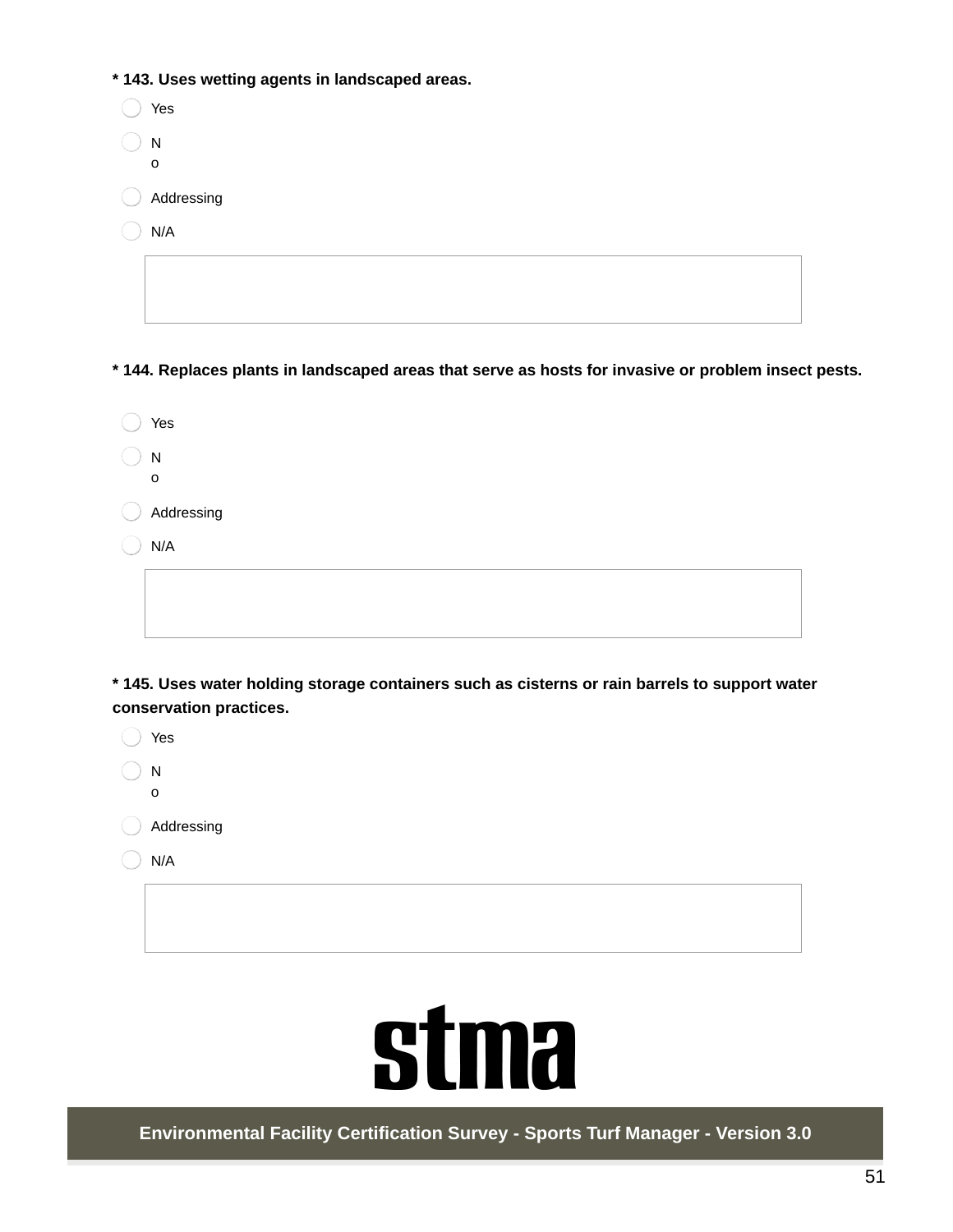**146. If no, please explain why not?**



**Environmental Facility Certification Survey - Sports Turf Manager - Version 3.0**

## **11. Educational Outreach Program BMPs**

A variety of media, such as signs, magnets, calendars, videos, BMP fact sheets and handbooks, website, newsletters, *etc. can be used to promote your environmental stewardship initiatives to patrons and community.*

| * 147. Are you engaged with those who plan events, practices and games on your fields to jointly set a |  |
|--------------------------------------------------------------------------------------------------------|--|
| reasonable schedule?                                                                                   |  |

Yes N o Addressing N/A

52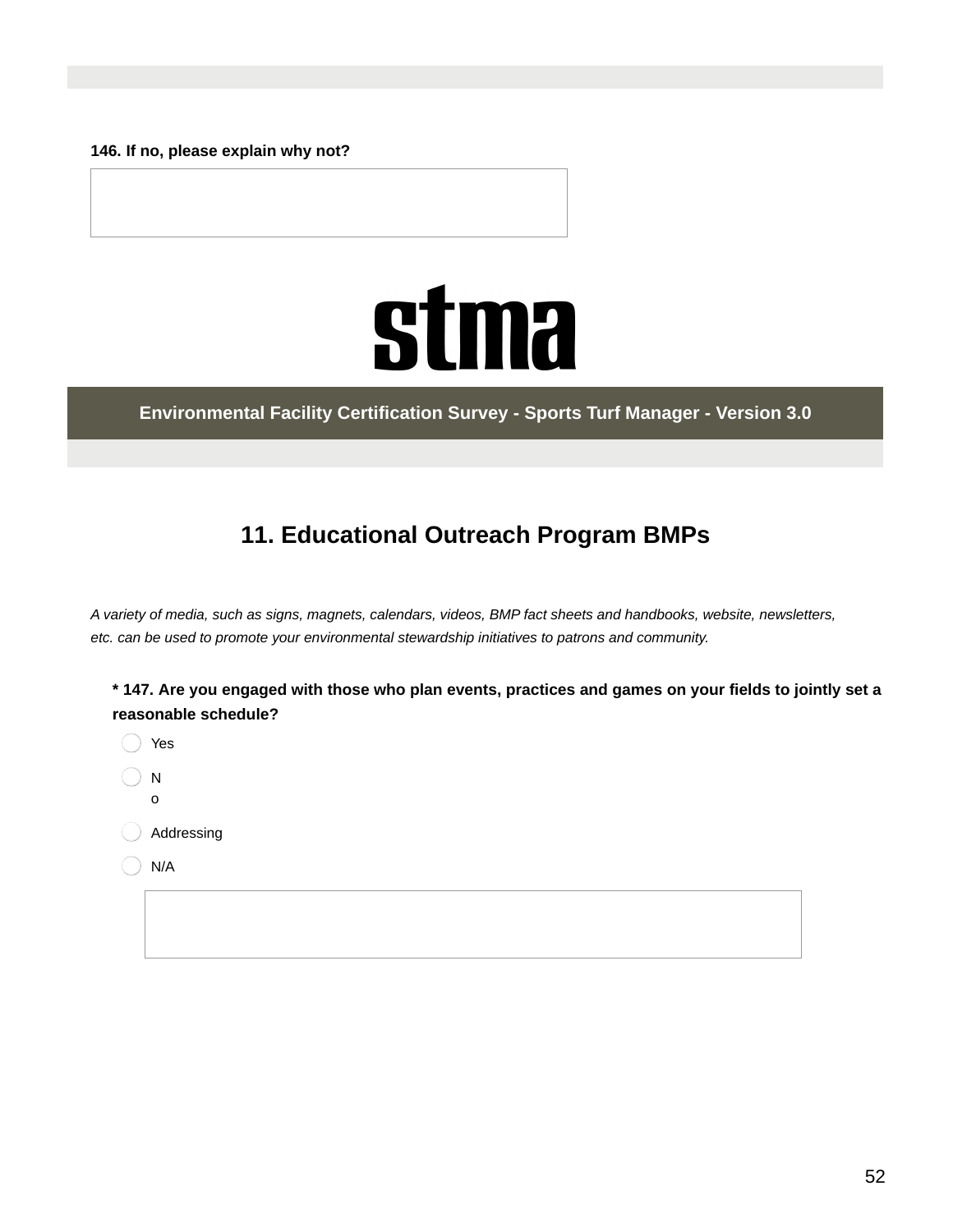**\* 148. Do you, as the sports field manager, educate patrons/staff/others on your environmental stewardship/ BMPs initiatives?**

| Yes         |
|-------------|
| ${\sf N}$   |
| $\mathbf 0$ |
| Addressing  |
| N/A         |
|             |
|             |

**\* 149. Does your facility/agency have a staff-led Environmental Committee or Green Team to encourage implementation of Environmental Initiatives/BMPs?**

| Yes         |
|-------------|
| N           |
| $\mathbf 0$ |
| Addressing  |
| N/A         |
|             |
|             |

**\* 150. Does your facility/agency have an environmental policy or plan, or guidelines that help you to become more environmentally responsible or address environmentally sensitive issues?**

| Yes        |
|------------|
| N<br>0     |
| Addressing |
| N/A        |
|            |
|            |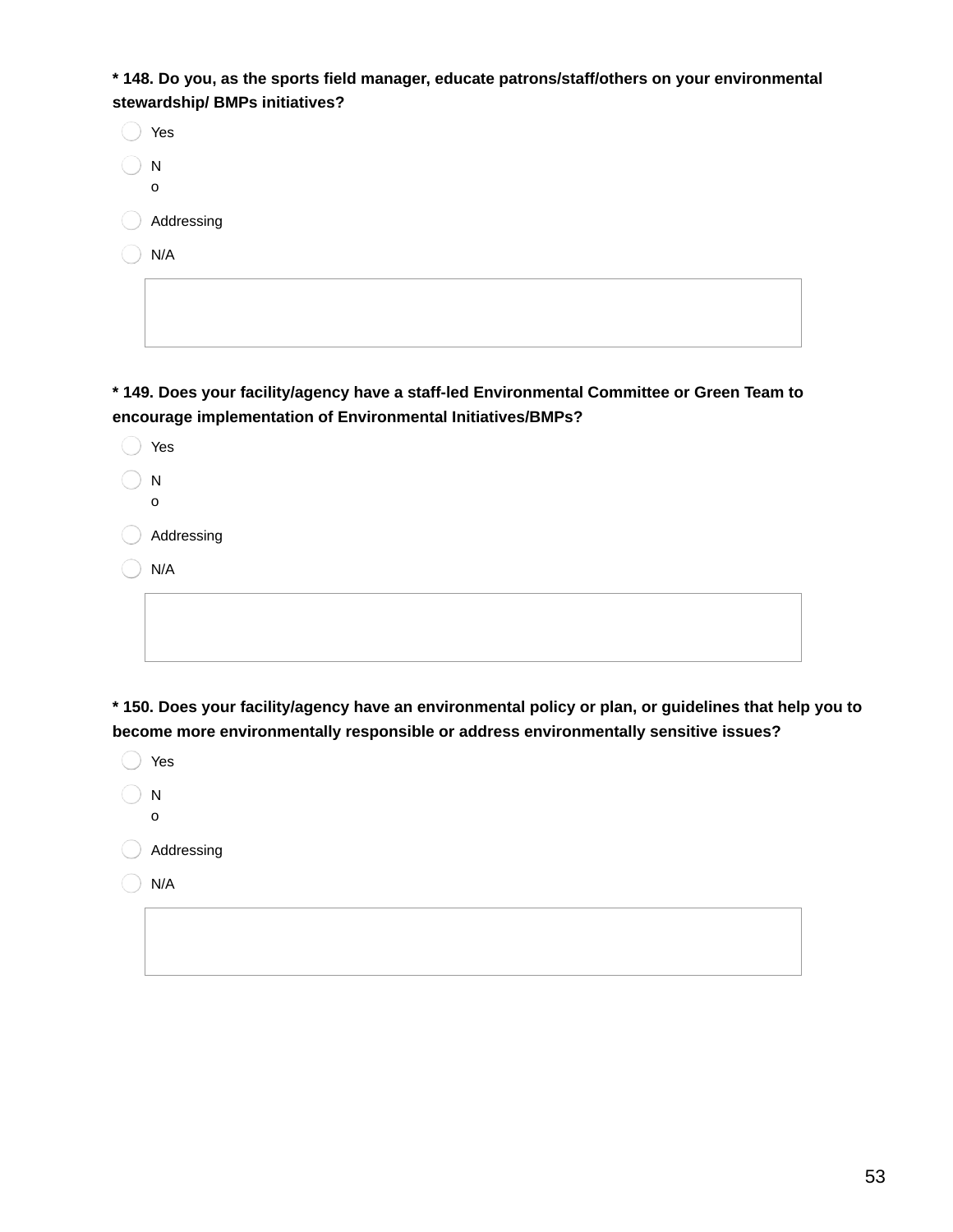**\* 151. Do you have signage to educate your stakeholders on your environmental practices?**

| Yes          |
|--------------|
| N            |
| $\mathsf{o}$ |
| Addressing   |
| N/A          |
|              |
|              |

\* 152. Do you have specific outreach information that outlines what you do as a sports field manager **(or what your town/business entity does) to support pollinator health?**

|                     | Yes                       |
|---------------------|---------------------------|
|                     | ${\sf N}$<br>$\mathsf{o}$ |
| and the contract of | Addressing                |
|                     | N/A                       |
|                     |                           |
|                     |                           |

## **stma**

**Environmental Facility Certification Survey - Sports Turf Manager - Version 3.0**

## **12. Synthetic Turf Surfaces**

- **\* 153. Do you manage a synthetic turf surface?**
	- Yes
	- $\setminus$  N
	- o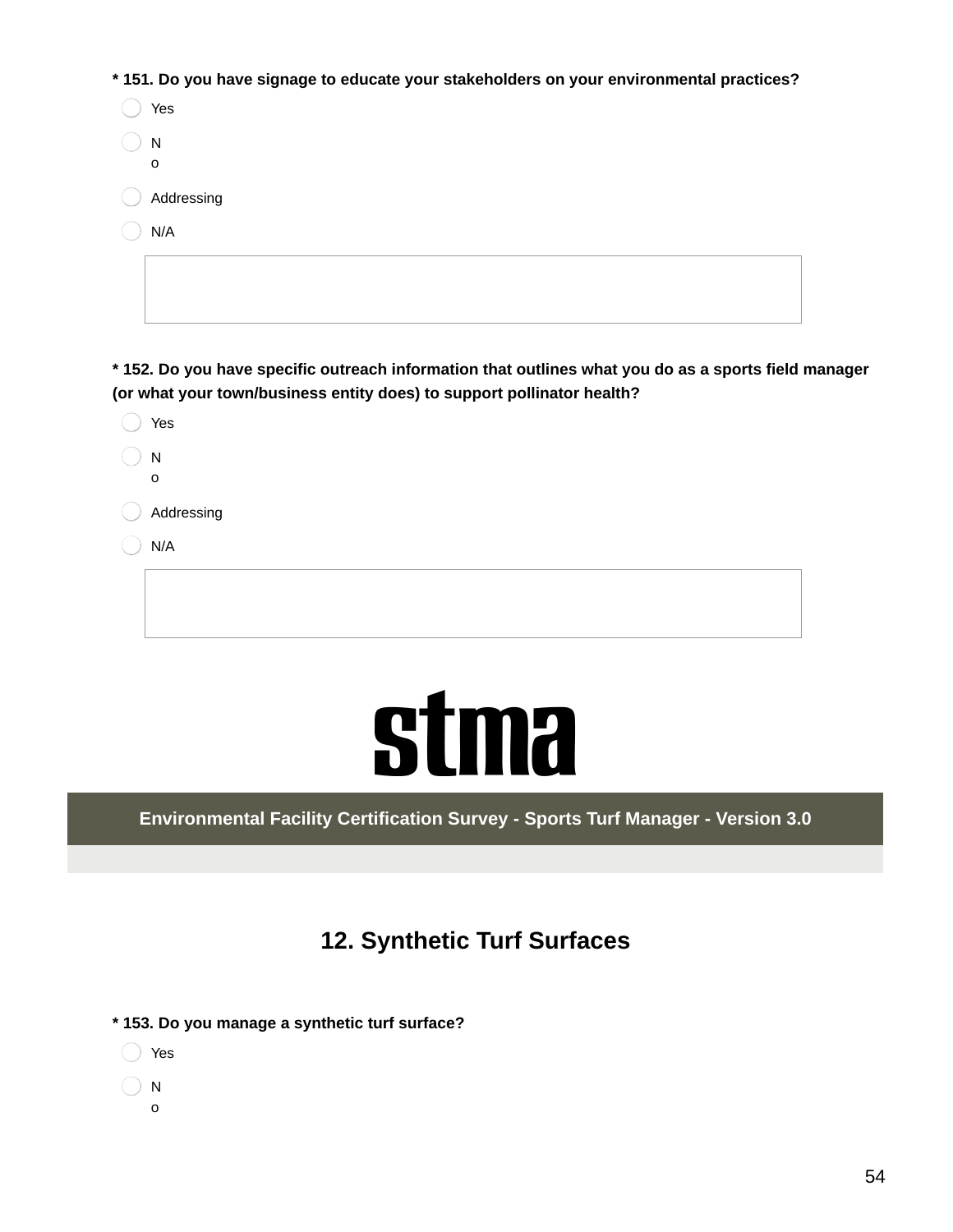# **stma**

**Environmental Facility Certification Survey - Sports Turf Manager - Version 3.0**

**\* 154. Consulted with design professionals and/or ASBA certified builders in the construction of the synthetic field.**

| Yes            |  |
|----------------|--|
| ${\sf N}$<br>o |  |
| Addressing     |  |
| N/A            |  |
|                |  |

**\* 155. Constructed on a site appropriate for intended field use, location, and climate.**

Yes N o Addressing N/A

**\* 156. Met/consulted with local regulatory authorities and is aware of field drainage requirements of the synthetic field.**

|             | Yes          |  |
|-------------|--------------|--|
|             | N            |  |
|             | $\mathsf{o}$ |  |
| the control | Addressing   |  |
|             | N/A          |  |
|             |              |  |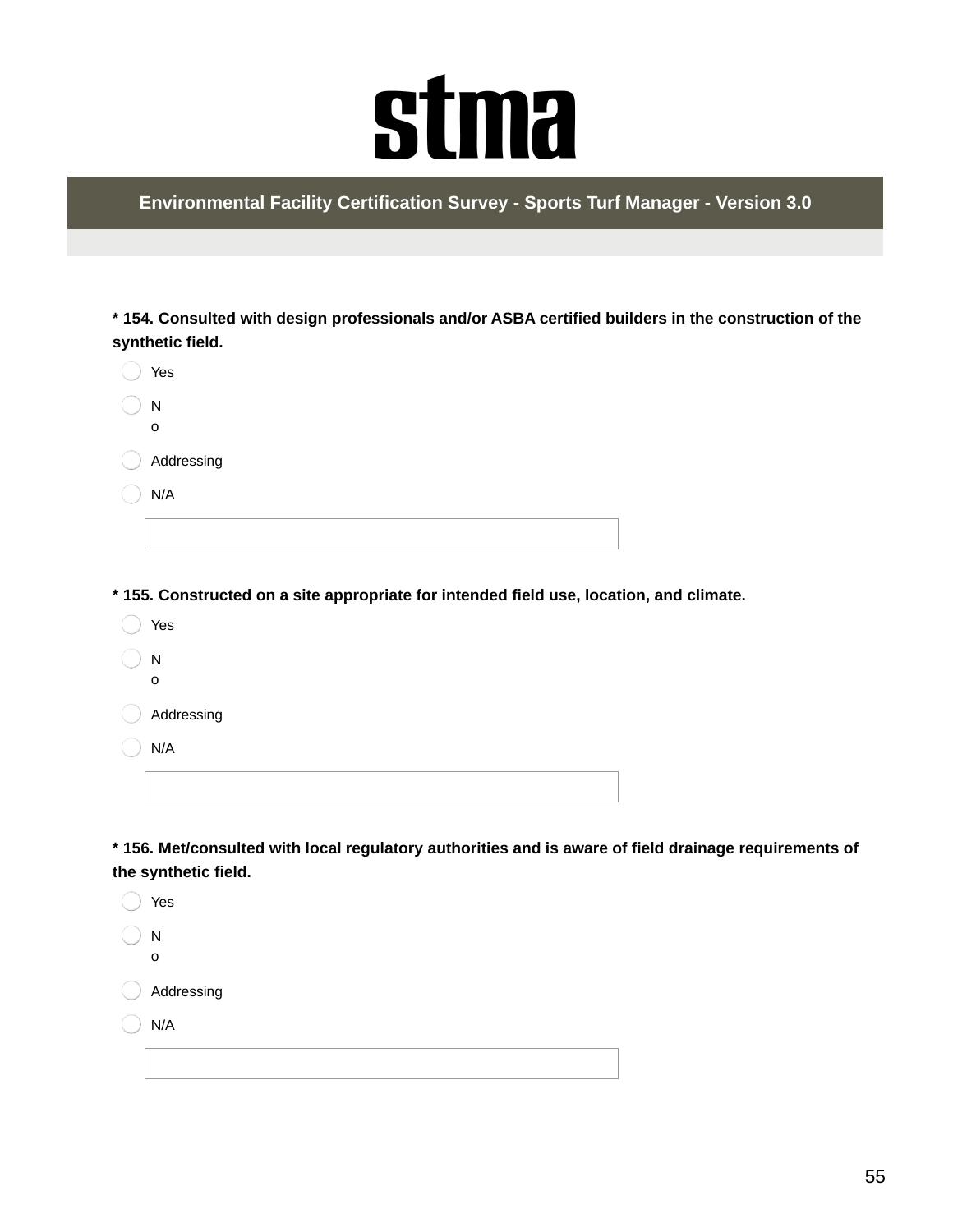**\* 157. Monitors heat and surface temperatures regularly for player safety.**

| Yes                                                                       |
|---------------------------------------------------------------------------|
| N                                                                         |
| O                                                                         |
| Addressing                                                                |
| N/A                                                                       |
|                                                                           |
|                                                                           |
| *158. Follows recommended practices relative to field temperature issues. |
| Yes                                                                       |
| N                                                                         |
|                                                                           |
| O                                                                         |

|   | IV.<br>o   |
|---|------------|
| € | Addressing |
|   | N/A        |
|   |            |

**\* 159. Troubleshoots for regular maintenance issues and minor repairs on field.**

◯ Yes  $\bigcirc$  N o

Addressing

 $\bigcap$  N/A

**\* 160. Follows state/local regulations and manufacturers' directions in applying cleansing and sanitation products.**

| Yes        |
|------------|
| N          |
| O          |
| Addressing |
| N/A        |
|            |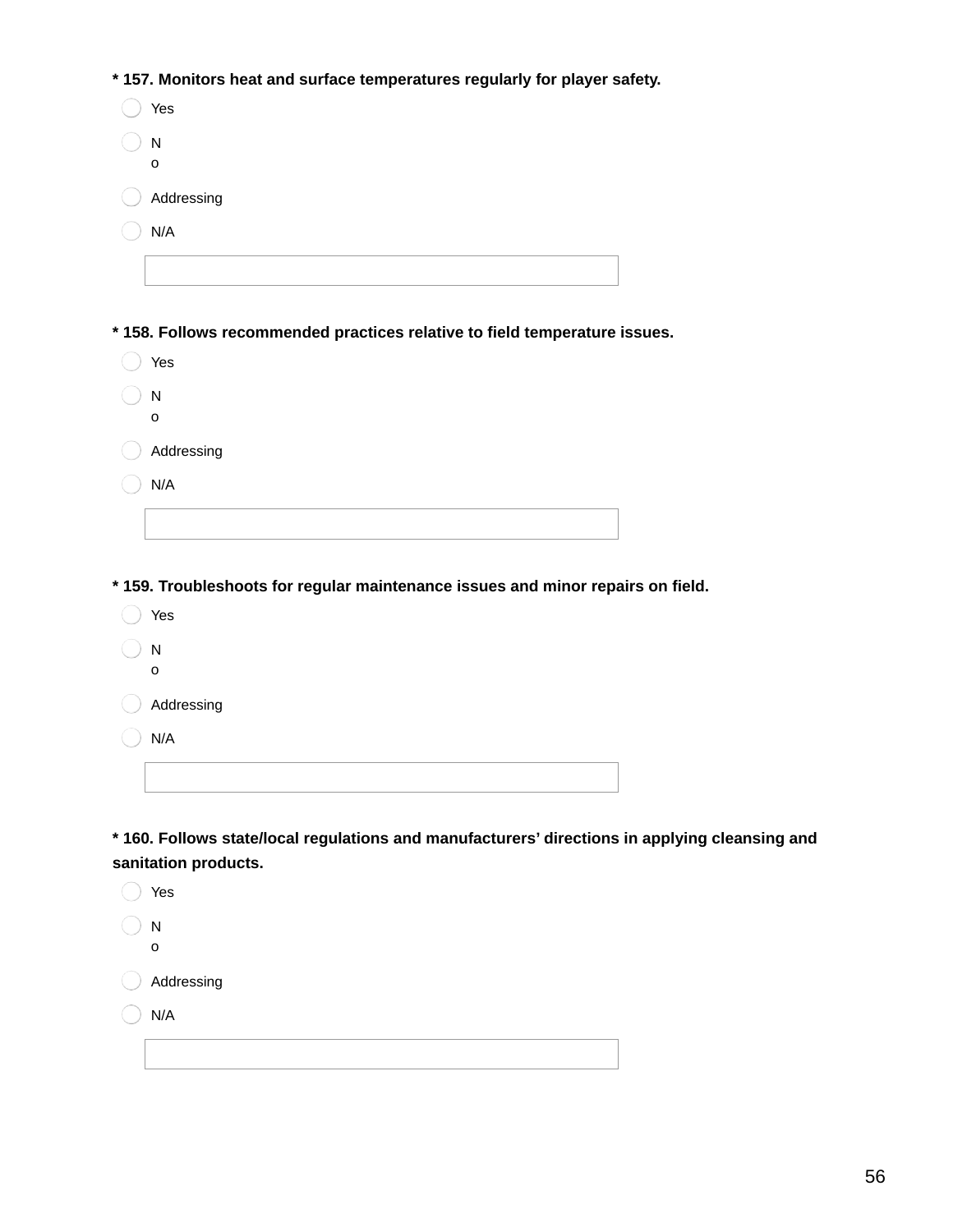**\* 161. Field meets STC minimum infiltration standards for drainage and infiltration rates.**

| N<br>o                                                                        |  |
|-------------------------------------------------------------------------------|--|
|                                                                               |  |
| Addressing                                                                    |  |
| N/A                                                                           |  |
|                                                                               |  |
| * 162. Grooms synthetic turf in accordance with manufactures warranty.<br>Yes |  |
| ${\sf N}$<br>O                                                                |  |
| Addressing                                                                    |  |
| N/A                                                                           |  |
|                                                                               |  |
|                                                                               |  |

**\* 163. Mitigates infill from migrating off field such during snow plowing or heavy rain events.**

- ◯ Yes
- $\bigcirc$  N o

Addressing

 $\bigcap$  N/A

**\* 164. Periodically checks infill levels across the field and replaces as appropriate.**

- ◯ Yes  $\bigcirc$  N o Addressing
- $\bigcirc$  N/A